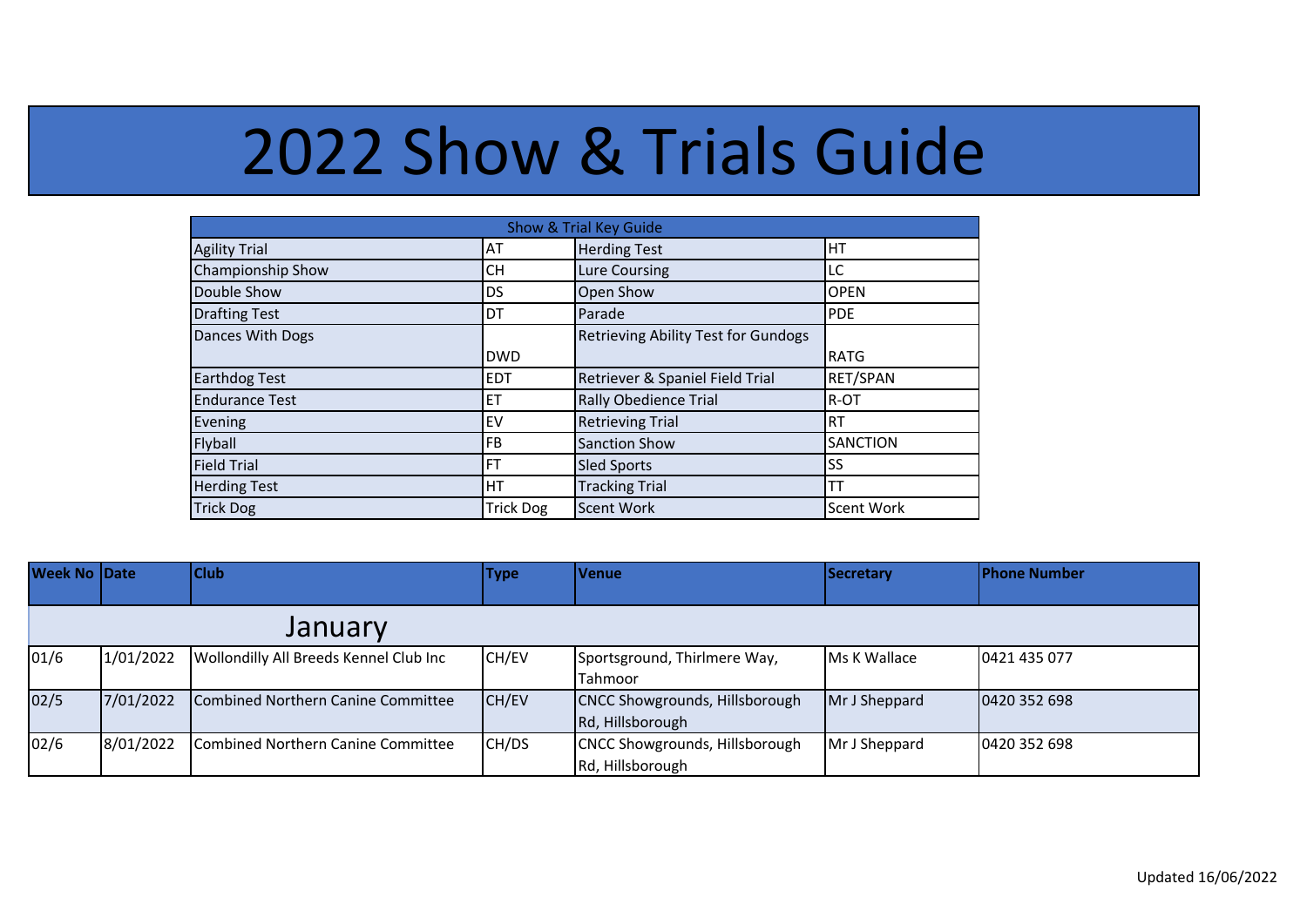| 02/6 | 8/01/2022 | Northern Suburbs Dog Training Club Inc                       | $R -$<br>OT/RATG/EV | Showground, Mona Vale Rd, St Ives                                                             | Mrs V Dean                | 0411 751 186 |
|------|-----------|--------------------------------------------------------------|---------------------|-----------------------------------------------------------------------------------------------|---------------------------|--------------|
| 02/7 | 9/01/2022 | <b>Combined Northern Canine Committee</b>                    | <b>CH</b>           | <b>CNCC Showgrounds, Hillsborough</b><br>Rd, Hillsborough                                     | Mr J Sheppard             | 0420 352 698 |
| 03/5 |           | 14/01/2022 Newcastle All Breeds Dog Training Club Inc OT/EV  |                     | CNCC Showgrounds, Hillsborough<br>Rd, Hillsborough                                            | Mr G Williams             | 0408 493 462 |
| 03/6 |           | 15/01/2022 Bulli District Kennel Club Inc                    | CH                  | JJ Kelly Park, Swan St, Wollongong                                                            | Mrs Hardwicke             | 0409 398 352 |
| 03/6 |           | 15/01/2022 DOGS NSW Dances With DOGS Committee Trick Dog     |                     | Bill Spilstead Complex for Canine<br>Affairs, 44 Luddenham Rd, Orchard<br><b>Hills</b>        | Miss J Stewart            | 02 9634 4753 |
| 03/6 |           | 15/01/2022 Newcastle All Breeds Dog Training Club Inc OT/EV  |                     | CNCC Showgrounds, Hillsborough<br>Rd, Hillsborough                                            | Mr G Williams             | 0408 493 462 |
| 03/7 |           | 16/01/2022 Bulli District Kennel Club Inc                    | <b>CH</b>           | JJ Kelly Park, Swan St, Wollongong                                                            | Mrs Hardwicke             | 0409 398 352 |
| 05/3 |           | 26/01/2022 DOGS NSW Library & Archives Australia<br>Day Show | <b>CH</b>           | <b>Bill Spilstead Complex for Canine</b><br>Affairs, 44 Luddenham Rd, Orchard<br><b>Hills</b> | DOGS NSW The<br>Secretary | 02 9834 3022 |
| 05/6 |           | 29/01/2022 Wollongong & District Kennel Club Inc             | CH/DS               | Shamrocks Rugby Ground,<br>Carrington Rd, Woonona                                             | Mrs D Harbin              | 0434 345 046 |
| 05/7 |           | 30/01/2022 Wollongong & District Kennel Club Inc             | <b>CH</b>           | Shamrocks Rugby Ground,<br>Carrington Rd, Woonona                                             | Mrs D Harbin              | 0434 345 046 |
|      |           | February                                                     |                     |                                                                                               |                           |              |
| 06/2 | 1/02/2022 | Hawkesbury Dog Agility Club Inc                              | AT/JT/EV            | Hawkesbury Showgrounds,<br>Racecourse Rd, Clarendon                                           | Ms M Pryce                | 0407 460 993 |
| 06/6 | 5/02/2022 | Bega Valley Kennel & Obedience Club Inc                      | CH/OT               | Bermagui Sportsground, Lamont St,<br>Bermagui                                                 | Mrs S Hine                | 0408 934 412 |
| 06/6 | 5/02/2022 | Rydal A H & P Association                                    | <b>CH</b>           | Showground, Market St, Rydal                                                                  | Mrs R Young               | 02 6355 6223 |
| 06/6 | 5/02/2022 | Tuggerah Lakes Kennel & Obedience Club<br>Inc                | CH/DS               | <b>CNCC Showgrounds, Hillsborough</b><br>Rd, Hillsborough                                     | Mrs A Bell                | 02 4945 1801 |
| 06/7 | 6/02/2022 | Bega Valley Kennel & Obedience Club Inc                      | CH/OT               | Bermagui Sportsground, Lamont St,<br>Bermagui                                                 | Mrs S Hine                | 0408 934 412 |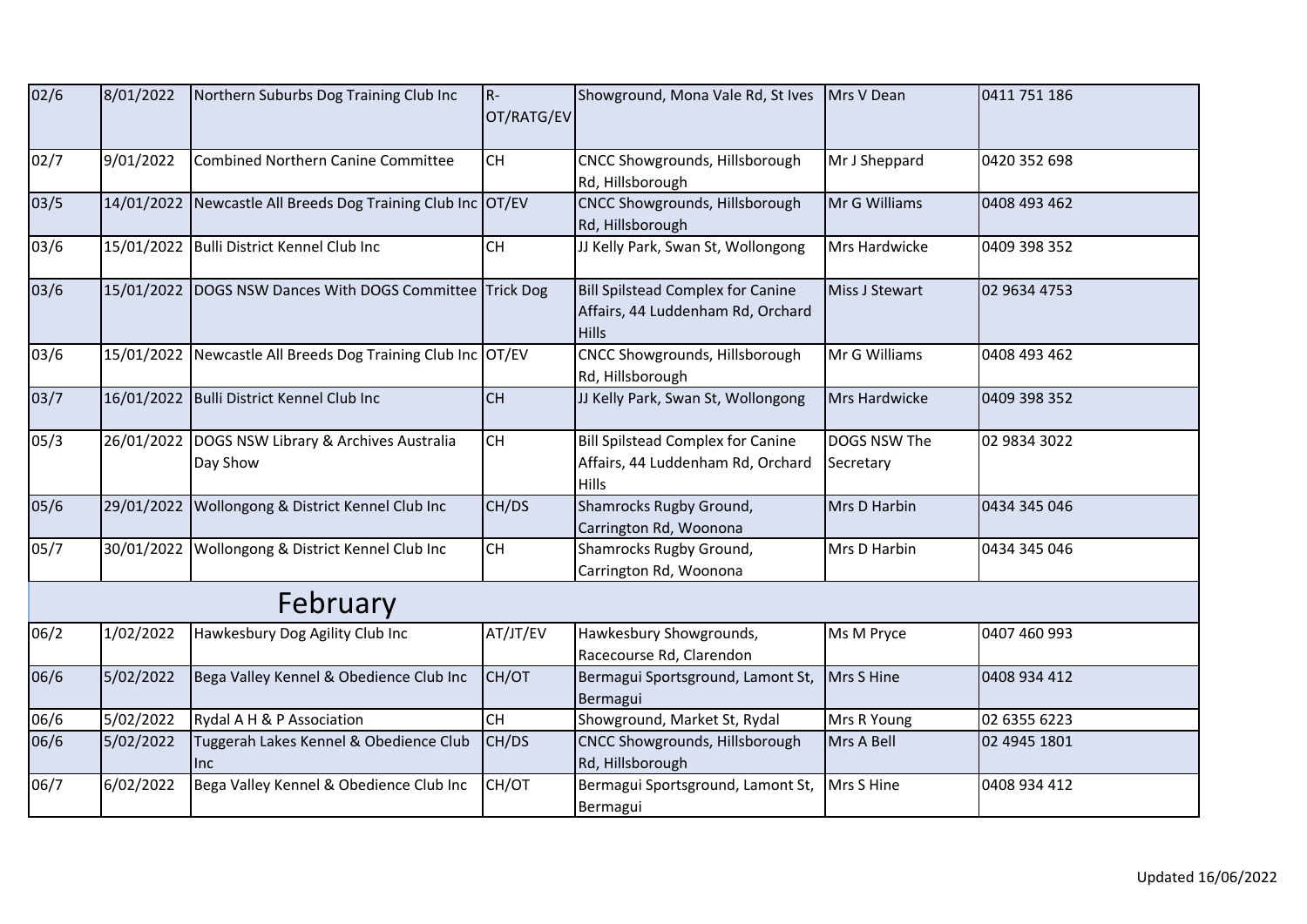| 06/5 | 6/02/2022  | Tuggerah Lakes Kennel & Obedience Club<br>Inc                   | <b>CH</b> | CNCC Showgrounds, Hillsborough<br>Rd, Hillsborough                                     | Mrs A Bell      | 02 4945 1801            |
|------|------------|-----------------------------------------------------------------|-----------|----------------------------------------------------------------------------------------|-----------------|-------------------------|
| 07/1 | 7/02/2022  | Bega Valley Kennel & Obedience Club Inc                         | CH/OT/EV  | Bermagui Sportsground, Lamont St,<br>Bermagui                                          | Mrs S Hine      | 0408 934 412            |
| 07/3 | 9/02/2022  | Bega Valley Kennel & Obedience Club Inc                         | $R-OT$    | Bermagui Sportsground, Lamont St,<br>Bermagui                                          | Mrs S Hine      | 0408 934 412            |
| 07/4 | 10/02/2022 | Sapphire Coast Kennel & Obedience Club<br>Inc.                  | R-OT/EV   | Bermagui Sportsground, Lamont St,<br>Bermagui                                          | Mrs A Holland   | 0432 059 060            |
| 07/5 |            | 11/02/2022 Sapphire Coast Kennel & Obedience Club<br><b>Inc</b> | <b>CH</b> | Bermagui Sportsground, Lamont St,<br>Bermagui                                          | Mrs A Holland   | 0432 059 060            |
| 07/6 |            | 12/02/2022 Crookwell A P & H Society                            | CH        | Lyn Cooper Recreation Area,<br>Goulburn Rd, Crookwell                                  | Mrs M E Colyer  | 0417 985 686            |
| 07/6 |            | 12/02/2022 Port Macquarie Dog Club Inc                          | AT/JT     | Charlie Watt Reserve, Pembrooke<br>Rd, Telegraph Point                                 | Ms J Reid       | pmg.dogclub@outlook.com |
| 07/6 |            | 12/02/2022 Sapphire Coast Kennel & Obedience Club<br>Inc        | CH/OT     | Bermagui Sportsground, Lamont St,<br>Bermagui                                          | Mrs A Holland   | 0432 059 060            |
| 07/7 | 13/02/2022 | Sapphire Coast Kennel & Obedience Club<br>Inc                   | CH/OT     | Bermagui Sportsground, Lamont St,<br>Bermagui                                          | Mrs A Holland   | 0432 059 060            |
| 08/6 |            | 19/02/2022 Dorrigo & District Kennel Club                       | CH/DS     | Recreation Reserve, Bridge St,<br>Glenreagh                                            | Mr B Johnson    | 02 6652 5847            |
| 08/6 |            | 19/02/2022 Gulgong Show Society Inc                             | CH/DS     | Guntawang St, Gulgong                                                                  | Ms N Hutchinson | 0477 895 259            |
| 08/6 |            | 19/02/2022 Gundagai P & A Society                               | <b>CH</b> | Showground, Bell Drive, Gundagai                                                       | Mr I Clingan    | 02 6944 2232            |
| 08/6 |            | 19/02/2022 Hunter River A & H Association Ltd                   | <b>CH</b> | Showground, Blomfield St, Maitland                                                     | Mr J Bryson     | 0400 743 272            |
| 08/6 |            | 19/02/2022 Port Macquarie Dog Club Inc                          | AT/JT     | Charlie Watt Reserve, Pembrooke<br>Rd, Telegraph Point                                 | Ms J Reid       | pmg.dogclub@outlook.com |
| 08/7 |            | 20/02/2022 Dorrigo & District Kennel Club                       | <b>CH</b> | Recreation Reserve, Bridge St,<br>Glenreagh                                            | Mr B Johnson    | 02 6652 5847            |
| 08/7 |            | 20/02/2022 Northern Suburbs Dog Training Club Inc               | DWD/DT    | <b>Bill Spilstead Complex for Canine</b><br>Affairs, 44 Luddenham Rd, Orchard<br>Hills | Mrs V Dean      | 0411 751 186            |
| 09/5 |            | 25/02/2022 Cessnock & District Agricultural Society             | CH/DS     | Off Sports Ave, Cessnock                                                               | Mrs G Keegan    | 0419 691 719            |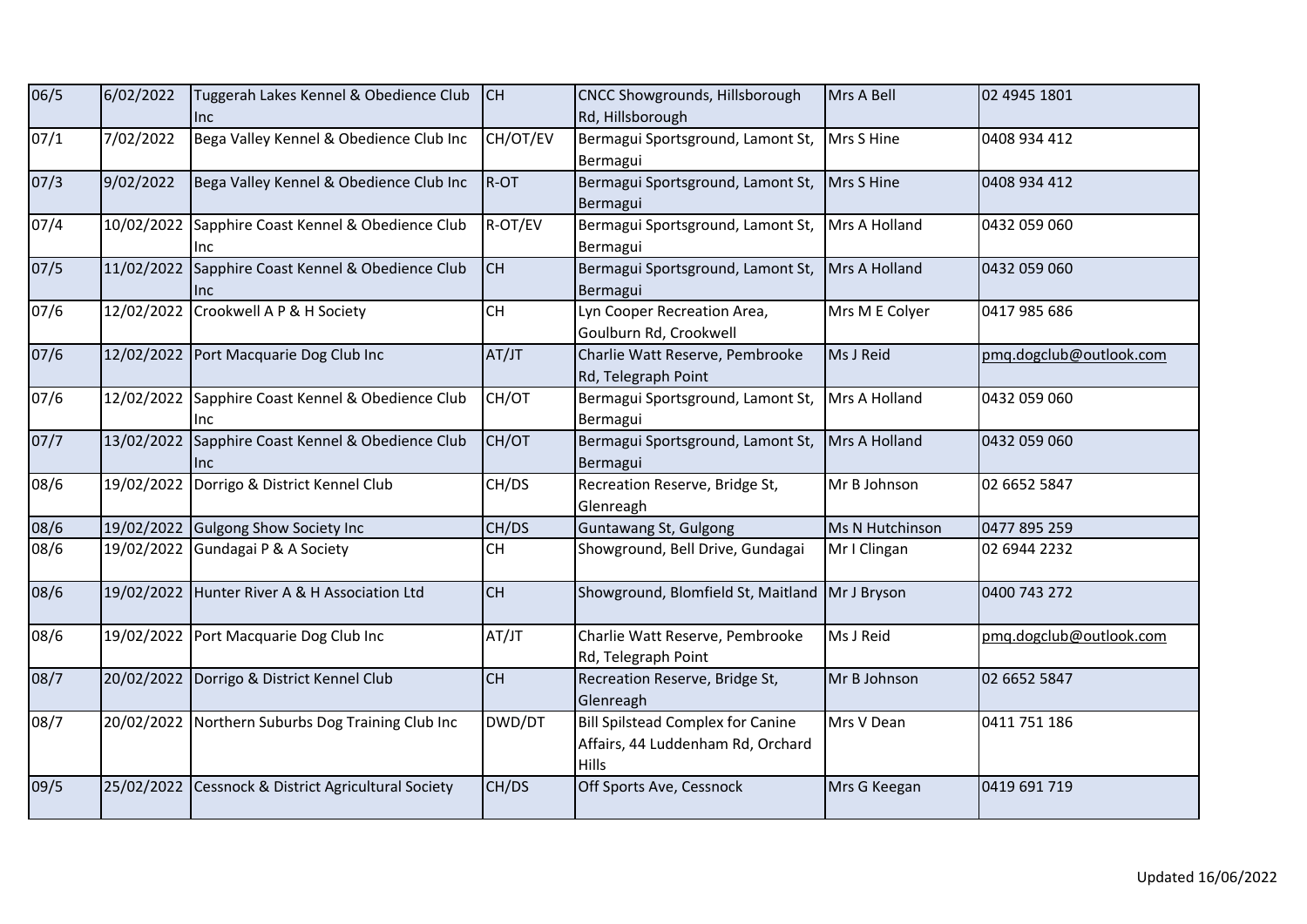| 09/6   |            | 26/02/2022 Cairn Terrier Club of NSW Inc         | CH        | Queanbeyan Showgrounds, Glebe<br>Ave, Queanbeyan                                              | Ms K Smith     | 0414 322 905 |  |
|--------|------------|--------------------------------------------------|-----------|-----------------------------------------------------------------------------------------------|----------------|--------------|--|
| 09/6   | 26/02/2022 | Casino & District Kennel Club Inc                | <b>CH</b> | Showground, Summerland Highway, Mrs L Rushforth<br>Kyogle                                     |                | 02 6629 0329 |  |
| 09/6   | 26/02/2022 | Cessnock Dog Club                                | OT/R-OT   | Baddeley Park, Evans St, South<br>Cessnock                                                    | Mrs D Besoff   | 0408 304 482 |  |
| 09/6   |            | 26/02/2022 DOGS NSW Agility Committee            | AT/JT     | Hawkesbury Showgrounds,<br>Racecourse Rd, Clarendon                                           | Mr M Turner    | 0409 258 837 |  |
| 09/6   | 26/02/2022 | <b>Rylstone Kandos Show Society Inc</b>          | <b>CH</b> | Showground, Louee St, Rylstone                                                                | Mrs S Gaffikin | 0427 020 203 |  |
| 09/7   | 27/02/2022 | Casino & District Kennel Club Inc                | <b>CH</b> | Showground, Summerland Highway, Mrs L Rushforth<br>Kyogle                                     |                | 02 6629 0329 |  |
| 09/7   | 27/02/2022 | Sofala & District Show Society Inc               | CH        | Sofala Showground, Ilford Sofala Rd,<br>Sofala                                                | Ms A Gilson    | 0403 013 305 |  |
| March  |            |                                                  |           |                                                                                               |                |              |  |
| 10/2   | 1/03/2022  | Agility Dog Club of NSW Inc                      | AT/EV     | Showground, Showground Rd,<br>Castle Hill                                                     | Mr R Fonti     | 0411 763 280 |  |
| 10/5   | 4/03/2022  | Boorowa Show Society Inc                         | CH/DS     | Boorowa Showground, Boorowa                                                                   | Ms A Corkhill  | 02 6385 5217 |  |
| 10/5   | 4/03/2022  | Parkes & District Kennel Club Inc                | AT/JT     | Showground, Victoria St, Parkes                                                               | Mrs L Madden   | 0428 413 864 |  |
| 10/6   | 5/03/2022  | Lake District Canine Club                        | CH/DS     | CNCC Showgrounds, Hillsborough<br>Rd, Hillsborough                                            | Mr R Besoff    | 02 4930 4482 |  |
| $10/6$ | 5/03/2022  | Lithgow & District Kennel Club Inc               | <b>CH</b> | Showground, Market St, Rydal                                                                  | Mrs P Davis    | 0412 896 366 |  |
| 10/6   | 5/03/2022  | Newcastle All Breeds Dog Training Club Inc AT/JT |           | CNCC Showgrounds, Hillsborough<br>Rd, Hillsborough                                            | Mr G Williams  | 0408 493 462 |  |
| 10/6   | 5/03/2022  | <b>Tumut Show Society</b>                        | <b>CH</b> | <b>Tumut Showgrounds</b>                                                                      | Mrs L Pearson  | 02 6920 3504 |  |
| 10/7   | 6/03/2022  | DOGS NSW Dances With DOGS Committee DWD          |           | <b>Bill Spilstead Complex for Canine</b><br>Affairs, 44 Luddenham Rd, Orchard<br><b>Hills</b> | Miss J Stewart | 02 9634 4753 |  |
| 10/7   | 6/03/2022  | Lake District Canine Club                        | <b>CH</b> | CNCC Showgrounds, Hillsborough<br>Rd, Hillsborough                                            | Mr R Besoff    | 02 4930 4482 |  |
| 10/7   | 6/03/2022  | Lithgow & District Kennel Club Inc               | <b>CH</b> | Showground, Market St, Rydal                                                                  | Mrs P Davis    | 0412 896 366 |  |
| 10/7   | 6/03/2022  | Newcastle All Breeds Dog Training Club Inc AT/JT |           | CNCC Showgrounds, Hillsborough<br>Rd, Hillsborough                                            | Mr G Williams  | 0408 493 462 |  |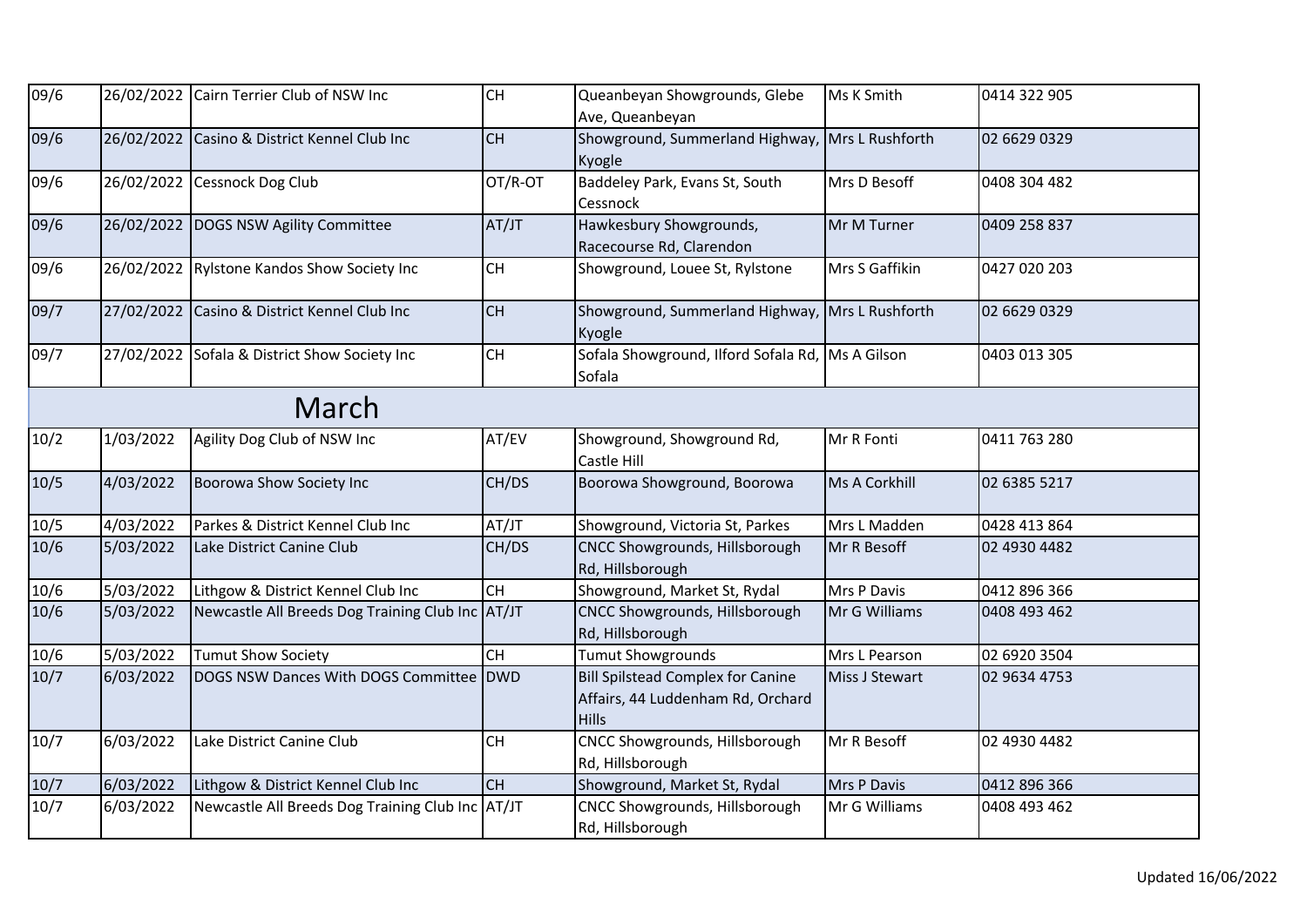| 10/7           | 6/03/2022  | Northern Suburbs Dog Training Club Inc                                   | <b>Scent Work</b> | St Ives Showground, 450 Monda<br>Vale Rd, St Ives                    | Mrs V Dean      | 0411 751 186 |
|----------------|------------|--------------------------------------------------------------------------|-------------------|----------------------------------------------------------------------|-----------------|--------------|
| 10/7           | 6/03/2022  | <b>Tarago Show Society</b>                                               | CH                | Braidwood Road, Tarago                                               | Ms J Deem       | 0408 462 953 |
| 11/3           | 9/03/2022  | Northern Suburbs Dog Training Club Inc                                   | <b>AT</b>         | St Ives Showground, 450 Monda<br>Vale Rd, St Ives                    | Mrs V Dean      | 0411 751 186 |
| $11/6$         |            | 12/03/2022 Adelong P & A Society Inc                                     | CH                | Cnr Todds Road and Oberson Street, Mrs L Pearson<br>Adelong          |                 | 02 6920 3504 |
| 11/6           |            | 12/03/2022 Hornsby Dog Training Club                                     |                   | OT/RATG/EV Montview Oval, Montview Parade,<br><b>Hornsby Heights</b> | Mr D Day        | 02 9987 4380 |
| 11/6           |            | 12/03/2022 Robertson A & H Society                                       | <b>CH</b>         | Showground, Caalong St, Robertson                                    | Mrs S Makin     | 0427 939 021 |
| $11/6$         |            | 12/03/2022 Tumbarumba P A & H Society Inc                                | <b>CH</b>         | Cnr Todds Road and Oberson Street, Mrs A Lewis<br>Adelong            |                 | 02 6948 2178 |
| 11/7           |            | 13/03/2022 Agility Dog Club of NSW Inc                                   | AT/JT             | Showground, Showground Rd,<br>Castle Hill                            | Mr R Fonti      | 0411 763 280 |
| $12/6$         |            | 19/03/2022 Albury & Border Kennel Club Inc                               | OT                | Showground, Eames St, Albury                                         | Ms A Parry      | 0403 365 123 |
| 12/6           |            | 19/03/2022 Blayney A & P Association                                     | <b>CH</b>         | Marshall Lane, Blayney                                               | Ms A Gilson     | 0403 013 305 |
| 12/6           |            | 19/03/2022 Greater Western All Breeds, Obedience<br>and Agility Club Inc | AT/JT             | Showground, Great Western<br>Highway, Bathurst                       | Ms P Sherman    | 02 6332 4520 |
| $12/6$         |            | 19/03/2022 Gundog Society Inc                                            | <b>RT</b>         | Tarana                                                               | Ms C Cunningham | 0412 429 966 |
| $\frac{12}{6}$ |            | 19/03/2022 Wallamba District A & H Association Inc                       | <b>CH</b>         | Showground, Showground Lane,<br><b>Nabiac</b>                        | Ms S Henderson  | 02 6559 1811 |
| $12/6$         | 19/03/2022 | Yass Show Society Inc                                                    | CH                | Showground, Grand Junction Rd,<br>Yass                               | Mrs C Stirton   | 02 6226 1615 |
| 12/7           |            | 20/03/2022 Albury & Border Kennel Club Inc                               | R-OT              | Showground, Eames St, Albury                                         | Ms A Parry      | 0403 365 123 |
| 12/7           |            | 20/03/2022 Brush Farm Dog Training Club Inc                              | OT/R-OT           | Brush Farm Park, Cnr Marsden Rd &<br>Lawson Rd, Eastwood             | Mrs L Allen     | 0410 123 619 |
| 12/7           |            | 20/03/2022 Greater Western All Breeds, Obedience<br>and Agility Club Inc | AT/JT             | Showground, Great Western<br>Highway, Bathurst                       | Ms P Sherman    | 02 6332 4520 |
| 12/7           |            | 20/03/2022 Gundog Society Inc                                            | RT                | Tarana                                                               | Ms C Cunningham | 0412 429 966 |
| 13/5           |            | 25/03/2022 Moree Kennel Club Inc                                         | CH                | Kennel Club Complex, Oxley Hwy,<br>Gunnedah                          | Mrs S Squires   | 0411 539 294 |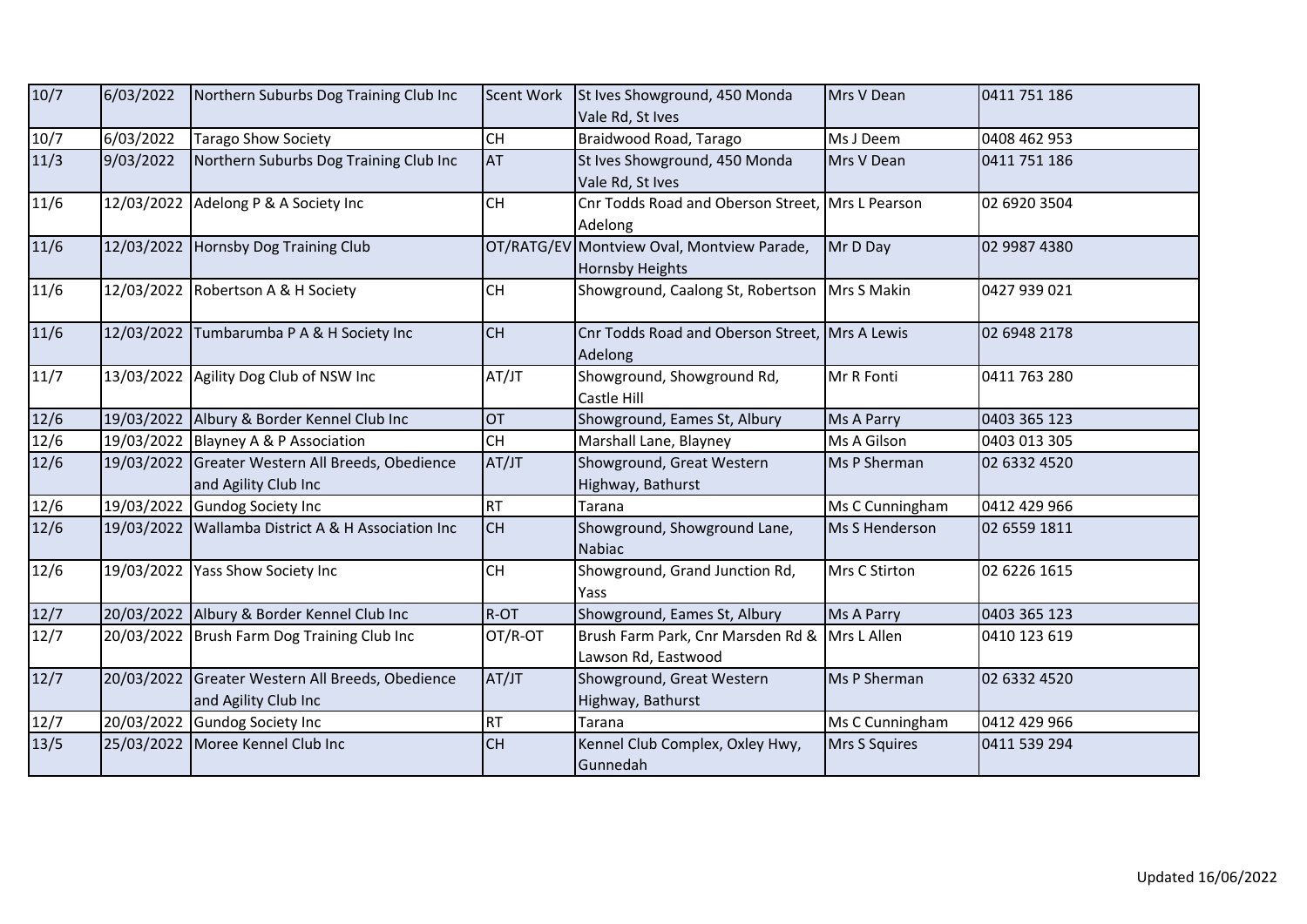| 13/5   |            | 25/03/2022 New England Ladies Kennel Club                | <b>CH</b> | Gunnedah Kennel Club Complex,<br>Oxley Hwy, Gunnedah                                          | Mrs S Norman   | 0428 383 304 |
|--------|------------|----------------------------------------------------------|-----------|-----------------------------------------------------------------------------------------------|----------------|--------------|
| 13/6   |            | 26/03/2022 Bega Valley Kennel & Obedience Club Inc       | <b>AT</b> | Colombo Park, Snowy Mountains<br>Hwy, Bemboka                                                 | Mrs S Hine     | 0408 934 412 |
| 13/6   |            | 26/03/2022 Denison Dog Training Club Inc                 | OT/R-OT   | Eglinton Sports Ground, Alexander<br>St, Eglinton, Bathurst                                   | Ms A Llewellyn | 0417 659 477 |
| 13/6   |            | 26/03/2022 DOGS NSW State Agility Championships          | AT/JT     | Penrith Paceway                                                                               | Mr M Turner    | 0409 258 837 |
| 13/6   |            | 26/03/2022 Moree Kennel Club Inc                         | CH        | Kennel Club Complex, Oxley Hwy,<br>Gunnedah                                                   | Mrs S Squires  | 0411 539 294 |
| $13/6$ |            | 26/03/2022 New England Ladies Kennel Club                | <b>CH</b> | Gunnedah Kennel Club Complex,<br>Oxley Hwy, Gunnedah                                          | Mrs S Norman   | 0428 383 304 |
| $13/6$ |            | 26/03/2022 Working Gundog Club of NSW                    | <b>RT</b> | Braidwood                                                                                     | Mrs P Angel    | 0487 950 228 |
| $13/7$ |            | 27/03/2022 Bega Valley Kennel & Obedience Club Inc       | <b>AT</b> | Colombo Park, Snowy Mountains<br>Hwy, Bemboka                                                 | Mrs S Hine     | 0447 215 596 |
| 13/7   |            | 27/03/2022 Denison Dog Training Club Inc                 | OT/R-OT   | Eglinton Sports Ground, Alexander<br>St, Eglinton, Bathurst                                   | Ms A Llewellyn | 0417 659 477 |
| $13/7$ |            | 27/03/2022 DOGS NSW Dances With DOGS Committee Trick Dog |           | <b>Bill Spilstead Complex for Canine</b><br>Affairs, 44 Luddenham Rd, Orchard<br><b>Hills</b> | Miss J Stewart | 02 9634 4753 |
| 13/7   | 27/03/2022 | DOGS NSW State Agility Championships                     | AT/JT     | Penrith Paceway                                                                               | Mr M Turner    | 0409 258 837 |
| 13/7   |            | 27/03/2022 Moree Kennel Club Inc                         | <b>CH</b> | Kennel Club Complex, Oxley Hwy,<br>Gunnedah                                                   | Mrs S Squires  | 0411 539 294 |
| 13/7   |            | 27/03/2022 Wingham Show Society Pty Ltd                  | CH        | 1292 Gloucester Road, Wingham                                                                 | Mr A Bird      | 0409 505 668 |
| $13/7$ |            | 27/03/2022 Working Gundog Club of NSW                    | <b>RT</b> | Braidwood                                                                                     | Mrs P Angel    | 0487 950 228 |
|        |            | April                                                    |           |                                                                                               |                |              |
| 14/5   | 1/04/2022  | Australian Stockdog Club of NSW                          | <b>HT</b> | <b>Bill Spilstead Complex for Canine</b><br>Affairs, 44 Luddenham Rd, Orchard<br><b>Hills</b> | Ms M McPherson | 0408 771 515 |
| 14/6   | 2/04/2022  | Camden Show Society Inc                                  | <b>CH</b> | 191 Argyle St, Camden                                                                         | Mrs H Pedersen | 02 9607 6995 |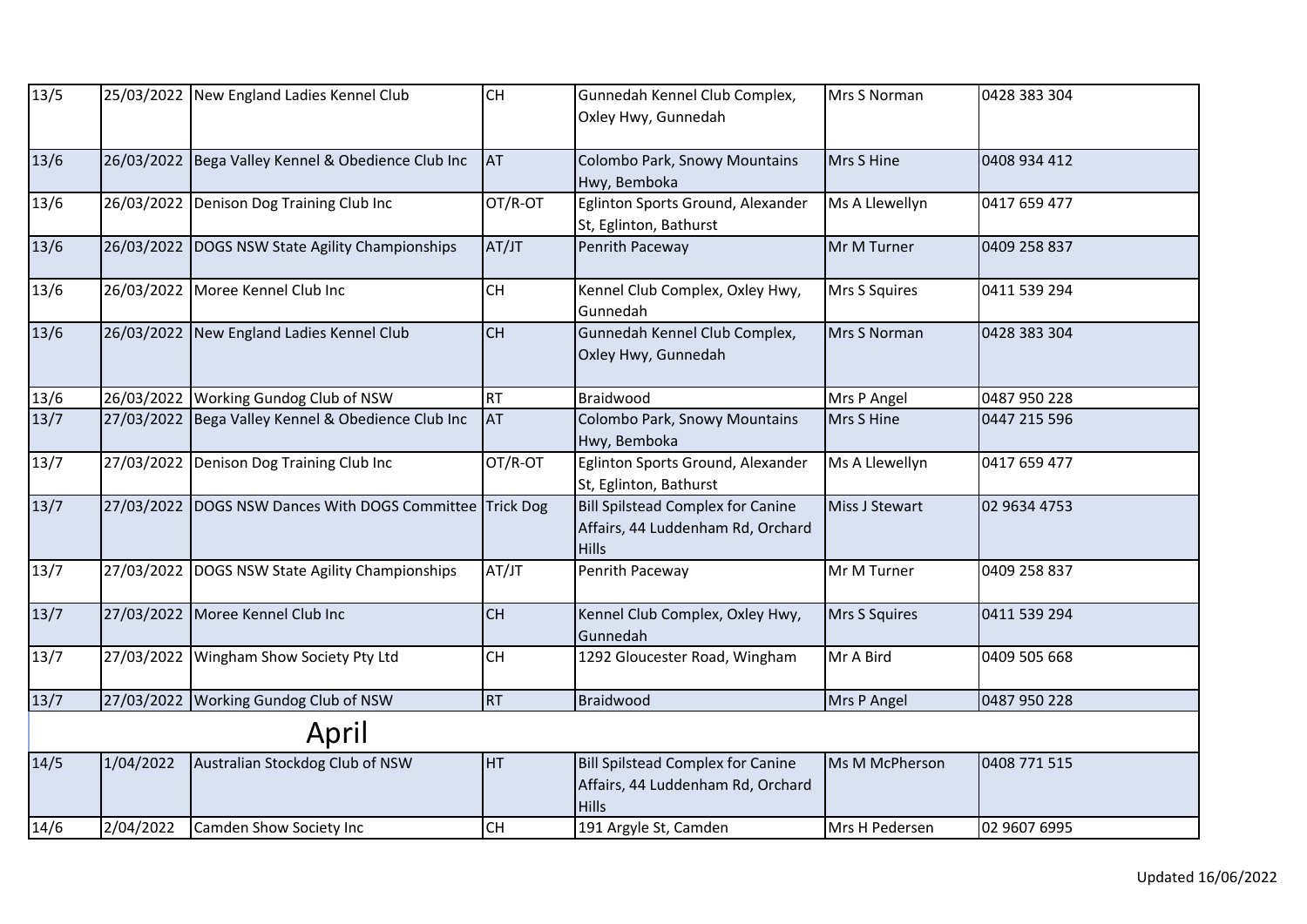| 14/6           | 2/04/2022 | DOGS NSW Public Relations Committee              | <b>DS/OPEN</b>    | <b>Bill Spilstead Complex for Canine</b><br>Affairs, 44 Luddenham Rd, Orchard<br><b>Hills</b> | Mr A McIlrath         | 0418 731 858            |
|----------------|-----------|--------------------------------------------------|-------------------|-----------------------------------------------------------------------------------------------|-----------------------|-------------------------|
| 14/6           | 2/04/2022 | Eugowra Kennel Club                              | CH/DS             | Showground, Cnr Show & Forester<br>Sts, Forbes                                                | Mrs G Lees            | 0427 624 984            |
| $14/6$         | 2/04/2022 | Labrador Retriever Club of NSW Inc               | <b>RATG</b>       | Scone                                                                                         | Ms K Blair            | 0481 216 409            |
| 14/6           | 2/04/2022 | Parkes & District Kennel Club Inc                | AT/JT             | Showground, Victoria St, Parkes                                                               | Mrs L Madden          | 0428 413 864            |
| 14/7           | 3/04/2022 | Armidale Dog Training Club                       | AT/JT             | Charlston Willows Reserve, Rockvale Miss L Barnett<br>Rd, Armidale                            |                       | 0421 575 634            |
| 14/7           | 3/04/2022 | Children's Cancer Charity Dog Club               | CH/DS             | <b>Bill Spilstead Complex for Canine</b><br>Affairs, 44 Luddenham Rd, Orchard<br>Hills        | Mr J Causer           | 0427 939 021            |
| $\frac{14}{7}$ | 3/04/2022 | Eugowra Kennel Club                              | <b>CH</b>         | Showground, Cnr Show & Forester<br>Sts, Forbes                                                | Mrs G Lees            | 0427 624 984            |
| 14/7           | 3/04/2022 | Labrador Retriever Club of NSW Inc               | <b>RATG</b>       | Scone                                                                                         | Ms K Blair            | 0481 216 409            |
| 14/7           | 3/04/2022 | <b>NSW Lure Coursing Association</b>             | LC                | Gunning Showground, Lerida St,<br>Gunning                                                     | Mrs K Craig           | 0434 898 102            |
| 14/7           | 3/04/2022 | Parkes & District Kennel Club Inc                | AT/JT             | Showground, Victoria St, Parkes                                                               | Mrs L Madden          | 0428 413 864            |
| 14/7           | 3/04/2022 | Shetland Sheepdog Club of NSW Inc                | <b>OT</b>         | <b>Bill Spilstead Complex for Canine</b><br>Affairs, 44 Luddenham Rd, Orchard<br><b>Hills</b> | <b>Miss N Pearson</b> | 0401 234 643            |
| 15/6           | 9/04/2022 | Border Collie Club of NSW Inc                    | CH/OT/R-OT        | Blue Circle Recreation Ground,<br>Taylors Av, New Berrima                                     | Mrs A Moy             | 0438 084 351            |
| 15/6           | 9/04/2022 | Broken Hill All Breeds Obedience Dog Club OT     |                   | A J Keast Park, Gypsum St, Broken<br>Hill                                                     | Miss T Martyn         | 0447 215 596            |
| 15/6           | 9/04/2022 | Country Griffon Bruxellois Club of NSW Inc CH/DS |                   | CNCC Showgrounds, Hillsborough<br>Rd, Hillsborough                                            | Mrs J Tremenheere     | 02 4937 3137            |
| $15/6$         | 9/04/2022 | Grafton Dog Obedience Club                       | <b>Scent Work</b> | Showground, Prince St, Grafton                                                                | Mrs M Williams        | 0429 992 858            |
| 15/6           | 9/04/2022 | <b>NSW Herding Association Inc</b>               | HT                | <b>Bill Spilstead Complex for Canine</b><br>Affairs, 44 Luddenham Rd, Orchard<br>Hills        | Ms M Griffiths        | 0422 609 528            |
| 15/6           | 9/04/2022 | Rottweiler Club of NSW Inc                       | <b>CH</b>         | <b>Bill Spilstead Complex for Canine</b><br>Affairs, 44 Luddenham Rd, Orchard<br><b>Hills</b> | Mr L Venn             | lachlanrwcnsw@gmail.com |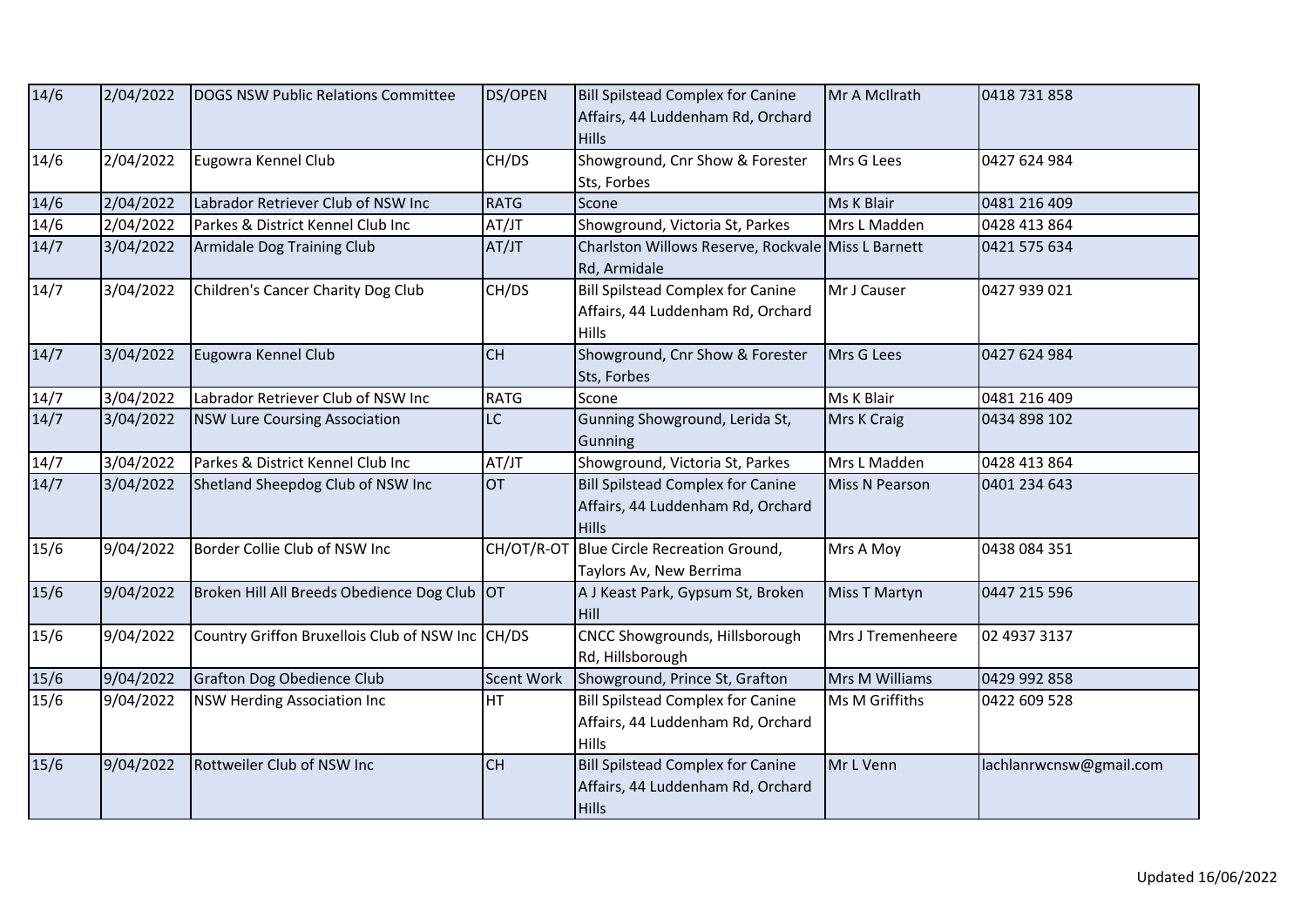| 15/6   | 9/04/2022  | The Boston Terrier Club of Metropolitan<br><b>NSW Inc</b>        | <b>CH</b>  | Hawkesbury Showgrounds,<br>Racecourse Rd, Clarendon                                           | Mrs A Gilson   | 0403 013 305         |
|--------|------------|------------------------------------------------------------------|------------|-----------------------------------------------------------------------------------------------|----------------|----------------------|
| 15/6   | 9/04/2022  | Varieties of Bichon Related Breeds Club of<br><b>NSW</b>         | CH/DS      | CNCC Showgrounds, Hillsborough<br>Rd, Hillsborough                                            | Mrs A Bell     | 0408 524 191         |
| 15/6   | 9/04/2022  | Welsh Corgi Club of NSW Inc                                      | CH/DS      | Showground, Showground Rd,<br>Castle Hill                                                     | Mrs M Pratley  | 0414 684 255         |
| 15/6   | 9/04/2022  | Working Gundog Club of NSW                                       | <b>RT</b>  | Bendemeer                                                                                     | Mrs P Angel    | 0487 950 228         |
| 15/7   | 10/04/2022 | 4p's All Toy Dog Club of NSW                                     | <b>CH</b>  | Hawkesbury Showgrounds,<br>Racecourse Rd, Clarendon                                           | Mr S Oliver    | 0405 294 403         |
| $15/7$ |            | 10/04/2022 Australian Cattle Dog Society of NSW Inc              | CH/OPEN    | Showgrounds, Showground Rd,<br><b>Castle Hill</b>                                             | Mrs S Ford     | 0409 818 212         |
| 15/7   | 10/04/2022 | British Bulldog Club of NSW Inc                                  | <b>CH</b>  | Showgrounds, Showground Rd,<br>Castle Hill                                                    | Mrs A Small    | 02 9832 3473         |
| $15/7$ |            | 10/04/2022 Broken Hill All Breeds Obedience Dog Club OT/R-OT     |            | A J Keast Park, Gypsum St, Broken<br>Hill                                                     | Miss T Martyn  | 0447 215 596         |
| 15/7   | 10/04/2022 | Chinese Crested Club of NSW                                      | CH         | Hawkesbury Showgrounds,<br>Racecourse Rd, Clarendon                                           | Mr S Oliver    | eljamamn@bigpond.com |
| 15/7   | 10/04/2022 | Flat Face Toy Dog & Tibetan Spaniel<br><b>Association of NSW</b> | CH         | Hawkesbury Showgrounds,<br>Racecourse Rd, Clarendon                                           | Mr J Yee       | 02 9686 2341         |
| 15/7   |            | 10/04/2022 Grafton Dog Obedience Club                            | Scent Work | Showground, Prince St, Grafton                                                                | Mrs M Williams | 0429 992 858         |
| 15/7   | 10/04/2022 | Hound Club of NSW                                                | CH         | <b>Bill Spilstead Complex for Canine</b><br>Affairs, 44 Luddenham Rd, Orchard<br><b>Hills</b> | Ms R Rafton    | 0404 501 594         |
| 15/7   |            | 10/04/2022 Italian Greyhound Club of NSW                         | <b>CH</b>  | <b>Bill Spilstead Complex for Canine</b><br>Affairs, 44 Luddenham Rd, Orchard<br><b>Hills</b> | Ms J Hardwicke | 0419 018 457         |
| 15/7   | 10/04/2022 | Lowchen Club of NSW                                              | CH         | <b>Bill Spilstead Complex for Canine</b><br>Affairs, 44 Luddenham Rd, Orchard<br><b>Hills</b> | Mrs S Powell   | 0400 235 794         |
| 15/7   | 10/04/2022 | Miniature Pinscher Club of NSW                                   | CH         | Showgrounds, Showground Rd,<br>Castle Hill                                                    | Miss C Potts   | 0431 635 292         |
| 15/7   | 10/04/2022 | Pekingese Club of NSW                                            | CH/DS      | <b>Bill Spilstead Complex for Canine</b><br>Affairs, 44 Luddenham Rd, Orchard<br><b>Hills</b> | Mr J Nash      | 0401 893 796         |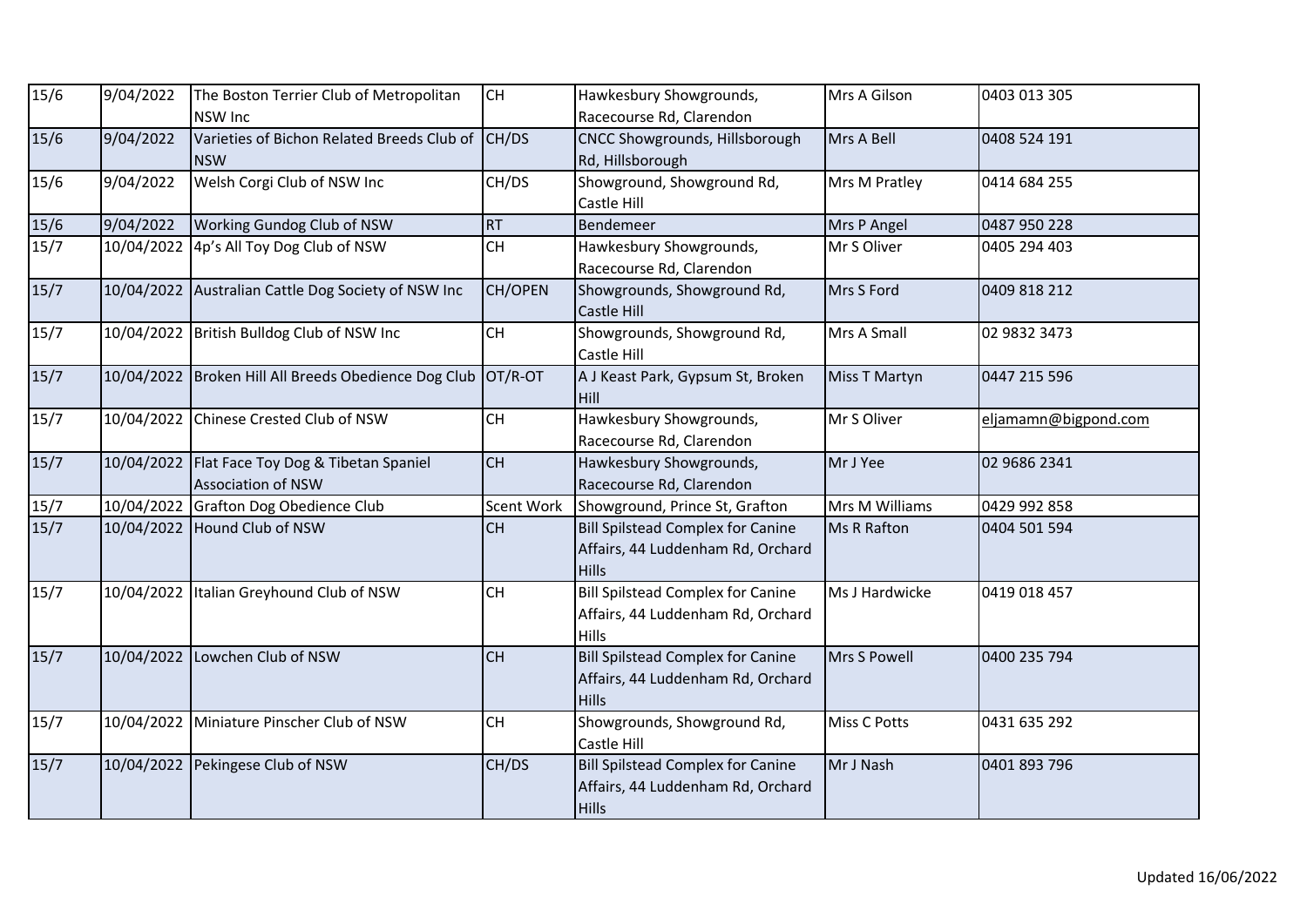| 15/7 |            | 10/04/2022 Rottweiler Club of NSW Inc                              | <b>CH</b> | <b>Bill Spilstead Complex for Canine</b><br>Affairs, 44 Luddenham Rd, Orchard<br>Hills        | Mr L Venn            | lachlanrwcnsw@gmail.com   |
|------|------------|--------------------------------------------------------------------|-----------|-----------------------------------------------------------------------------------------------|----------------------|---------------------------|
| 15/7 | 10/04/2022 | Working Gundog Club of NSW                                         | <b>RT</b> | Bendemeer                                                                                     | Mrs P Angel          | 0487 950 228              |
| 16/4 | 14/04/2022 | Chihuahua Club of NSW Inc                                          | <b>CH</b> | Sydney Olympic Park, Homebush                                                                 | Mrs A Burton         | 0419 484 914              |
| 16/4 |            | 14/04/2022 Northern Districts Rottweiler Club of NSW<br><b>Inc</b> | $CH+$     | CNCC Showgrounds, Hillsborough<br>Rd, Hillsborough                                            | Mrs K York           | 0402 421 385              |
| 16/5 |            | 15/04/2022 American Cocker Spaniel Club of NSW Inc                 | <b>CH</b> | Toongabbie Public School,<br>Fitzwilliam and Binalong Rds,<br>Toongabbie                      | Mrs B Goyen          | 0431 985 628              |
| 16/5 |            | 15/04/2022 Basset Griffon Vendeen Club of NSW Inc                  | <b>CH</b> | <b>Bill Spilstead Complex for Canine</b><br>Affairs, 44 Luddenham Rd, Orchard<br><b>Hills</b> | <b>Miss C Parker</b> | 0459 169 096              |
| 16/5 |            | 15/04/2022 Borzoi Club of NSW                                      | <b>CH</b> | Sydney Olympic Park, Homebush                                                                 | <b>Ms R Rafton</b>   | info@borzoiclubnsw.com.au |
| 16/5 |            | 15/04/2022 Dachshund Club of NSW Inc                               | <b>CH</b> | Showground, Showground Rd,<br>Castle Hill                                                     | Mrs N McLeod         | 02 4872 4655              |
| 16/5 |            | 15/04/2022 Gordon Setter Club of NSW Inc                           | CH/DS     | Toongabbie Public School,<br>Fitzwilliam and Binalong Rds,<br>Toongabbie                      | Mrs C Rethers        | 02 9449 6245              |
| 16/5 | 15/04/2022 | Lagotto Romagnolo Club                                             | CH        | <b>Bill Spilstead Complex for Canine</b><br>Affairs, 44 Luddenham Rd, Orchard<br>Hills        | Mrs J Nolan          | 0418 966 336              |
| 16/5 |            | 15/04/2022 Lhasa Apso Club of NSW Inc                              | <b>CH</b> | <b>Bill Spilstead Complex for Canine</b><br>Affairs, 44 Luddenham Rd, Orchard<br><b>Hills</b> | Mrs R Purches        | 0425 807 519              |
| 16/5 | 15/04/2022 | Northern Districts Rottweiler Club of NSW<br><b>Inc</b>            | $CH+$     | CNCC Showgrounds, Hillsborough<br>Rd, Hillsborough                                            | Mrs K York           | 0402 421 385              |
| 16/5 |            | 15/04/2022 Poodle Club of NSW Inc                                  | <b>CH</b> | Sydney Olympic Park, Homebush                                                                 | Mrs S Kearnes        | 0412 496 460              |
| 16/5 |            | 15/04/2022 Saluki Club of NSW Inc                                  | <b>CH</b> | <b>Blue Circle Recreation Ground,</b><br>Taylors Av, New Berrima                              | Mrs A Burton         | 0419 484 914              |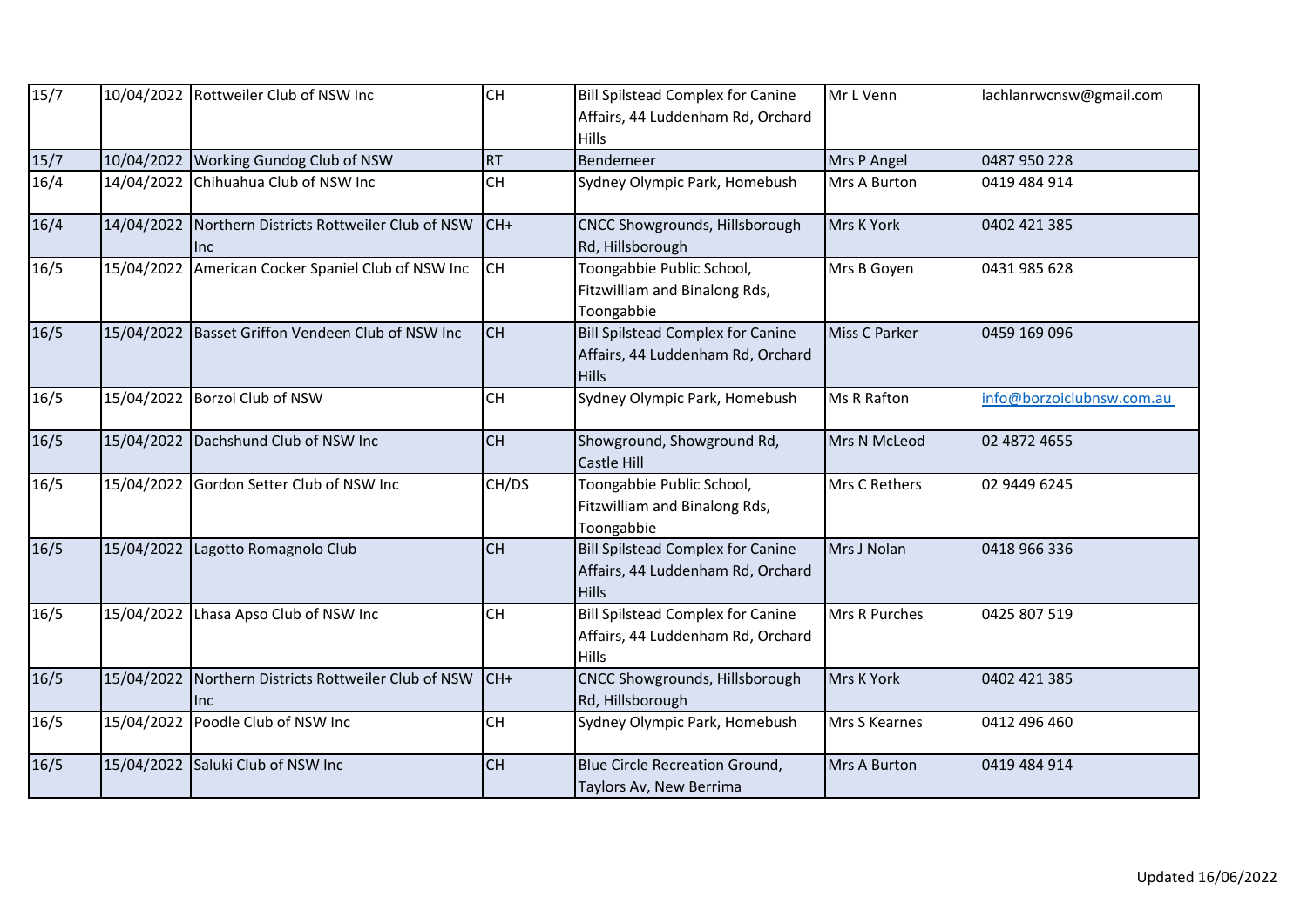| 16/5   |            | 15/04/2022 Siberian Husky Club of NSW                           | CH/DS                                    | Showgrounds, Showground Rd,<br><b>Castle Hill</b>                                             | Mrs M Herba          | 02 6574 5420 |
|--------|------------|-----------------------------------------------------------------|------------------------------------------|-----------------------------------------------------------------------------------------------|----------------------|--------------|
| 16/5   |            | 15/04/2022 Sporting Spaniel Society of NSW                      | CH/DS                                    | Toongabbie Public School,<br>Fitzwilliam and Binalong Rds,<br>Toongabbie                      | Mrs S McFadden       | 0428 003 181 |
| 16/5   | 15/04/2022 | The Tibetan Spaniel Club of NSW                                 | <b>CH</b>                                | Sydney Olympic Park, Homebush                                                                 | Mrs M West           | 02 6382 5520 |
| 16/5   | 15/04/2022 | Weimaraner Club                                                 | <b>CH</b>                                | <b>Bill Spilstead Complex for Canine</b><br>Affairs, 44 Luddenham Rd, Orchard<br>Hills        | <b>Miss D Howell</b> | 0414 621 181 |
| 16/5   | 15/04/2022 | Whippet Club of NSW                                             | $\mathsf{CH}% \left( \mathcal{M}\right)$ | Hawkesbury Showgrounds,<br>Racecourse Rd, Clarendon                                           | Mrs M Quinn          | 0413 014 803 |
| $16/6$ | 16/04/2022 | American Staffordshire Terrier Club of<br><b>NSW</b>            | <b>CH</b>                                | Bankstown City Paceway, 176-178<br>Eldridge Rd, Bankstown                                     | Mrs N Wright         | 0423 761 617 |
| 16/6   |            | 16/04/2022 American Staffordshire Terrier Club of<br><b>NSW</b> | <b>CH</b>                                | Bankstown City Paceway, 176-178<br>Eldridge Rd, Bankstown                                     | Mrs N Wright         | 0423 761 617 |
| 16/6   | 16/04/2022 | Armidale Dog Training Club                                      | AT/JT                                    | Charlston Willows Reserve, Rockvale Miss L Barnett<br>Rd, Armidale                            |                      | 0421 575 634 |
| 16/6   |            | 16/04/2022 Australian Kelpie Club of NSW Inc                    | CH                                       | <b>Blue Circle Recreation Ground,</b><br>Taylors Av, New Berrima                              | Ms M Kain            | 0413 237 649 |
| 16/6   |            | 16/04/2022 Australian Shepherd Association of NSW<br><b>Inc</b> | CH/DS                                    | Hawkesbury Showgrounds,<br>Racecourse Rd, Clarendon                                           | Ms M Fox             | 0402 654 754 |
| 16/6   |            | 16/04/2022 Australian Terrier Club of NSW Inc                   | CH                                       | 176-178 Eldridge Rd, Bankstown                                                                | Mrs M Sheppard       | 02 9623 4946 |
| 16/6   |            | 16/04/2022 Australian Working Dog Club of NSW                   | CH                                       | <b>Bill Spilstead Complex for Canine</b><br>Affairs, 44 Luddenham Rd, Orchard<br><b>Hills</b> | G Ingersoll          | 02 4774 8355 |
| 16/6   | 16/04/2022 | Basset Hound Club of NSW Inc                                    | CH/DS                                    | Showground, Showground Rd,<br><b>Castle Hill</b>                                              | Ms C Wren            | 0412 367 329 |
| 16/6   | 16/04/2022 | Bull Terrier Club Inc (NSW)                                     | <b>CH</b>                                | Bankstown City Paceway, 176-178<br>Eldridge Rd, Bankstown                                     | Mr K Foster          | 0406 545 824 |
| 16/6   | 16/04/2022 | Chihuahua Club of NSW Inc                                       | CH/OPEN                                  | Hawkesbury Showgrounds,<br>Racecourse Rd, Clarendon                                           | Mrs A Burton         | 0419 484 914 |
| 16/6   | 16/04/2022 | Cocker Spaniel Society of NSW Inc                               | CH                                       | Bankstown City Paceway, 176-178<br>Eldridge Rd, Bankstown                                     | Ms A Jeanes          | 0419 242 331 |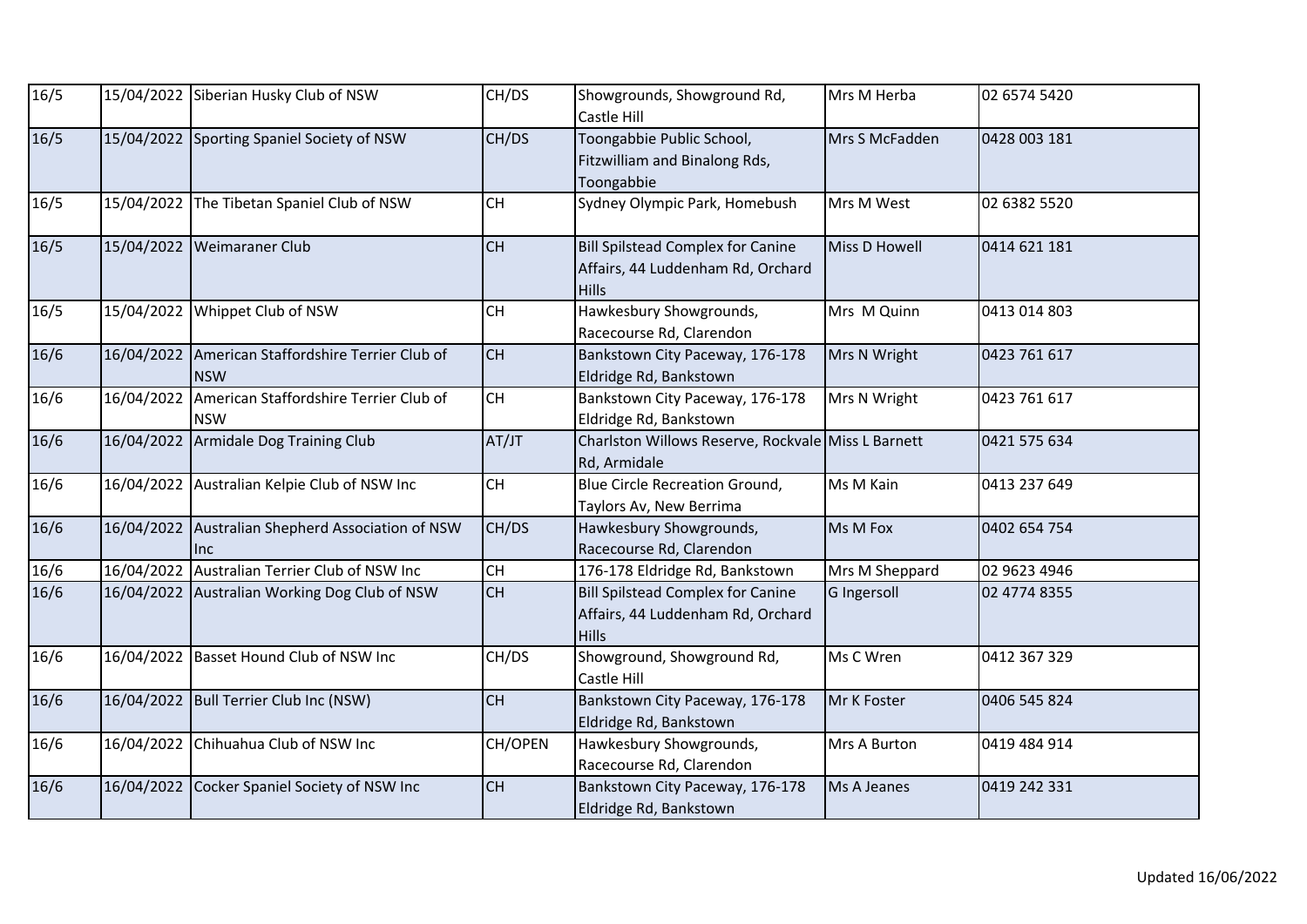| 16/6   |            | 16/04/2022 Cocker Spaniel Society of NSW Inc      | <b>CH</b> | Bankstown City Paceway, 176-178<br>Eldridge Rd, Bankstown                                     | Ms A Jeanes    | 0419 242 331 |
|--------|------------|---------------------------------------------------|-----------|-----------------------------------------------------------------------------------------------|----------------|--------------|
| 16/6   | 16/04/2022 | Dalmatian Club of NSW Inc                         | <b>CH</b> | <b>CNCC Showgrounds, Hillsborough</b><br>Rd, Hillsborough                                     | Mrs M Miller   | 0425 285 205 |
| 16/6   |            | 16/04/2022 English Setter Club of NSW Inc         | CH/DS     | Bankstown City Paceway, 176-178<br>Eldridge Rd, Bankstown                                     | Mr J Horton    | 0411 151 639 |
| 16/6   | 16/04/2022 | Hungarian Vizsla Club of NSW Inc                  | <b>CH</b> | Hawkesbury Showgrounds,<br>Racecourse Rd, Clarendon                                           | Ms R Leighton  | 0413 767 110 |
| 16/6   |            | 16/04/2022 Irish Setter Association of NSW Inc    | CH        | <b>Bill Spilstead Complex for Canine</b><br>Affairs, 44 Luddenham Rd, Orchard<br><b>Hills</b> | Mrs C Paine    | 0413 882 432 |
| 16/6   | 16/04/2022 | Italian Greyhound Club of NSW                     | <b>CH</b> | Sydney Olympic Park, Homebush                                                                 | Ms J Hardwicke | 0419 018 457 |
| 16/6   | 16/04/2022 | Jack Russell Terrier Club of NSW Inc              | <b>CH</b> | Sydney Olympic Park, Homebush                                                                 | Mrs S Gaffikin | 0427 020 203 |
| 16/6   |            | 16/04/2022 Keeshond Club of NSW                   | CH/DS     | <b>Bill Spilstead Complex for Canine</b><br>Affairs, 44 Luddenham Rd, Orchard<br><b>Hills</b> | Mrs T Hofman   | 0414 939 196 |
| 16/6   | 16/04/2022 | Lagotto Romagnolo Club of NSW Inc                 | <b>CH</b> | Sydney Olympic Park, Homebush                                                                 | Mrs J Nolan    | 0418 966 336 |
| 16/6   | 16/04/2022 | Northern Districts Rottweiler Club of NSW<br>llnc | $CH+$     | CNCC Showgrounds, Hillsborough<br>Rd, Hillsborough                                            | Mrs K York     | 0402 421 385 |
| 16/6   | 16/04/2022 | Novocastrian Dachshund Club of NSW Inc            | lсн       | Sydney Olympic Park, Homebush                                                                 | Mrs S Kelly    | 0412 798 251 |
| 16/6   | 16/04/2022 | Old English Sheepdog Club (NSW)                   | <b>CH</b> | Sydney Olympic Park, Homebush                                                                 | Mrs M Neumann  | 0417 043 225 |
| 16/6   | 16/04/2022 | Pointer Club of NSW                               | CH        | Sydney Olympic Park, Homebush                                                                 | Mrs C McDonall | 0419 046 140 |
| $16/6$ |            | 16/04/2022 Setter Club of NSW                     | CH        | <b>Bill Spilstead Complex for Canine</b><br>Affairs, 44 Luddenham Rd, Orchard<br><b>Hills</b> | Mrs L Shirley  | 0433 246 292 |
| 16/6   | 16/04/2022 | Sighthound Association                            | CH        | <b>Bill Spilstead Complex for Canine</b><br>Affairs, 44 Luddenham Rd, Orchard<br><b>Hills</b> | Mrs T Sheild   | 0447 313 490 |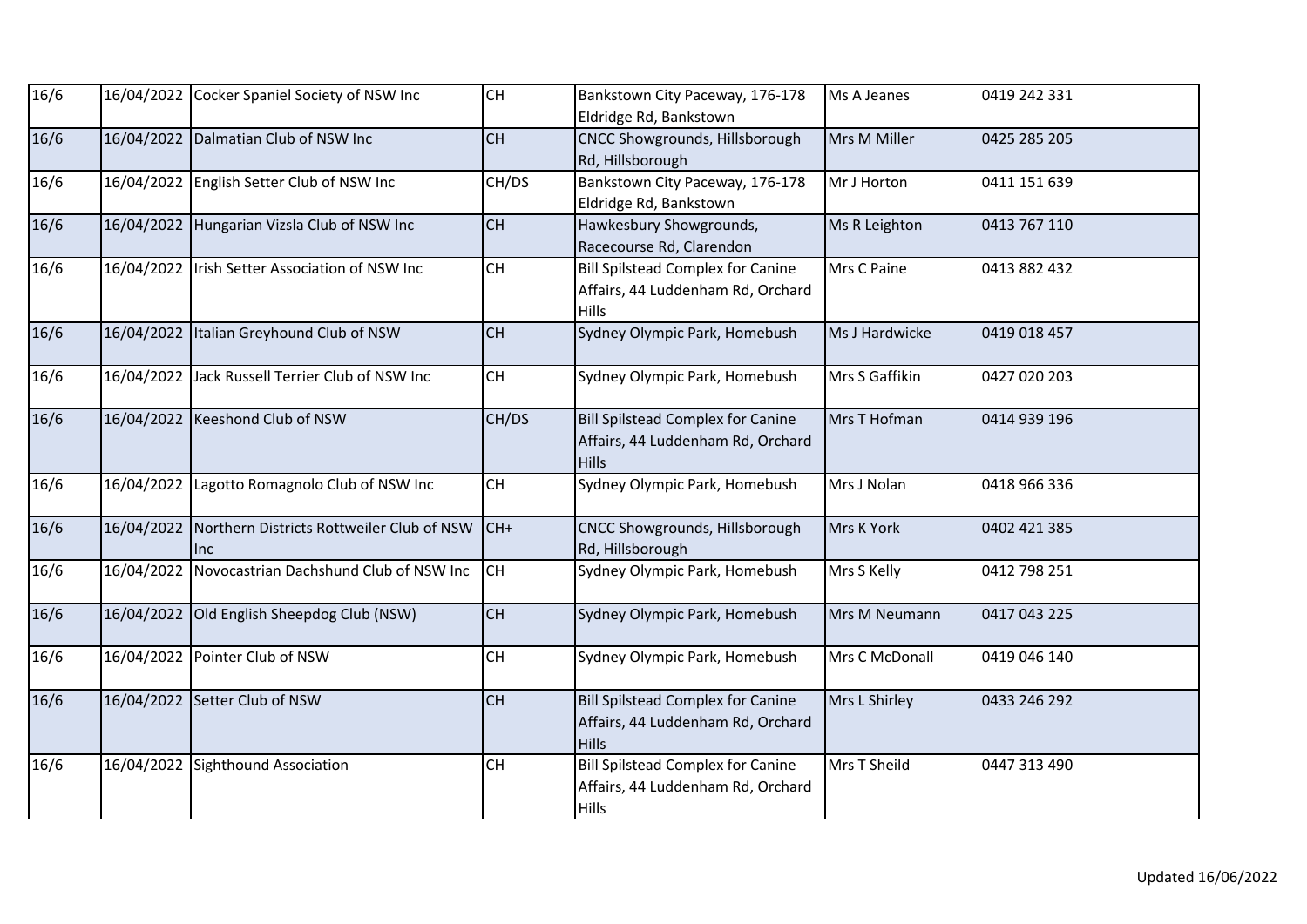| 16/6 |            | 16/04/2022 Soft Coated Wheaten Terrier Breed Club of CH<br><b>NSW Inc</b> |           | <b>Bill Spilstead Complex for Canine</b><br>Affairs, 44 Luddenham Rd, Orchard<br><b>Hills</b> | Mrs N Smith          | 02 4925 3875              |
|------|------------|---------------------------------------------------------------------------|-----------|-----------------------------------------------------------------------------------------------|----------------------|---------------------------|
| 16/6 | 16/04/2022 | Staffordshire Bull Terrier Society of NSW<br>llnc                         | <b>CH</b> | Sydney Olympic Park, Homebush                                                                 | Miss H Hughes        | 0415 294 210              |
| 16/6 | 16/04/2022 | The Saint Bernard Club Inc                                                | CH/EV     | Sydney Olympic Park, Homebush                                                                 | <b>Ms A Turnbull</b> | 0415 354 958              |
| 16/7 |            | 17/04/2022 Beagle Club of NSW Inc                                         | CH/DS     | Toongabbie Public School,<br>Fitzwilliam and Binalong Rds,<br>Toongabbie                      | Mrs S Bownds         | 0421 317 049              |
| 16/7 |            | 17/04/2022 Borzoi Club of NSW                                             | <b>CH</b> | <b>Bill Spilstead Complex for Canine</b><br>Affairs, 44 Luddenham Rd, Orchard<br><b>Hills</b> | Ms R Rafton          | info@borzoiclubnsw.com.au |
| 16/7 | 17/04/2022 | Bull Terrier Club Inc (NSW)                                               | CH        | Bankstown City Paceway, 176-178<br>Eldridge Rd, Bankstown                                     | Mr K Foster          | 0406 545 824              |
| 16/7 |            | 17/04/2022 Chihuahua Club of NSW Inc                                      | CH        | Penrith Paceway                                                                               | Mrs A Burton         | 0419 484 914              |
| 16/7 | 17/04/2022 | Dachshund Club of NSW Inc                                                 | <b>CH</b> | Showground, Showground Rd,<br>Castle Hill                                                     | Mrs N McLeod         | 02 4872 4655              |
| 16/7 | 17/04/2022 | English Springer Spaniel Association of<br><b>NSW Inc</b>                 | <b>CH</b> | Hawkesbury Showgrounds,<br>Racecourse Rd, Clarendon                                           | Mrs Y Lauder         | 0412 383 305              |
| 16/7 | 17/04/2022 | Finnish Lapphund Club of NSW Inc                                          | <b>CH</b> | <b>Bill Spilstead Complex for Canine</b><br>Affairs, 44 Luddenham Rd, Orchard<br><b>Hills</b> | Mrs K Long           | 0490 678 734              |
| 16/7 |            | 17/04/2022 Great Dane Club of NSW Inc                                     | CH/DS     | <b>Warwick Farm</b>                                                                           | Mr R Powell          | 0449 251 761              |
| 16/7 |            | 17/04/2022 Jack Russell Terrier Club of NSW Inc                           | <b>CH</b> | <b>Bill Spilstead Complex for Canine</b><br>Affairs, 44 Luddenham Rd, Orchard<br><b>Hills</b> | Mrs S Gaffikin       | 0427 020 203              |
| 16/7 | 17/04/2022 | Northern Districts Rottweiler Club of NSW<br>llnc.                        | $CH+$     | CNCC Showgrounds, Hillsborough<br>Rd, Hillsborough                                            | Mrs K York           | 0402 421 385              |
| 16/7 |            | 17/04/2022 Pointer Club of NSW                                            | CH        | Hawkesbury Showgrounds,<br>Racecourse Rd, Clarendon                                           | Mrs C McDonall       | 0419 046 140              |
| 16/7 |            | 17/04/2022 Pug Dog Club of NSW Inc                                        | <b>CH</b> | Hawkesbury Showgrounds,<br>Racecourse Rd, Clarendon                                           | <b>Miss C Craig</b>  | 0413 242 243              |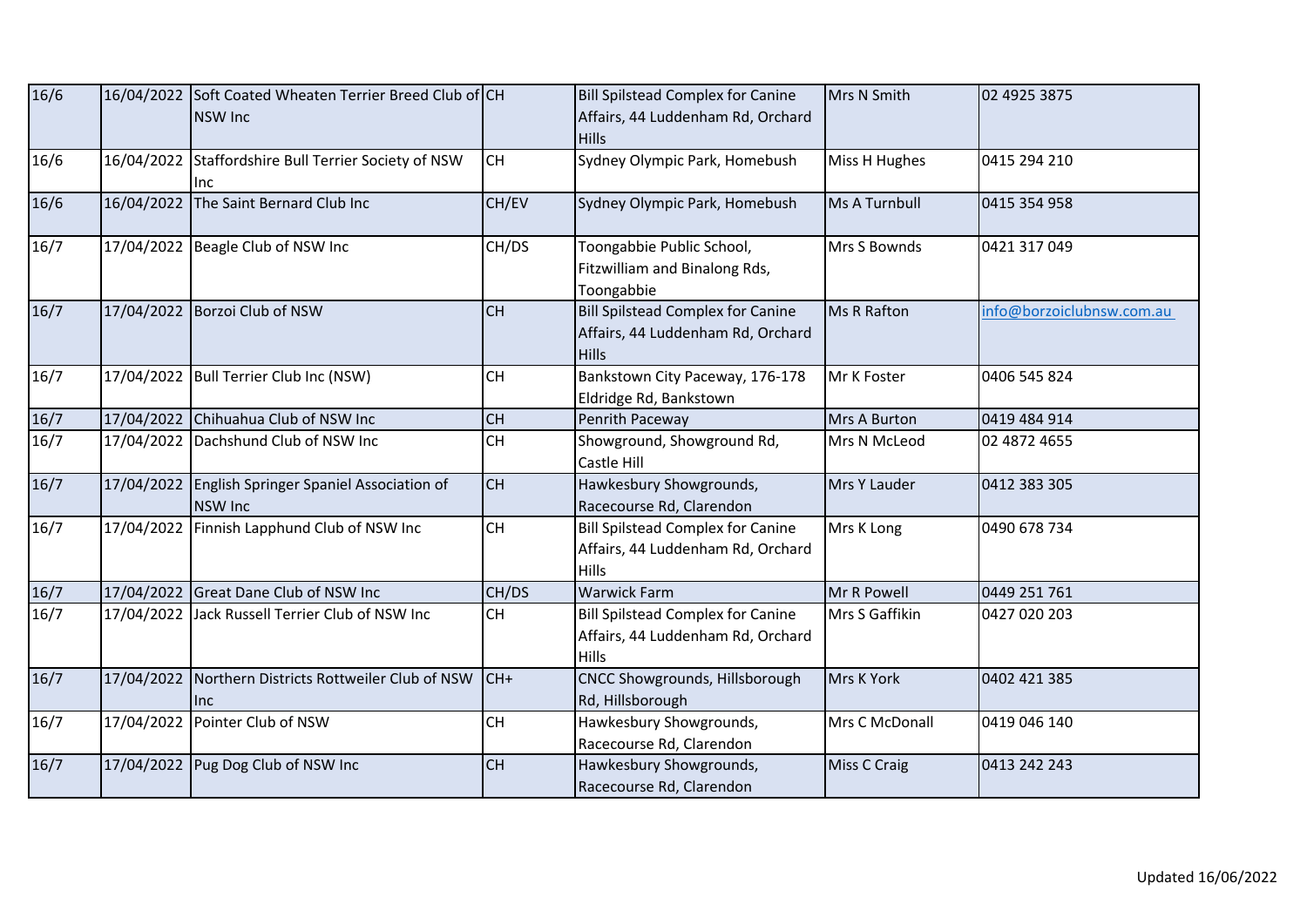| 16/7              |            | 17/04/2022 Saluki Club of NSW Inc                 | LC                | Gunning Showground, Lerida St,<br>Gunning                                                     | Mrs A Burton     | 0419 484 914 |
|-------------------|------------|---------------------------------------------------|-------------------|-----------------------------------------------------------------------------------------------|------------------|--------------|
| 16/7              |            | 17/04/2022 Scottish Terrier Club Inc              | CH                | Hawkesbury Showgrounds,<br>Racecourse Rd, Clarendon                                           | Mr W Goldsworthy | 0411 727 272 |
| 16/7              |            | 17/04/2022 Smooth Fox Terrier Association of NSW  | <b>CH</b>         | Sydney Olympic Park, Homebush                                                                 | Mrs J L Hockey   | 02 4822 0151 |
| 16/7              | 17/04/2022 | West Highland White Terrier Club of NSW           | <b>CH</b>         | <b>Bill Spilstead Complex for Canine</b><br>Affairs, 44 Luddenham Rd, Orchard<br><b>Hills</b> | Mrs V Regner     | 02 9622 7413 |
| 16/7              |            | 17/04/2022 Whippet Club of NSW                    | <b>CH</b>         | Hawkesbury Showgrounds,<br>Racecourse Rd, Clarendon                                           | Mrs M Quinn      | 0413 014 803 |
| 17/1              | 18/04/2022 | Staffordshire Bull Terrier Society of NSW<br>llnc | <b>Scent Work</b> | Orchard Hills Masonic Centre                                                                  | Miss H Hughes    | 0415 294 210 |
| 17/7              |            | 20/04/2022 Wollongong Dog Sports Club             | AT/JT             | Heathcote Oval, Heathcote                                                                     | Ms K Novak       | 0434 375 801 |
| $\overline{17}/5$ |            | 22/04/2022 Grafton Dog Obedience Club             | <b>TT</b>         | Fineflower                                                                                    | Mrs M Williams   | 0429 992 858 |
| 17/5              | 22/04/2022 | Gunnedah & District Kennel Club Inc               | CH                | Kennel Club Complex, Oxley Hwy,<br>Gunnedah                                                   | Mr T Couchman    | 0428 119 391 |
| 17/6              |            | 23/04/2022 Grafton Dog Obedience Club             | <b>TT</b>         | Fineflower                                                                                    | Mrs M Williams   | 0429 992 858 |
| $17/6$            |            | 23/04/2022 Gunnedah & District Kennel Club Inc    | <b>CH</b>         | Kennel Club Complex, Oxley Hwy,<br>Gunnedah                                                   | Mr T Couchman    | 0428 119 391 |
| 17/6              |            | 23/04/2022 Kyeamba Kennel & Training Club Inc     | AT/JT             | Norman Duck Oval, San Isidore,<br>Wagga Wagga                                                 | Dr A J Robinson  | 0401 499 818 |
| 17/6              | 23/04/2022 | Labrador Retriever Club of NSW Inc                | <b>RT</b>         | Liddletons, Hartley                                                                           | Mrs C Domsalla   | 0439 842 161 |
| 17/6              |            | 23/04/2022 New England Ladies Kennel Club         | CH                | Gunnedah Kennel Club Complex,<br>Oxley Hwy, Gunnedah                                          | Mrs S Norman     | 0428 383 304 |
| 17/7              |            | 24/04/2022 Grafton Dog Obedience Club             | <b>TT</b>         | Fineflower                                                                                    | Mrs M Williams   | 0429 992 858 |
| 17/7              | 24/04/2022 | Gunnedah & District Kennel Club Inc               | <b>CH</b>         | Kennel Club Complex, Oxley Hwy,<br>Gunnedah                                                   | Mr T Couchman    | 0428 119 391 |
| 17/7              |            | 24/04/2022 Hills Dog Club Inc                     | CH                | Showground, Showground Rd,<br>Castle Hill                                                     | Ms J Power       | 0419 313 848 |
| 17/7              |            | 24/04/2022 Kyeamba Kennel & Training Club Inc     | AT/JT             | Norman Duck Oval, San Isidore,<br>Wagga Wagga                                                 | Dr A J Robinson  | 0401 499 818 |
| $17/7$            |            | 24/04/2022 Labrador Retriever Club of NSW Inc     | <b>RT</b>         | Liddletons, Hartley                                                                           | Mrs C Domsalla   | 0439 842 161 |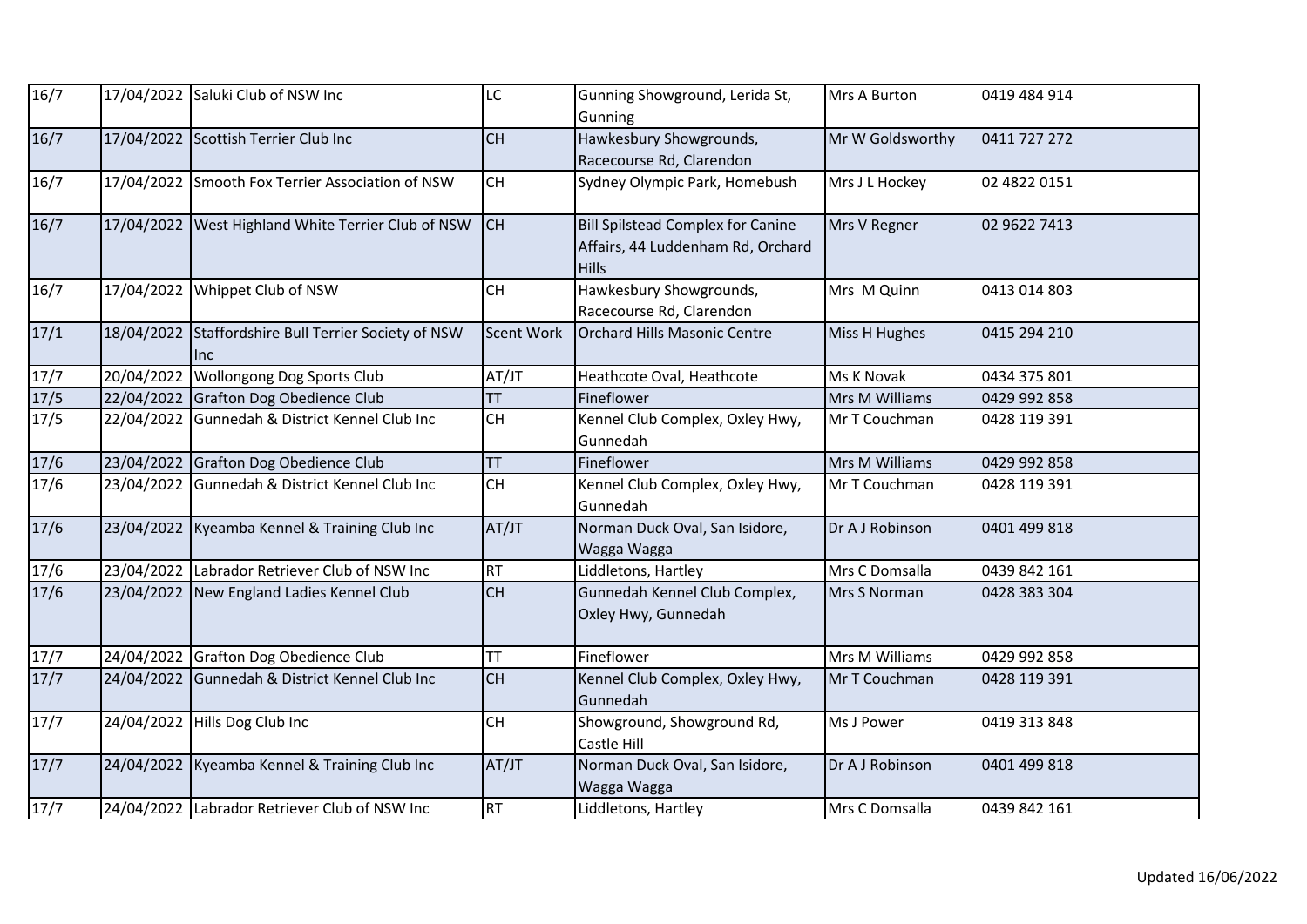| 17/7 |            | 24/04/2022 Port Macquarie Dog Club Inc           | <b>ET</b>         | Charlie Watt Reserve, Pembrooke<br>Rd, Telegraph Point                                        | Ms J Reid                 | pmq.dogclub@outlook.com |
|------|------------|--------------------------------------------------|-------------------|-----------------------------------------------------------------------------------------------|---------------------------|-------------------------|
| 17/7 |            | 24/04/2022 Stroud Show Association Inc           | <b>CH</b>         | Showground, Millbrook Rd, Stroud                                                              | Mr C Ince                 | 0457 744 164            |
| 18/1 |            | 25/04/2022 Bearded Collie Club of NSW            | <b>OPEN</b>       | <b>Bill Spilstead Complex for Canine</b><br>Affairs, 44 Luddenham Rd, Orchard<br><b>Hills</b> | Mrs L Brandt              | 02 9521 2005            |
| 18/1 | 25/04/2022 | County of Cumberland Kennel Association CH       |                   | <b>Bill Spilstead Complex for Canine</b><br>Affairs, 44 Luddenham Rd, Orchard<br><b>Hills</b> | Mrs P Scales              | 02 9773 9767            |
| 18/1 |            | 25/04/2022 DOGS NSW Scent Work Working Party     | <b>Scent Work</b> | <b>Bill Spilstead Complex for Canine</b><br>Affairs, 44 Luddenham Rd, Orchard<br><b>Hills</b> | Ms T Donnelly             | 0412 997 106            |
| 18/5 | 29/04/2022 | Bathurst A H & P Association Inc                 | OT/R-OT           | Showground, Great Western<br>Highway, Bathurst                                                | Mr B Kenworthy            | 02 6331 3175            |
| 18/5 |            | 29/04/2022 DOGS NSW Northern Region (Coastal)    | <b>CH</b>         | Showground, Pacific Hwy, Coffs<br>Harbour                                                     | DOGS NSW The<br>Secretary | 02 9834 3022            |
| 18/5 |            | 29/04/2022 DOGS NSW Scent Work Working Party     | Scent Work        | <b>Bill Spilstead Complex for Canine</b><br>Affairs, 44 Luddenham Rd, Orchard<br><b>Hills</b> | <b>Ms T Donnelly</b>      | 0412 997 106            |
| 18/5 |            | 29/04/2022 Morisset & District Kennel Club Inc   | CH & CH/EV        | CNCC Showgrounds, Hillsborough<br>Rd, Hillsborough                                            | Mrs A Bowe                | 0428 184 408            |
| 18/6 |            | 30/04/2022 Bathurst A H & P Association Inc      | <b>CH</b>         | Showground, Great Western<br>Highway, Bathurst                                                | Mr B Kenworthy            | 02 6331 3175            |
| 18/6 |            | 30/04/2022 Coffs Harbour Dog Training Club Inc   | <b>Trick Dog</b>  | Rex Hardaker Oval, Hogbin Drive,<br>Coffs Harbour                                             | Ms M Priori               | 02 6651 6470            |
| 18/6 | 30/04/2022 | Corowa & Districts Kennel Club                   | CH/OT             | Showground, Eames St, Off North St, Mrs G Grant<br>Albury                                     |                           | 0456 097 491            |
| 18/6 |            | 30/04/2022 DOGS NSW Northern Region (Coastal)    | <b>CH</b>         | Showground, Pacific Hwy, Coffs<br>Harbour                                                     | DOGS NSW The<br>Secretary | 02 9834 3022            |
| 18/6 |            | 30/04/2022 Hunter Kennel Club Inc                | CH & CH/EV        | CNCC Showgrounds, Hillsborough<br>Rd, Hillsborough                                            | Mrs A D Bowe              | 0428 184 408            |
| 18/6 | 30/04/2022 | Hunter Valley Non-Sporting & Utility Dog<br>Club | <b>CH</b>         | CNCC Showgrounds, Hillsborough<br>Rd, Hillsborough                                            | Mrs A D Bowe              | 0428 184 408            |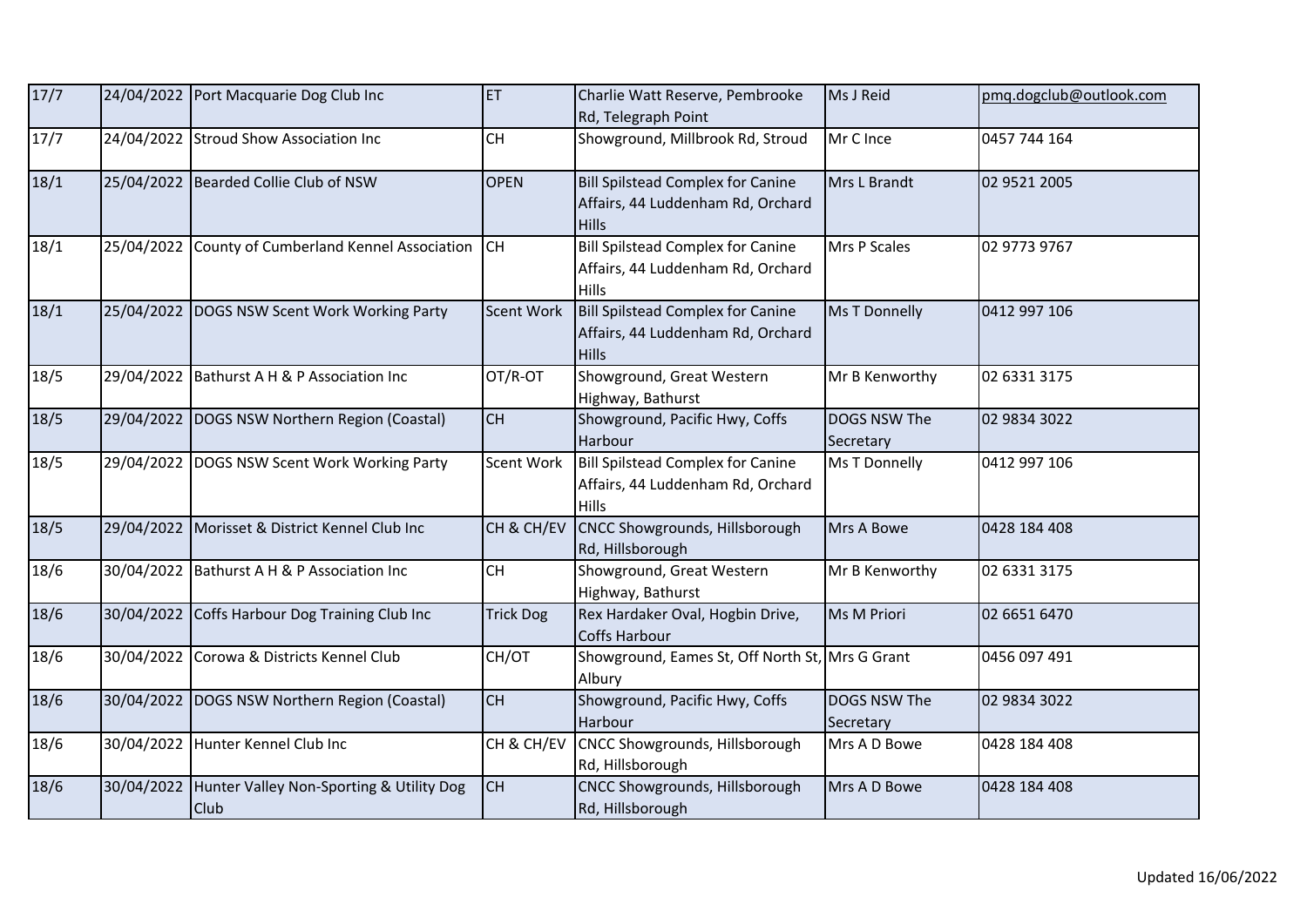| 18/6 |           | 30/04/2022 Macksville Nambucca River Agricultural<br><b>Association Ltd</b> | <b>CH</b>        | Showground, Rodeo Dr, Macksville                                                       | <b>Ms K Anderson</b>      | 0418 642 247 |
|------|-----------|-----------------------------------------------------------------------------|------------------|----------------------------------------------------------------------------------------|---------------------------|--------------|
| 18/6 |           | 30/04/2022 Shoalhaven Dog Training Club Inc                                 | AT/JT            | Nowra Showground, Junction St,<br>Nowra                                                | Ms B Messner              | 0402 349 368 |
|      |           | May                                                                         |                  |                                                                                        |                           |              |
| 18/7 | 1/05/2022 | Albury & Border Kennel Club Inc                                             | CH/OT            | Showground, Eames St, Off North St, Ms A Parry<br>Albury                               |                           | 0403 365 123 |
| 18/7 | 1/05/2022 | Bathurst A H & P Association Inc                                            | <b>CH</b>        | Showground, Great Western<br>Highway, Bathurst                                         | Mr B Kenworthy            | 02 6331 3175 |
| 18/7 | 1/05/2022 | Coffs Harbour Dog Training Club Inc                                         | <b>Trick Dog</b> | Rex Hardaker Oval, Hogbin Drive,<br>Coffs Harbour                                      | Ms M Priori               | 02 6651 6470 |
| 18/7 | 1/05/2022 | DOGS NSW Northern Region (Coastal)                                          | <b>CH</b>        | Showground, Pacific Hwy, Coffs<br>Harbour                                              | DOGS NSW The<br>Secretary | 02 9834 3022 |
| 18/7 | 1/05/2022 | Golden Retriever Club of NSW Inc                                            | OT/RATG          | Bill Spilstead Complex for Canine<br>Affairs, 44 Luddenham Rd, Orchard<br><b>Hills</b> | Mrs D Stubbings           | 0414 761 870 |
| 18/7 | 1/05/2022 | Hunter Valley Non-Sporting & Utility Dog<br>Club                            | <b>CH</b>        | CNCC Showgrounds, Hillsborough<br>Rd, Hillsborough                                     | Mrs A D Bowe              | 0428 184 408 |
| 18/7 | 1/05/2022 | Morisset & District Kennel Club Inc                                         | <b>CH</b>        | CNCC Showgrounds, Hillsborough<br>Rd, Hillsborough                                     | Mrs A D Bowe              | 0428 184 408 |
| 18/7 | 1/05/2022 | Shoalhaven Dog Training Club Inc                                            | AT/JT            | Nowra Showground, Junction St,<br>Nowra                                                | Ms B Messner              | 0402 349 368 |
| 19/5 | 6/05/2022 | Asian Breeds Dog Club of NSW Inc                                            | CH/DS            | Pinkerton Rd, Cootamundra<br>Showgrounds                                               | Mrs G Ransom              | 0438 325 654 |
| 19/5 | 6/05/2022 | Bathurst & District Kennel Club Inc                                         | CH               | Showground, Great Western Hwy,<br><b>Bathurst</b>                                      | Miss H Rixon              | 0437 169 985 |
| 19/6 | 7/05/2022 | Bathurst & District Kennel Club Inc                                         | CH/DS            | Showground, Great Western Hwy,<br><b>Bathurst</b>                                      | Miss H Rixon              | 0437 169 985 |
| 19/6 | 7/05/2022 | Cessnock Dog Club                                                           | AT/JT            | Baddeley Park, Evans St, South<br>Cessnock                                             | Mrs D Besoff              | 0408 304 482 |
| 19/6 | 7/05/2022 | Cootamundra All Breeds Kennel Club Inc                                      | CH/OPEN          | Pinkerton Rd, Cootamundra<br>Showgrounds                                               | Mrs G Ransom              | 0438 325 654 |
| 19/6 | 7/05/2022 | Country NSW Jack Russell Terrier Club                                       | <b>CH</b>        | Showground, Great Western Hwy,<br><b>Bathurst</b>                                      | Mrs J Clifford            | 0412 078 536 |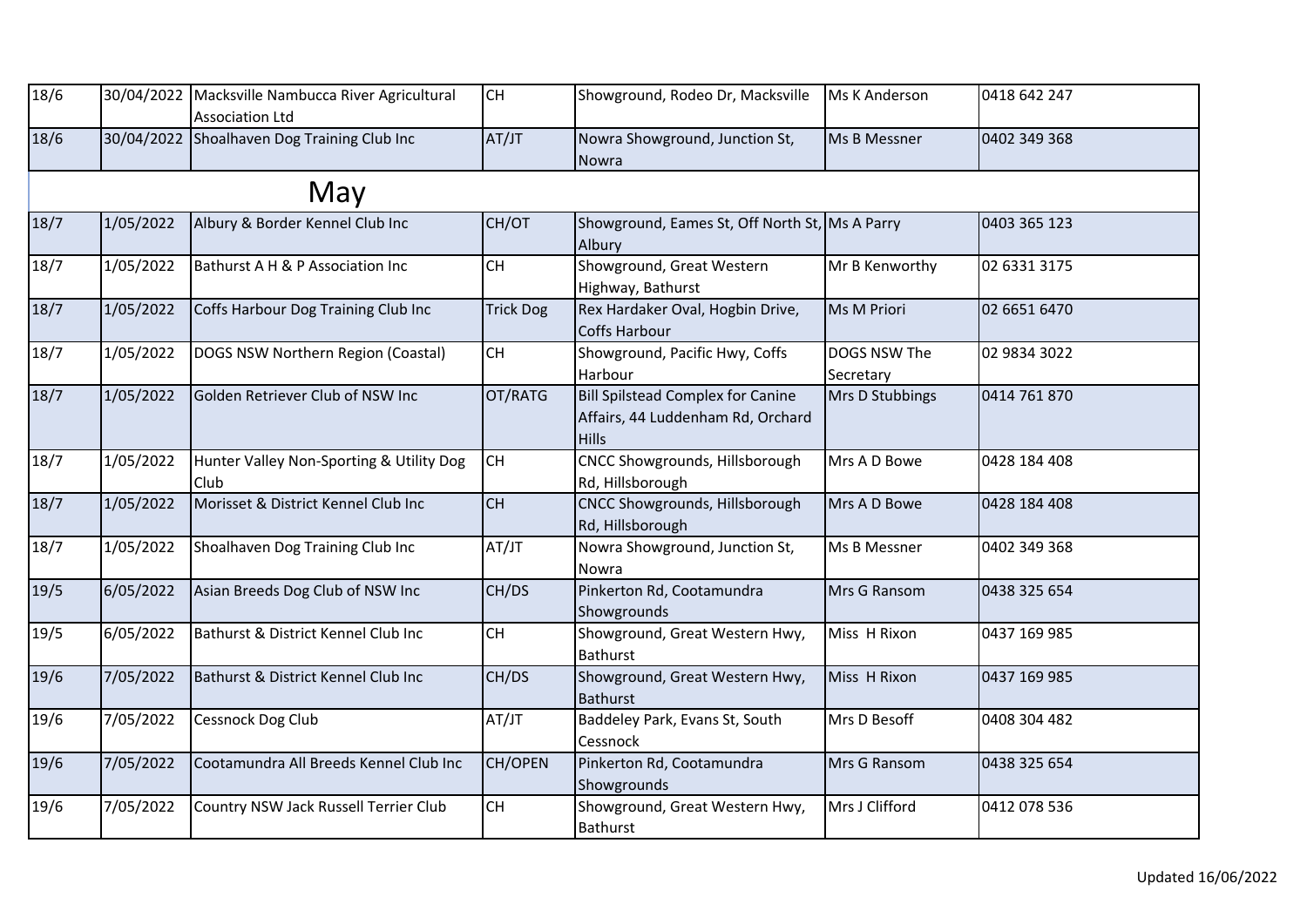| 19/6 | 7/05/2022 | DOGS NSW Library & Archives Committee                            | CH/DS            | <b>Bill Spilstead Complex for Canine</b>                                                      | DOGS NSW The     | 02 9834 3022 |
|------|-----------|------------------------------------------------------------------|------------------|-----------------------------------------------------------------------------------------------|------------------|--------------|
|      |           | <b>Show</b>                                                      |                  | Affairs, 44 Luddenham Rd, Orchard<br><b>Hills</b>                                             | Secretary        |              |
| 19/6 | 7/05/2022 | Hills Dog Club Inc                                               | <b>DOUBLE OT</b> | Showground, Showground Rd,<br>Castle Hill                                                     | Mrs J McCartney  | 02 4506 1000 |
| 19/6 | 7/05/2022 | <b>NSW Herding Association Inc</b>                               | HT               | <b>Bill Spilstead Complex for Canine</b><br>Affairs, 44 Luddenham Rd, Orchard<br><b>Hills</b> | Ms M Griffiths   | 0422 609 528 |
| 19/6 | 7/05/2022 | Schipperke Association of NSW                                    | <b>CH</b>        | Pinkerton Rd, Cootamundra<br>Showgrounds                                                      | Mr G Cruse       | 0435 602 447 |
| 19/6 | 7/05/2022 | West of the Divide Staffordshire Bull<br>Terrier Club of NSW Inc | <b>CH</b>        | Showground, Great Western Hwy,<br><b>Bathurst</b>                                             | Mrs S Brooks     | 02 4782 9600 |
| 19/6 | 7/05/2022 | Working Gundog Club of NSW                                       | <b>RT</b>        | Kanimbla Valley                                                                               | Mrs P Angel      | 0487 950 228 |
| 19/7 | 8/05/2022 | Bathurst & District Kennel Club Inc                              | <b>CH</b>        | Showground, Great Western Hwy,<br><b>Bathurst</b>                                             | Miss H Rixon     | 0437 169 985 |
| 19/7 | 8/05/2022 | Cessnock Dog Club                                                | AT/JT            | Baddeley Park, Evans St, South<br>Cessnock                                                    | Mrs D Besoff     | 0408 304 482 |
| 19/7 | 8/05/2022 | Cootamundra All Breeds Kennel Club Inc                           | <b>CH</b>        | Pinkerton Rd, Cootamundra<br>Showgrounds                                                      | Mrs G Ransom     | 0438 325 654 |
| 19/7 | 8/05/2022 | Country NSW Jack Russell Terrier Club                            | <b>CH</b>        | Showground, Great Western Hwy,<br><b>Bathurst</b>                                             | Mrs J Clifford   | 0412 078 536 |
| 19/7 | 8/05/2022 | <b>NSW Lure Coursing Association</b>                             | <b>LC</b>        | Gunning Showground, Lerida St,<br>Gunning                                                     | Mrs K Craig      | 0434 898 102 |
| 19/7 | 8/05/2022 | South West Slopes All Breeds Kennel Club                         | lсн              | Pinkerton Rd, Cootamundra<br>Showgrounds                                                      | Mrs G Ransom     | 0438 325 654 |
| 19/7 | 8/05/2022 | Sutherland Shire Dog Training Club Inc                           | <b>TT</b>        | Gurrumul St, Barden Ridge                                                                     | Ms H McConnell   | 0411 245 433 |
| 19/7 | 8/05/2022 | West of the Divide Staffordshire Bull<br>Terrier Club of NSW Inc | <b>CH</b>        | Showground, Great Western Hwy,<br><b>Bathurst</b>                                             | Mrs S Brooks     | 02 4782 9600 |
| 19/7 | 8/05/2022 | Working Gundog Club of NSW                                       | <b>RT</b>        | Kanimbla Valley                                                                               | Mrs P Angel      | 0487 950 228 |
| 20/1 | 9/05/2022 | Cootamundra All Breeds Kennel Club Inc                           | <b>CH</b>        | Pinkerton Rd, Cootamundra<br>Showgrounds                                                      | Mrs G Ransom     | 0438 325 654 |
| 20/2 |           | 10/05/2022 Metro Mid Week Dog Training Club Inc                  | <b>TT</b>        | St Marys Towers, Douglas Park<br>Road, Douglas Park                                           | Mrs K McCutcheon | 0410 035 667 |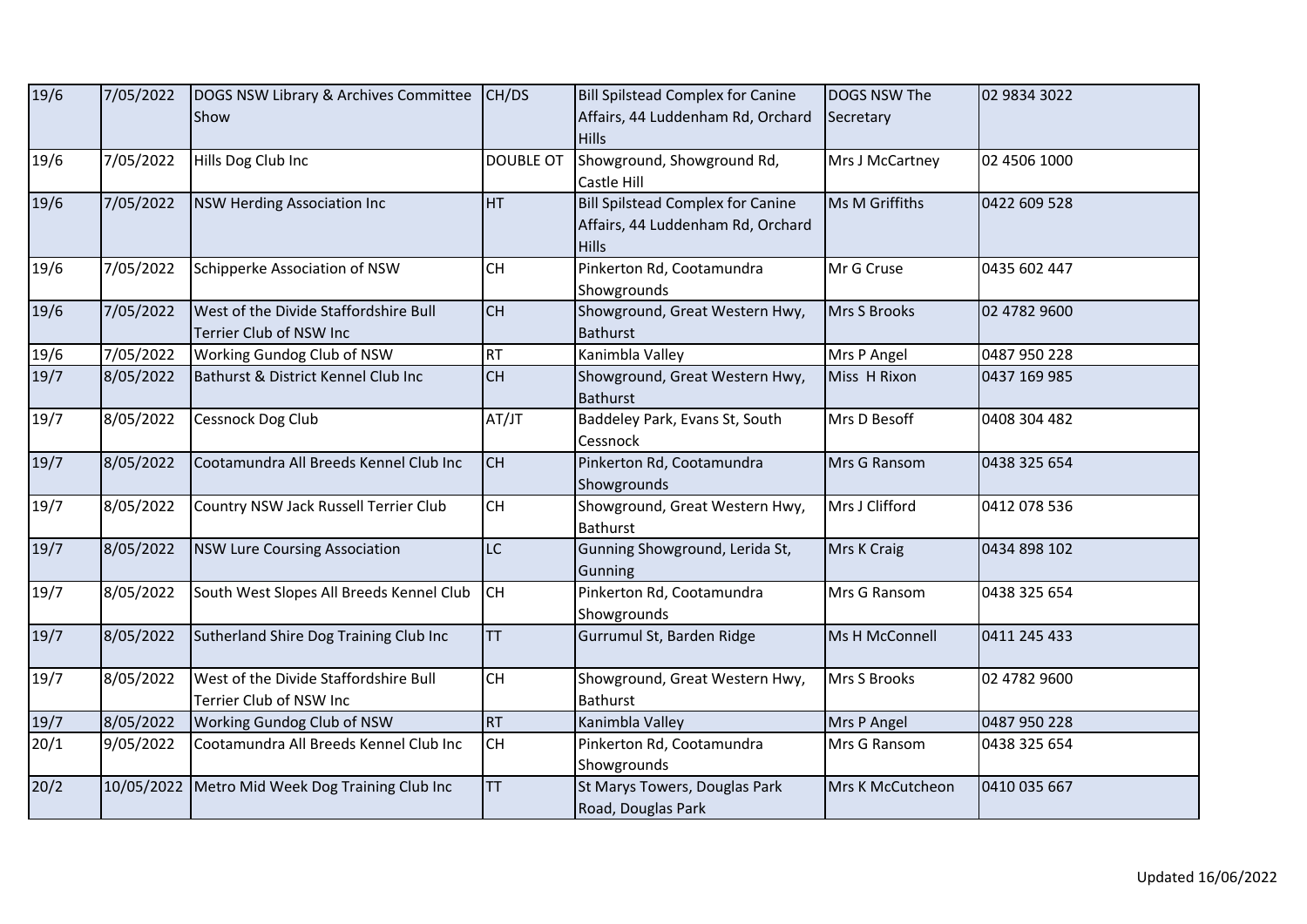| 20/4 |            | 12/05/2022 Boston Terrier Club of NSW                         | CH          | <b>CNCC Showgrounds, Hillsborough</b><br>Rd, Hillsborough                                     | Mrs S Squires             | 0411 539 294            |
|------|------------|---------------------------------------------------------------|-------------|-----------------------------------------------------------------------------------------------|---------------------------|-------------------------|
| 20/5 |            | 13/05/2022 Lake Macquarie All Breeds Kennel Club Inc CH/DS/EV |             | CNCC Showgrounds, Hillsborough<br>Rd, Hillsborough                                            | Miss D Selden             | 02 4938 0307            |
| 20/5 |            | 13/05/2022 South West Slopes All Breeds Kennel Club           | <b>CH</b>   | Pinkerton Rd, Cootamundra<br>Showgrounds                                                      | Mrs G Ransom              | 0438 325 654            |
| 20/5 | 13/05/2022 | Temora & Districts All Breeds Kennel Club                     | <b>CH</b>   | Pinkerton Rd, Cootamundra<br>Showgrounds                                                      | Mrs G Ransom              | 0438 325 654            |
| 20/6 |            | 14/05/2022 Cessnock Dog Club                                  | CH/DS       | CNCC Showgrounds, Hillsborough<br>Rd, Hillsborough                                            | Mrs D Besoff              | 0408 304 482            |
| 20/6 |            | 14/05/2022 DOGS NSW Earthdog Working Party                    | <b>EDT</b>  | <b>Bill Spilstead Complex for Canine</b><br>Affairs, 44 Luddenham Rd, Orchard<br><b>Hills</b> | DOGS NSW The<br>Secretary | 02 9834 3022            |
| 20/6 | 14/05/2022 | Lake Macquarie All Breeds Kennel Club Inc CH                  |             | CNCC Showgrounds, Hillsborough<br>Rd, Hillsborough                                            | Miss D Selden             | 02 4938 0307            |
| 20/6 |            | 14/05/2022 Port Macquarie Dog Club Inc                        | AT/JT       | Charlie Watt Reserve, Pembrooke<br>Rd, Telegraph Point                                        | Ms J Reid                 | pmg.dogclub@outlook.com |
| 20/6 |            | 14/05/2022 South West Slopes All Breeds Kennel Club           | <b>CH</b>   | Pinkerton Rd, Cootamundra<br>Showgrounds                                                      | Mrs G Ransom              | 0438 325 654            |
| 20/6 |            | 14/05/2022 Temora & Districts All Breeds Kennel Club          | <b>CH</b>   | Pinkerton Rd, Cootamundra<br>Showgrounds                                                      | Mrs G Ransom              | 0438 325 654            |
| 20/7 |            | 15/05/2022 Australian Stockdog Club of NSW                    | HT          | <b>Bill Spilstead Complex for Canine</b><br>Affairs, 44 Luddenham Rd, Orchard<br><b>Hills</b> | Ms M McPherson            | 0408 771 515            |
| 20/7 |            | 15/05/2022 Cessnock Dog Club                                  | CH          | CNCC Showgrounds, Hillsborough<br>Rd, Hillsborough                                            | Mrs D Besoff              | 0408 304 482            |
| 20/7 |            | 15/05/2022 Hungarian Vizsla Club of NSW Inc                   | <b>RATG</b> | <b>Blue Circle Recreation Ground,</b><br>Taylors Av, New Berrima                              | <b>Miss C Rice</b>        | 0411 294585             |
| 20/7 |            | 15/05/2022 Port Macquarie Dog Club Inc                        | AT/JT       | Charlie Watt Reserve, Pembrooke<br>Rd, Telegraph Point                                        | Ms J Reid                 | pmq.dogclub@outlook.com |
| 20/7 |            | 15/05/2022 Sutherland Shire Dog Training Club Inc             | OT/R-OT     | Waratah Park, Rawson Av,<br>Sutherland                                                        | Ms H McConnell            | 0411 245 433            |
| 20/7 | 15/05/2022 | Temora & Districts All Breeds Kennel Club                     | <b>CH</b>   | Pinkerton Rd, Cootamundra<br>Showgrounds                                                      | Mrs G Ransom              | 0438 325 654            |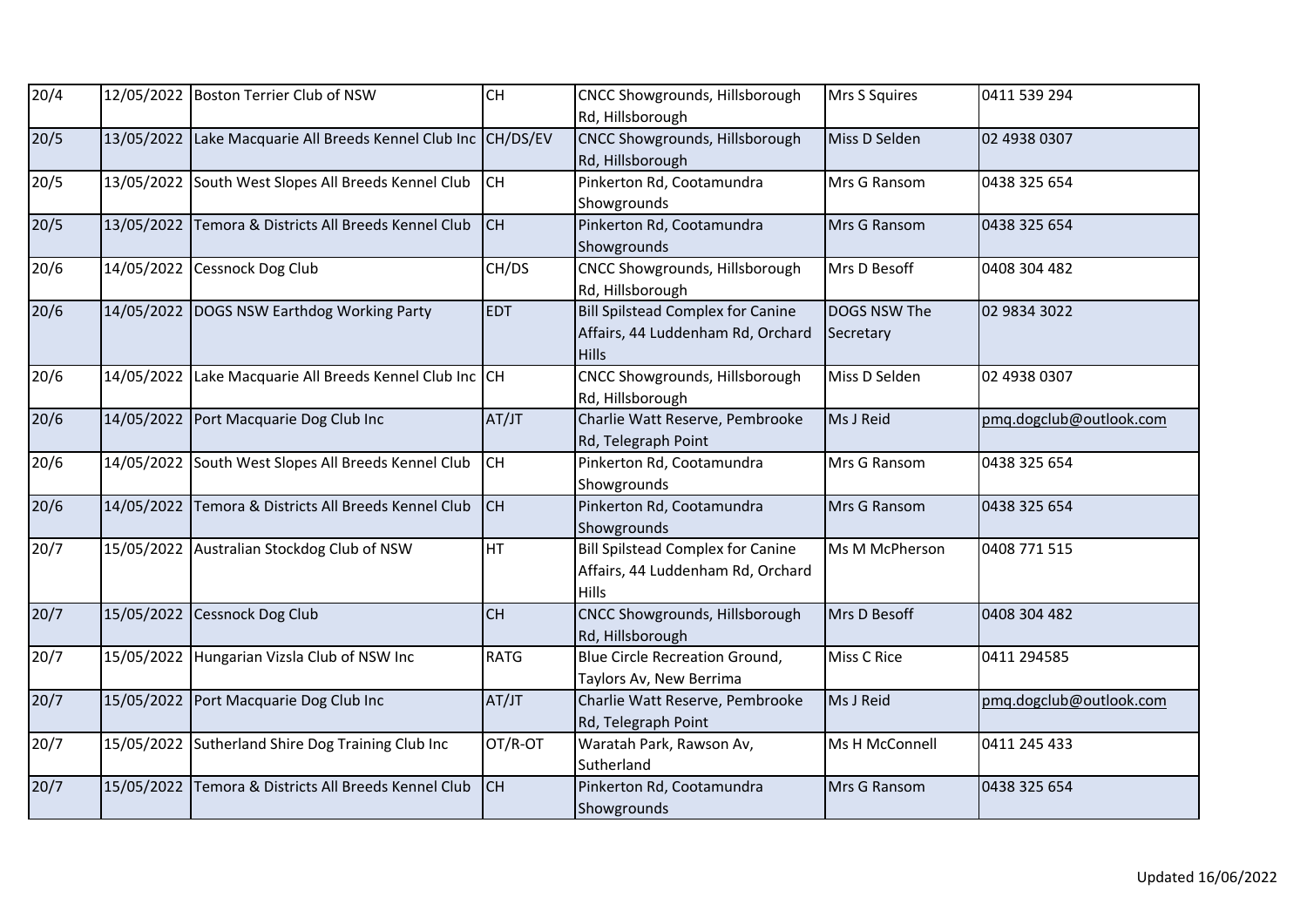| 21/5              |            | 20/05/2022 Grafton Dog Obedience Club                | TT                       | Fineflower                                                                                    | Mrs M Williams       | 0429 992 858 |
|-------------------|------------|------------------------------------------------------|--------------------------|-----------------------------------------------------------------------------------------------|----------------------|--------------|
| 21/5              | 20/05/2022 | Japanese Shiba Inu & Akita Club Of NSW<br><b>INC</b> | <b>CH</b>                | Gunnedah Kennel Club Complex,<br>Oxley Hwy, Gunnedah                                          | Mrs S Jones          | 0456 781 977 |
| 21/5              | 20/05/2022 | Ladies Kennel Club of Broken Hill                    | CH                       | Memorial Oval, William St, Broken<br>Hill                                                     | Mrs K Murray         | 0418 498 567 |
| 21/5              | 20/05/2022 | Silver City Kennel Club                              | CH                       | Memorial Oval, William St, Broken<br>Hill                                                     | Miss T Martyn        | 0447 215 596 |
| 21/6              |            | 21/05/2022 Albury & Border Kennel Club Inc           | AT/JT                    | Showground, Eames St, Albury                                                                  | Ms A Parry           | 0403 365 123 |
| 21/6              |            | 21/05/2022 Cowra & District Kennel Club Inc          | CH/DS                    | Showground, Robinson Rd,<br>Woodstock                                                         | Mrs D Neumann        | 0438 239 008 |
| 21/6              | 21/05/2022 | DOGS NSW State Agility Championships                 | AT/JT                    | Hawkesbury Showgrounds,<br>Racecourse Rd, Clarendon                                           | Mr M Turner          | 0409 258 837 |
| 21/6              |            | 21/05/2022 Grafton Dog Obedience Club                | <b>TT</b>                | Fineflower                                                                                    | Mrs M Williams       | 0429 992 858 |
| $\overline{21/6}$ |            | 21/05/2022 Gundog Society Inc                        | <b>RT</b>                | "Hetherington Glen" 2696 Middle<br>Arm Rd, Roslyn                                             | Ms C Cunningham      | 0412 429 966 |
| 21/6              | 21/05/2022 | Ku-Ring-Gai Kennel Club                              | CH/DS                    | <b>Bill Spilstead Complex for Canine</b><br>Affairs, 44 Luddenham Rd, Orchard<br><b>Hills</b> | Mrs D Price          | 02 9655 1554 |
| 21/6              | 21/05/2022 | Ladies Kennel Club of Broken Hill                    | <b>CH</b>                | Memorial Oval, William St, Broken<br>Hill                                                     | Mrs K Murray         | 0418 498 567 |
| 21/6              |            | 21/05/2022 Manilla & District Kennel Club Inc        | CH/DS                    | Gunnedah Kennel Club Complex,<br>Oxley Hwy, Gunnedah                                          | Mr T Couchman        | 0428 119 391 |
| 21/6              |            | 21/05/2022 Port Stephens Dog Sports Club Inc         | OT/R-<br>OT/Trick<br>Dog | Boomerang Park, Irrawang St,<br>Raymond Terrace                                               | Mrs J Bennett        | 0413 638 341 |
| 21/6              | 21/05/2022 | Silver City Kennel Club                              | CH                       | Memorial Oval, William St, Broken<br>Hill                                                     | <b>Miss T Martyn</b> | 0447 215 596 |
| 21/7              |            | 22/05/2022 Albury & Border Kennel Club Inc           | AT/JT                    | Showground, Eames St, Albury                                                                  | Ms A Parry           | 0403 365 123 |
| 21/7              |            | 22/05/2022 Cowra & District Kennel Club Inc          | CH                       | Showground, Robinson Rd,<br>Woodstock                                                         | Mrs D Neumann        | 0438 239 008 |
| 21/7              |            | 22/05/2022 DOGS NSW Agility Committee                | AT/JT                    | Hawkesbury Showgrounds,<br>Racecourse Rd, Clarendon                                           | Mr M Turner          | 0409 258 837 |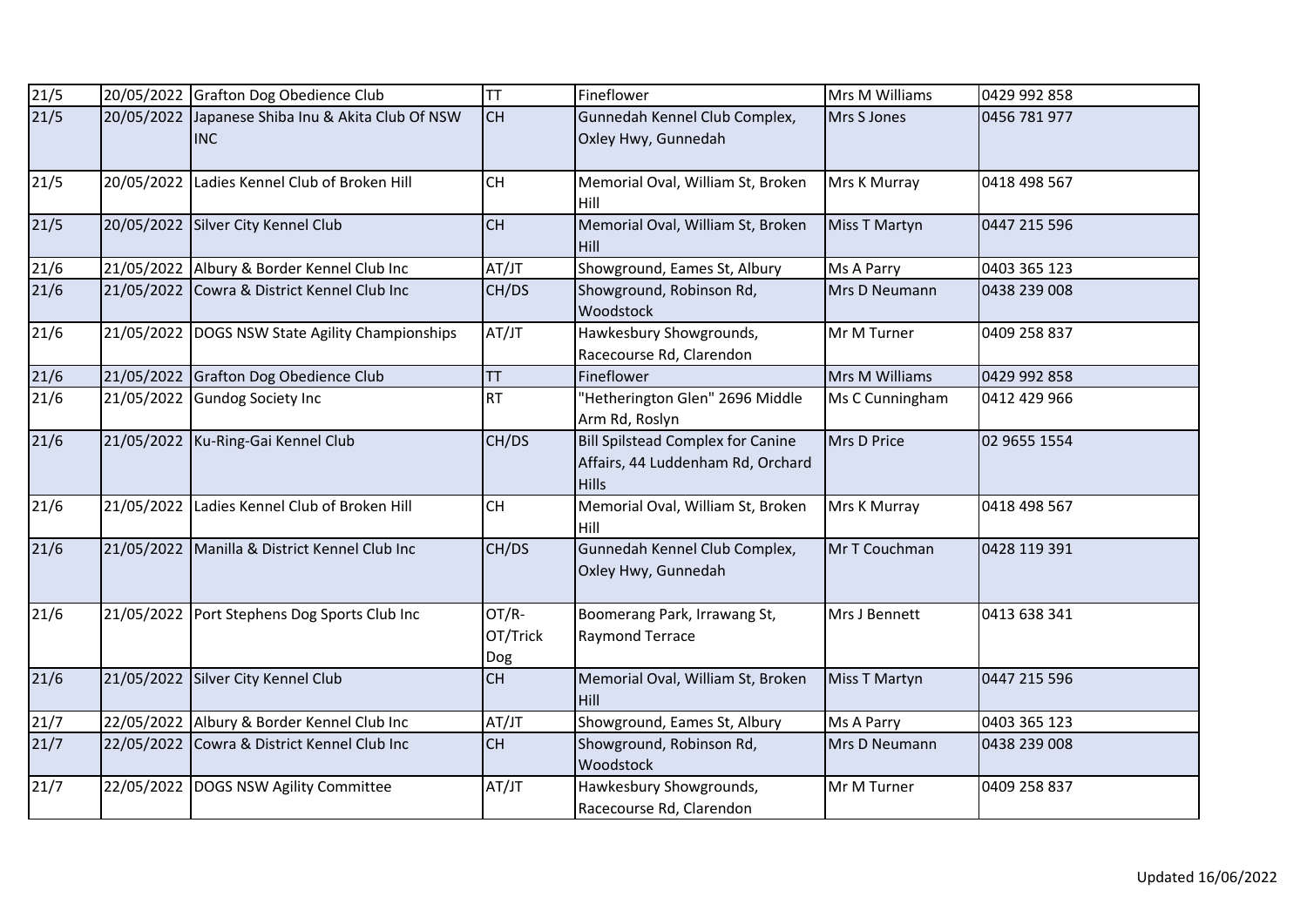| 21/7 |            | 22/05/2022 DOGS NSW Dances With DOGS Committee Trick Dog      |           | <b>Bill Spilstead Complex for Canine</b><br>Affairs, 44 Luddenham Rd, Orchard<br><b>Hills</b> | <b>Miss J Stewart</b> | 02 9634 4753 |
|------|------------|---------------------------------------------------------------|-----------|-----------------------------------------------------------------------------------------------|-----------------------|--------------|
| 21/7 | 22/05/2022 | German Spitz Club of NSW Inc                                  | <b>CH</b> | <b>Bill Spilstead Complex for Canine</b><br>Affairs, 44 Luddenham Rd, Orchard<br><b>Hills</b> | Mrs L Knox            | 0429 474 393 |
| 21/7 |            | 22/05/2022 Grafton Dog Obedience Club                         | <b>TT</b> | Fineflower                                                                                    | Mrs M Williams        | 0429 992 858 |
| 21/7 | 22/05/2022 | Greater Western All Breeds, Obedience<br>and Agility Club Inc | R-OT      | Showground, Great Western<br>Highway, Bathurst                                                | Ms P Sherman          | 02 6332 4520 |
| 21/7 | 22/05/2022 | <b>Gundog Society Inc</b>                                     | <b>RT</b> | "Hetherington Glen" 2696 Middle<br>Arm Rd, Roslyn                                             | Ms C Cunningham       | 0412 429 966 |
| 21/7 |            | 22/05/2022 Ku-Ring-Gai Kennel Club                            | <b>CH</b> | <b>Bill Spilstead Complex for Canine</b><br>Affairs, 44 Luddenham Rd, Orchard<br>Hills        | Mrs D Price           | 02 9655 1554 |
| 21/7 |            | 22/05/2022 Ladies Kennel Club of Broken Hill                  | <b>CH</b> | Memorial Oval, William St, Broken<br><b>Hill</b>                                              | Mrs K Murray          | 0418 498 567 |
| 21/7 |            | 22/05/2022 Manilla & District Kennel Club Inc                 | <b>CH</b> | Gunnedah Kennel Club Complex,<br>Oxley Hwy, Gunnedah                                          | Mr T Couchman         | 0428 119 391 |
| 21/7 |            | 22/05/2022 Silver City Kennel Club                            | <b>CH</b> | Memorial Oval, William St, Broken<br><b>Hill</b>                                              | Miss T Martyn         | 0447 215 596 |
| 21/7 |            | 22/05/2022 Tracking & Rescue Dog Club Inc                     | <b>TT</b> | Kemps Creek                                                                                   | Ms S O'Neill          | 0412 007 913 |
| 21/7 |            | 22/05/2022 Wollongong Dog Sports Club                         | AT/JT     | JJ Kelly Park, Swan St, Wollongong                                                            | Ms K Novak            | 0434 375 801 |
| 22/5 | 27/05/2022 | <b>Clarence Dog Sports Inc</b>                                | CH        | Greyhound Complex, Cranworth St,<br>Grafton                                                   | <b>Ms T Knox</b>      | 0416 252 445 |
| 22/5 |            | 27/05/2022 Murray Valley Kennel Club                          | CH        | Showgrounds, North St, North<br>Albury                                                        | <b>Miss P Hopkins</b> | 0457 041 758 |
| 22/5 | 27/05/2022 | Newcastle & Northern District Kennel Club CH                  |           | CNCC Showgrounds, Hillsborough<br>Rd, Hillsborough                                            | Mr D McMillan         | 02 4920 8568 |
| 22/5 | 27/05/2022 | Newcastle Toy & All Breeds Kennel Club<br>Inc                 | <b>CH</b> | CNCC Showgrounds, Hillsborough<br>Rd, Hillsborough                                            | Mr D McMillan         | 02 4920 8568 |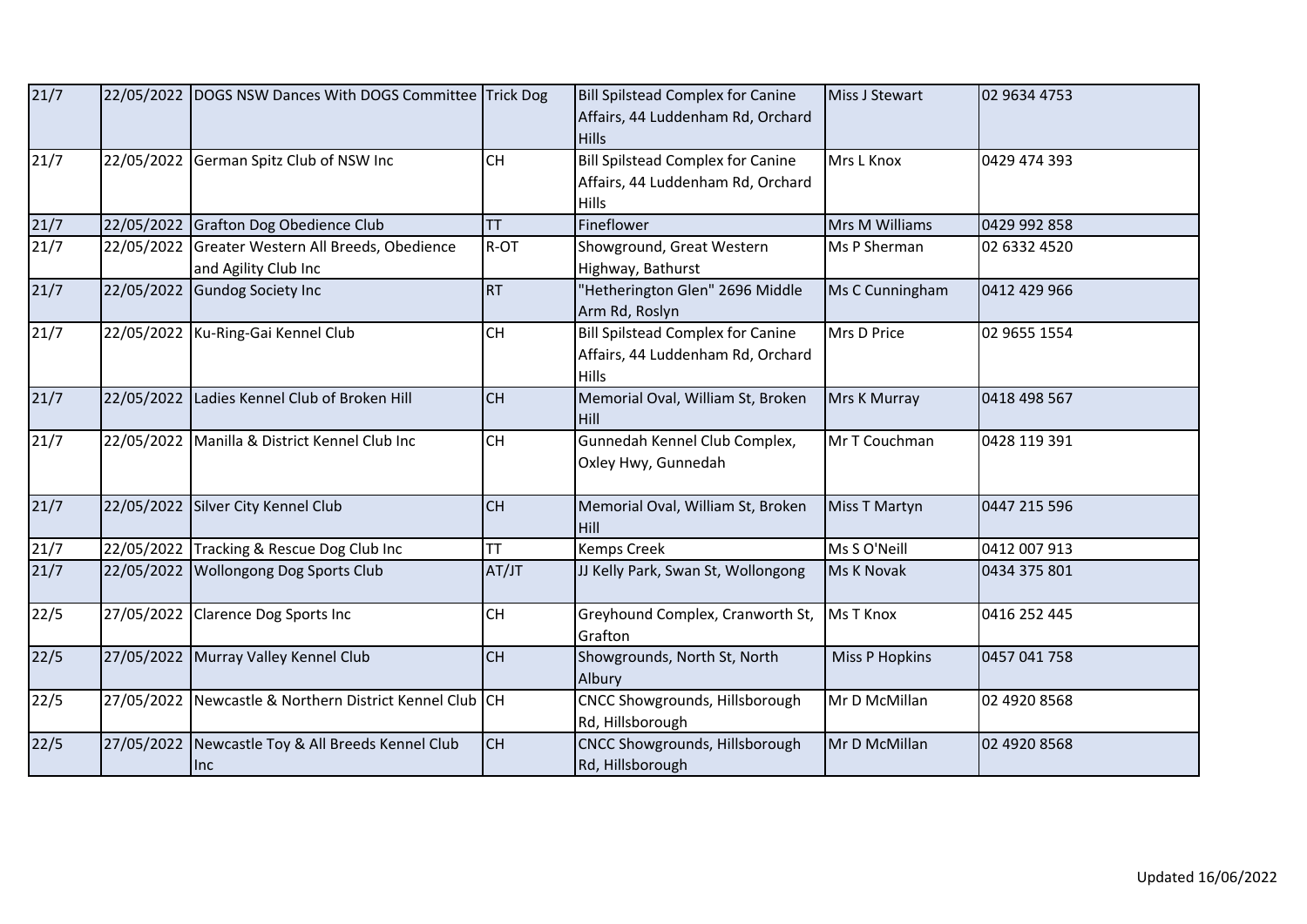| 22/6          |            | 28/05/2022 Border Collie Club of NSW Inc       | Scent Work           | Bill Spilstead Complex for Canine<br>Affairs, 44 Luddenham Rd, Orchard<br><b>Hills</b> | Mrs A Moy             | 0438 084 351 |
|---------------|------------|------------------------------------------------|----------------------|----------------------------------------------------------------------------------------|-----------------------|--------------|
| 22/6          | 28/05/2022 | <b>Clarence Dog Sports Inc</b>                 | CH/AT/JT             | Greyhound Complex, Cranworth St,<br>Grafton                                            | <b>Ms T Knox</b>      | 0416 252 445 |
| 22/6          | 28/05/2022 | Dubbo Show Society                             | CH/DS                | Showgrounds, Wingewarra St,<br>Dubbo                                                   | Ms P Green            | 0418 119 471 |
| 22/6          |            | 28/05/2022 Goulburn Dog Training & Kennel Club | AT/JT                | Club Grounds, Gate & Braidwood<br>Rd, Goulburn                                         | Mr B Pengelly         | 02 4821 1181 |
| 22/6          | 28/05/2022 | Gundogs of the Southern Region                 | CH                   | Showgrounds, North St, North<br>Albury                                                 | <b>Miss P Hopkins</b> | 0414 547 338 |
| 22/6          |            | 28/05/2022 Hunter Region Working Dog Club      | CH                   | CNCC Showgrounds, Hillsborough<br>Rd, Hillsborough                                     | Mr D McMillan         | 02 4920 8568 |
| $\sqrt{22}/6$ |            | 28/05/2022 Hunter Valley Hound Club            | CH/EV                | CNCC Showgrounds, Hillsborough<br>Rd, Hillsborough                                     | Mrs B Monckton        | 0438 466 777 |
| 22/6          |            | 28/05/2022 Murray Valley Kennel Club           | <b>CH</b>            | Showgrounds, North St, North<br>Albury                                                 | <b>Miss P Hopkins</b> | 0457 041 758 |
| 22/6          | 28/05/2022 | Newcastle & Northern District Kennel Club CH   |                      | <b>CNCC Showgrounds, Hillsborough</b><br>Rd, Hillsborough                              | Mr D McMillan         | 02 4920 8568 |
| 22/6          | 28/05/2022 | Northern British Bulldog Club of NSW           | <b>CH</b>            | CNCC Showgrounds, Hillsborough<br>Rd, Hillsborough                                     | Miss L Gibbons        | 0412 136 050 |
| 22/6          | 28/05/2022 | Northern Gundog Society of NSW                 | <b>CH</b>            | CNCC Showgrounds, Hillsborough<br>Rd, Hillsborough                                     | Mrs Y Green           | 02 4971 0619 |
| 22/6          |            | 28/05/2022 Oxley Dog Training Club Inc         | <b>TT</b>            | Bendemeer                                                                              | <b>Mrs A Burrows</b>  | 0439 855 613 |
| 22/6          | 28/05/2022 | <b>Tenterfield Terrier Club of NSW</b>         | <b>CH</b>            | CNCC Showgrounds, Hillsborough<br>Rd, Hillsborough                                     | Mrs F Smith           | 0459 176 408 |
| 22/7          |            | 29/05/2022 Bearded Collie Club of NSW          | OT/R-OT              | Waratah Park at Sutherland                                                             | Mrs L Brandt          | 02 9521 2005 |
| 22/7          | 29/05/2022 | <b>Clarence Dog Sports Inc</b>                 | CH/OT/R-<br>OT/AT/JT | Alumy Creek Reserve, Lawrence Rd,<br>Grafton                                           | <b>Ms T Knox</b>      | 0416 252 445 |
| 22/7          | 29/05/2022 | Goulburn Dog Training & Kennel Club            | AT/JT                | Club Grounds, Gate & Braidwood<br>Rd, Goulburn                                         | Mr B Pengelly         | 02 4821 1181 |
| 22/7          | 29/05/2022 | Gundogs of the Southern Region                 | <b>CH</b>            | Showgrounds, North St, North<br>Albury                                                 | <b>Miss P Hopkins</b> | 0414 547 338 |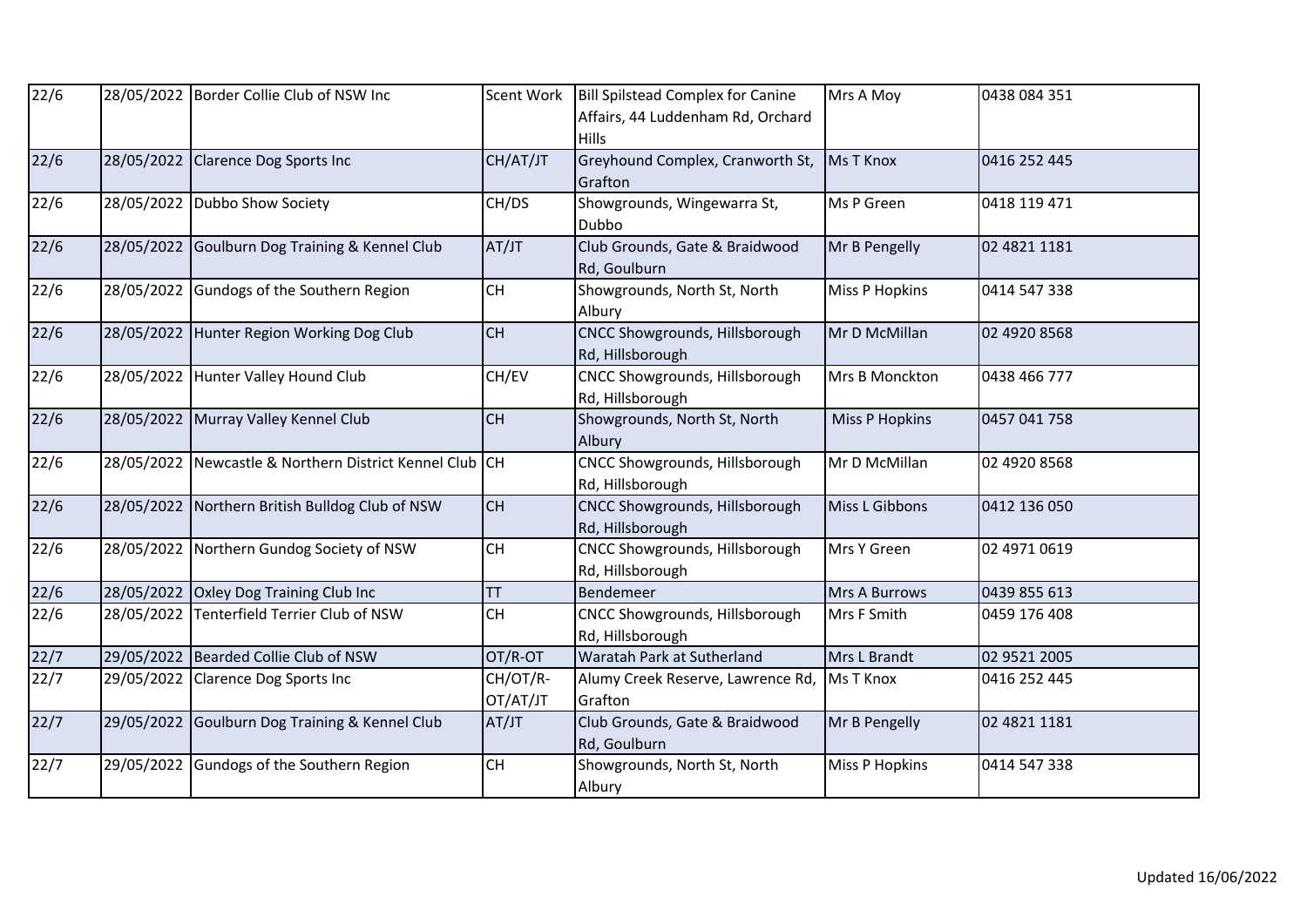| 22/7 |            | 29/05/2022 Hunter Region Working Dog Club                    | CH/EV              | CNCC Showgrounds, Hillsborough<br>Rd, Hillsborough         | Mr D McMillan         | 02 4920 8568 |  |  |  |
|------|------------|--------------------------------------------------------------|--------------------|------------------------------------------------------------|-----------------------|--------------|--|--|--|
| 22/7 |            | 29/05/2022 Maitland & Kurri District Kennel Club             | <b>TT</b>          | <b>Wallaroo State Forest</b>                               | Mrs P Harman          | 02 4932 5633 |  |  |  |
| 22/7 |            | 29/05/2022 Murray Valley Kennel Club                         | <b>CH</b>          | Albury showgrounds, 286 North St,<br>North Albury NSW 2640 | <b>Miss P Hopkins</b> | 0457 041 758 |  |  |  |
| 22/7 |            | 29/05/2022 Newcastle & Northern District Kennel Club CH      |                    | CNCC Showgrounds, Hillsborough<br>Rd, Hillsborough         | Mr D McMillan         | 02 4920 8568 |  |  |  |
| 22/7 |            | 29/05/2022 Oxley Dog Training Club Inc                       | <b>TT</b>          | Bendemeer                                                  | Mrs A Burrows         | 0439 855 613 |  |  |  |
| 22/7 |            | 29/05/2022 Southern Highlands Kennel & Obedience<br>Club Inc | <b>Scent Work</b>  | Retford Park, 1325 Old South Rd,<br><b>Bowral</b>          | Mrs K Mozak           | 0425 293 706 |  |  |  |
| 22/7 | 29/05/2022 | Tracking & Rescue Dog Club Inc                               | <b>TT</b>          | <b>Kemps Creek</b>                                         | Ms S O'Neill          | 0412 007 913 |  |  |  |
|      | June       |                                                              |                    |                                                            |                       |              |  |  |  |
| 23/5 | 3/06/2022  | Deniliquin & District Kennel Club Inc                        | <b>CH</b>          | Albury Showground, Fallon St, North Ms J Seary<br>Albury   |                       | 02 6041 2609 |  |  |  |
| 23/5 | 3/06/2022  | German Shepherd Dog League NSW Inc                           | CH/OT/R-<br>OT/NAT | Hawkesbury Showgrounds,<br>Racecourse Rd, Clarendon        | Mr K Morton           | 0410 691 873 |  |  |  |
| 23/5 | 3/06/2022  | <b>Wollongong Dog Sports Club</b>                            | AT/JT              | Glenreagh Showground, Bridge St,<br>Glenreagh              | Ms K Novak            | 0434 375 801 |  |  |  |
| 23/6 | 4/06/2022  | Deniliquin & District Kennel Club Inc                        | CH                 | Albury Showground, Fallon St, North Ms J Seary<br>Albury   |                       | 02 6041 2609 |  |  |  |
| 23/6 | 4/06/2022  | German Shepherd Dog League NSW Inc                           | CH/OT/R-<br>OT/NAT | Hawkesbury Showgrounds,<br>Racecourse Rd, Clarendon        | Mr K Morton           | 0410 691 873 |  |  |  |
| 23/6 | 4/06/2022  | Hills Dog Club Inc                                           | <b>Scent Work</b>  | Showground, Showground Rd,<br>Castle Hill                  | Ms C Hately           | 0407 279 057 |  |  |  |
| 23/6 | 4/06/2022  | <b>NSW Herding Association Inc</b>                           | <b>HT</b>          | 29 Putty Rd, Wilberforce                                   | Ms M Griffiths        | 0422 609 528 |  |  |  |
| 23/6 | 4/06/2022  | Southern Highlands Kennel & Obedience<br>Club Inc            | <b>OT</b>          | Blue Circle Oval, Taylor Av, New<br>Berrima                | Mrs K Mozak           | 0425 293 706 |  |  |  |
| 23/6 | 4/06/2022  | <b>Wollongong Dog Sports Club</b>                            | AT/JT              | Glenreagh Showground, Bridge St,<br>Glenreagh              | Ms K Novak            | 0434 375 801 |  |  |  |
| 23/7 | 5/06/2022  | Deniliquin & District Kennel Club Inc                        | <b>CH</b>          | Albury Showground, Fallon St, North Ms J Seary<br>Albury   |                       | 02 6041 2609 |  |  |  |
| 23/7 | 5/06/2022  | German Shepherd Dog League NSW Inc                           | CH/OT/R-<br>OT/NAT | Hawkesbury Showgrounds,<br>Racecourse Rd, Clarendon        | Mr K Morton           | 0410 691 873 |  |  |  |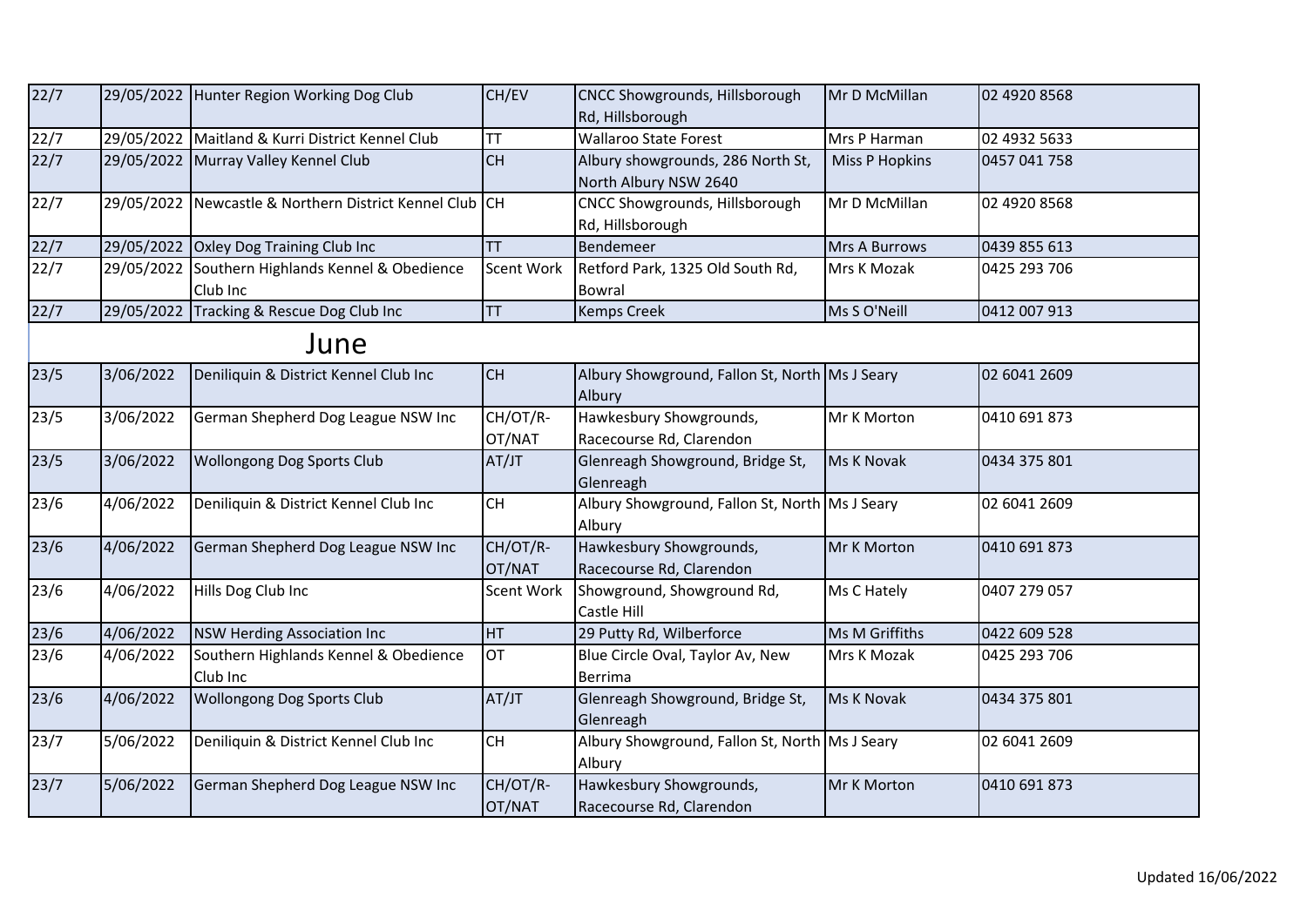| 23/7           | 5/06/2022  | Southern Highlands Kennel & Obedience<br>Club Inc | R-OT                     | Blue Circle Oval, Taylor Av, New<br>Berrima                                                   | Mrs K Mozak          | 0425 293 706 |
|----------------|------------|---------------------------------------------------|--------------------------|-----------------------------------------------------------------------------------------------|----------------------|--------------|
| 23/7           | 5/06/2022  | Wollongong Dog Sports Club                        | AT/JT                    | Glenreagh Showground, Bridge St,<br>Glenreagh                                                 | Ms K Novak           | 0434 375 801 |
| 24/5           | 10/06/2022 | Newcastle & Merewether Canine Club                | <b>CH</b>                | CNCC Showgrounds, Hillsborough<br>Rd, Hillsborough                                            | Mr D McMillan        | 02 4920 8568 |
| 24/5           |            | 10/06/2022 Yass District Kennel & Training Club   | <b>CH</b>                | Murrumbateman Recreation<br>Reserve Grounds, East St,<br>Murrumbateman                        | Ms M Singh           | 0457 041 758 |
| 24/6           |            | 11/06/2022 Dachshund Club of NSW Inc              | <b>EDT</b>               | <b>Bill Spilstead Complex for Canine</b><br>Affairs, 44 Luddenham Rd, Orchard<br><b>Hills</b> | Mrs N McLeod         | 02 4872 4655 |
| 24/6           | 11/06/2022 | <b>Gundog Society Inc</b>                         | <b>UFT</b>               |                                                                                               | Ms C Cunningham      | 0412 429 966 |
| 24/6           | 11/06/2022 | Newcastle & Merewether Canine Club                | CH/DS                    | CNCC Showgrounds, Hillsborough<br>Rd, Hillsborough                                            | Mr D McMillan        | 02 4920 8568 |
| 24/6           | 11/06/2022 | <b>Oxley Dog Training Club Inc</b>                | OT/R-<br>OT/Trick<br>Dog | Cor Scholten Complex, Swan St,<br>Tamworth                                                    | <b>Mrs A Burrows</b> | 0439 855 613 |
| 24/6           | 11/06/2022 | Sapphire Coast Kennel & Obedience Club<br>Inc     | OT/R-OT                  | Bermagui Sportsground, Lamont St,<br>Bermagui                                                 | Mrs A Holland        | 0432 059 060 |
| 24/6           |            | 11/06/2022 Siberian Husky Club of NSW             | <b>SS</b>                | <b>Wingello State Forest</b>                                                                  | Mrs M Herba          | 02 6574 5420 |
| $\sqrt{24/6}$  |            | 11/06/2022 Working Gundog Club of NSW             | <b>RT</b>                | Singleton                                                                                     | Mrs P Angel          | 0487 950 228 |
| 24/6           | 11/06/2022 | Yass District Kennel & Training Club              | <b>CH</b>                | Murrumbateman Recreation<br>Reserve Grounds, East St,<br>Murrumbateman                        | Ms M Singh           | 0457 041 758 |
| 24/7           |            | 12/06/2022 Afghan Hound Club of NSW               | CH/DS                    | Toongabbie Public School,<br>Fitzwilliam and Binalong Rds,<br>Toongabbie                      | Mrs J Allitt         | 0414 833 463 |
| $\frac{24}{7}$ | 12/06/2022 | Brush Farm Dog Training Club Inc                  | <b>Trick Dog</b>         | Brush Farm Park, Cnr Marsden Rd &<br>Lawson Rd, Eastwood                                      | Mrs L Allen          | 0410 123 619 |
| 24/7           |            | 12/06/2022 Bullmastiff Club of NSW Inc            | <b>CH</b>                | Toongabbie Public School,<br>Fitzwilliam and Binalong Rds,<br>Toongabbie                      | Ms T Gray            | 0401 949 446 |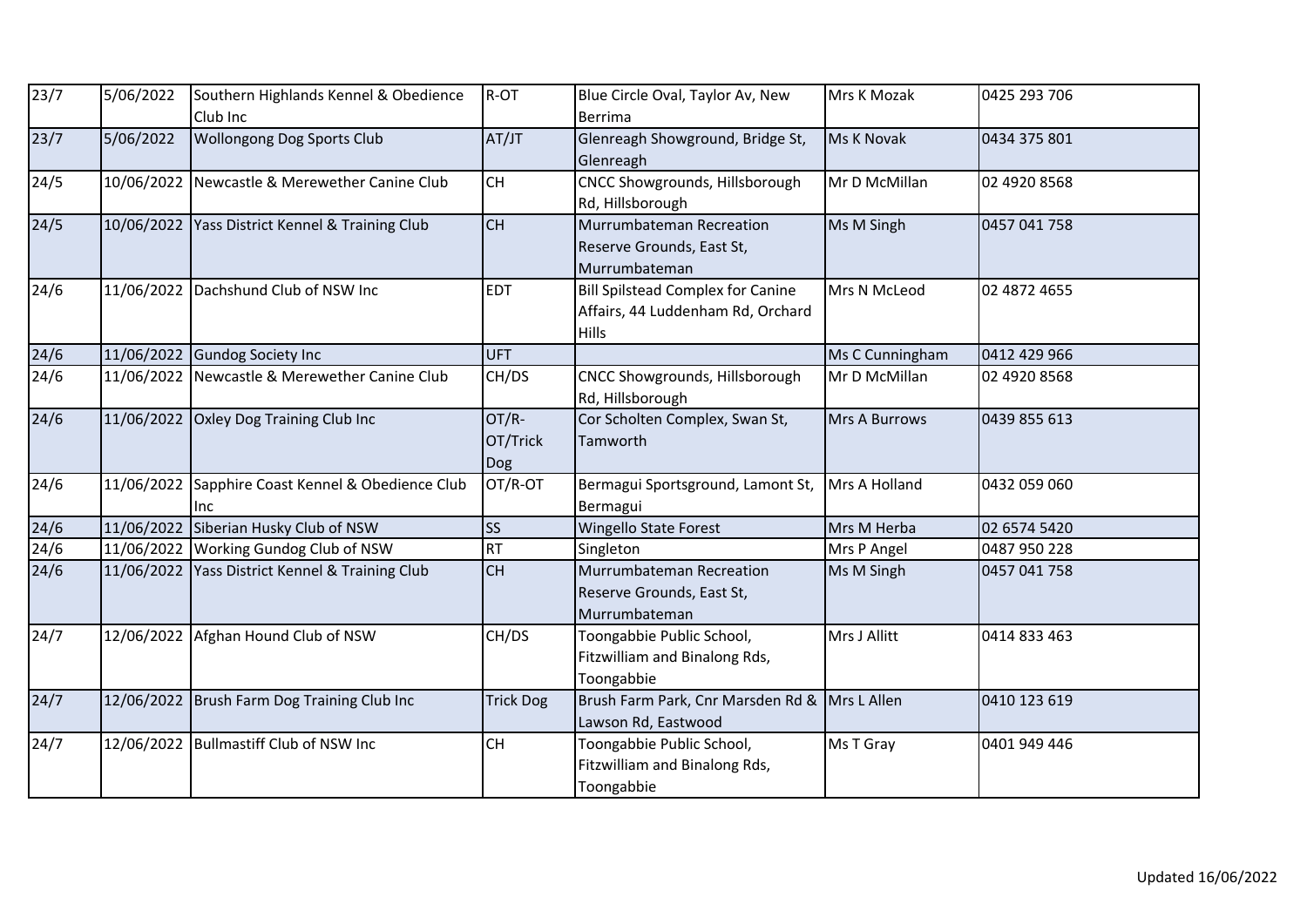| 24/7 |            | 12/06/2022 Newcastle All Breeds Dog Training Club Inc TT |                          | <b>Wallaroo State Forest</b>                                             | Mr G Williams  | 0408 493 462 |
|------|------------|----------------------------------------------------------|--------------------------|--------------------------------------------------------------------------|----------------|--------------|
| 24/7 |            | 12/06/2022   NSW Lure Coursing Association               | LC                       | Hawkesbury Showgrounds,<br>Racecourse Rd, Clarendon                      | Mrs K Craig    | 0434 898 102 |
| 24/7 | 12/06/2022 | <b>Oxley Dog Training Club Inc</b>                       | OT/R-<br>OT/Trick<br>Dog | Cor Scholten Complex, Swan St,<br>Tamworth                               | Mrs A Burrows  | 0439 855 613 |
| 24/7 | 12/06/2022 | Sapphire Coast Kennel & Obedience Club<br>Inc            | OT/R-OT                  | Bermagui Sportsground, Lamont St,<br>Bermagui                            | Mrs A Holland  | 0432 059 060 |
| 24/7 |            | 12/06/2022 Siberian Husky Club of NSW                    | <b>SS</b>                | <b>Wingello State Forest</b>                                             | Mrs M Herba    | 02 6574 5420 |
| 24/7 | 12/06/2022 | Sutherland Shire Dog Training Club Inc                   | AT/JT                    | Waratah Park, Rawson Av,<br>Sutherland                                   | Miss J Taylor  | 02 9525 7342 |
| 24/7 |            | 12/06/2022 Working Gundog Club of NSW                    | <b>RT</b>                | Singleton                                                                | Mrs P Angel    | 0487 950 228 |
| 24/7 | 12/06/2022 | Yass District Kennel & Training Club                     | <b>CH</b>                | Murrumbateman Recreation<br>Reserve Grounds, East St,<br>Murrumbateman   | Ms M Singh     | 0457 041 758 |
| 25/1 | 13/06/2022 | British Bulldog Club of NSW Inc                          | <b>PARADE</b>            | Hawkesbury Showgrounds,<br>Racecourse Rd, Clarendon                      | Mrs A Small    | 02 9832 3473 |
| 25/1 | 13/06/2022 | Cattle Kelpie Border Collie & GSD Club of<br><b>NSW</b>  | <b>CH</b>                | Toongabbie Public School,<br>Fitzwilliam and Binalong Rds,<br>Toongabbie | Mrs L Daly     | 0422 410 146 |
| 25/1 | 13/06/2022 | Collie Club of NSW Inc                                   | CH/AT/OT                 | Toongabbie Public School,<br>Fitzwilliam and Binalong Rds,<br>Toongabbie | Mrs V Poole    | 02 9874 2491 |
| 25/1 | 13/06/2022 | Country NSW Pug Dog Club                                 | CH                       | Harden showground, 75 North St,<br>Harden NSW 2587                       | Mrs J Williams | 0413 810 098 |
| 25/1 |            | 13/06/2022 French Bulldog Club of NSW Inc                | <b>CH</b>                | Hawkesbury Showgrounds,<br>Racecourse Rd, Clarendon                      | Ms K Wade      | 0419 773 555 |
| 25/1 | 13/06/2022 | Labrador Retriever Club of NSW Inc                       | CH/DS/OT                 | <b>Blue Circle Recreation Ground,</b><br>Taylors Av, New Berrima         | Mrs C Domsalla | 0439 842 161 |
| 25/1 | 13/06/2022 | Sapphire Coast Kennel & Obedience Club<br>Inc            | <b>OT</b>                | Bermagui Sportsground, Lamont St,<br>Bermagui                            | Mrs A Holland  | 0432 059 060 |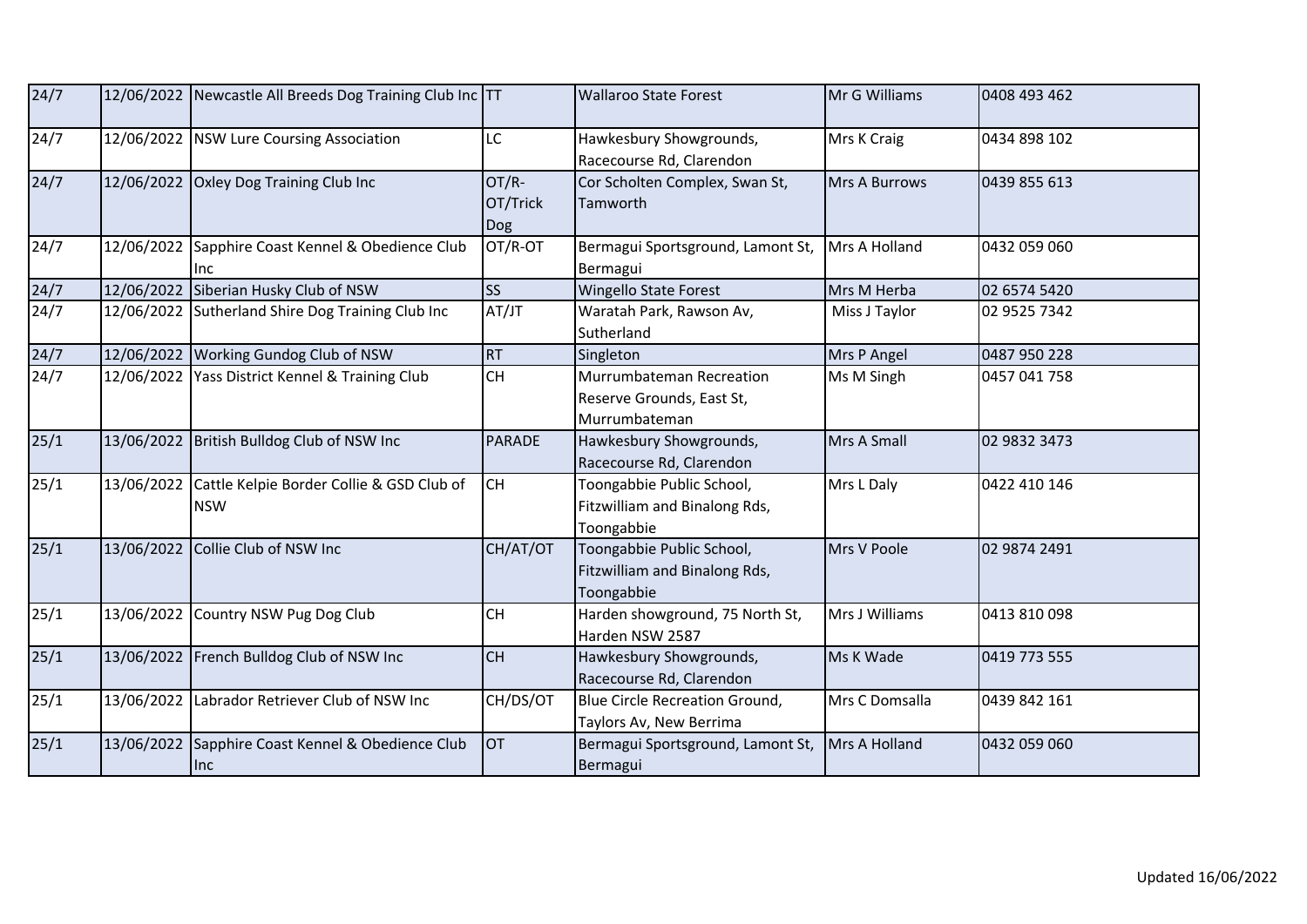| 25/1           | 13/06/2022 | Tibetan Spaniel Club of NSW                       | <b>CH</b>                | <b>Bill Spilstead Complex for Canine</b><br>Affairs, 44 Luddenham Rd, Orchard<br>Hills | Mrs P Dron       | 0407 242 804       |
|----------------|------------|---------------------------------------------------|--------------------------|----------------------------------------------------------------------------------------|------------------|--------------------|
| 25/1           |            | 13/06/2022 Utility Dog Club of NSW                | CH/DS                    | Bill Spilstead Complex for Canine<br>Affairs, 44 Luddenham Rd, Orchard<br><b>Hills</b> | Mrs J Bloomfield | 0412 119 688       |
| 25/1           | 13/06/2022 | Working Dog Club of NSW Inc                       | <b>CH</b>                | Toongabbie Public School,<br>Fitzwilliam and Binalong Rds,<br>Toongabbie               | Ms L Cook        | 0416 382 138       |
| $\frac{25}{1}$ |            | 13/06/2022 Working Gundog Club of NSW             | <b>RT</b>                | Singleton                                                                              | Mrs P Angel      | 0487 950 228       |
| 25/2           | 14/06/2022 | Metro Mid Week Dog Training Club Inc              | <b>TT</b>                | St Marys Towers, Douglas Park<br>Road, Douglas Park                                    | Mrs K McCutcheon | 0410 035 667       |
| 25/5           | 17/06/2022 | Coonabarabran Kennel Club Inc                     | <b>CH</b>                | Gunnedah Kennel Club Complex,<br>Oxley Hwy, Gunnedah                                   | Mrs K Gill       | 0419 203 568       |
| 25/6           | 18/06/2022 | Coonabarabran Kennel Club Inc                     | <b>CH</b>                | Gunnedah Kennel Club Complex,<br>Oxley Hwy, Gunnedah                                   | Mrs K Gill       | 0419 203 568       |
| 25/6           | 18/06/2022 | DOGS NSW Southern Region                          | <b>CH</b>                | Ganmain Showground, Showground DOGS NSW The<br>Rd, Ganmain                             | Secretary        | 02 9834 3022       |
| 25/6           | 18/06/2022 | Hawkesbury Dog Agility Club Inc                   | AT/JT                    | Showground, Racecourse Rd,<br>Clarendon                                                | Ms M Pryce       | 0407 460 993       |
| 25/6           | 18/06/2022 | Norwest Canine Association                        | <b>CH</b>                | Showground, Showground Rd,<br><b>Castle Hill</b>                                       | Mrs M Parker     | 0407 866 197       |
| 25/6           |            | 18/06/2022 Schnauzer Club of NSW Inc              | OT/R-<br>OT/Trick<br>Dog | Blue Circle Oval, Taylor Av, New<br>Berrima                                            | Ms E Gallagher   | lizgal90@gmail.com |
| 25/6           | 18/06/2022 | Southern Region Hound Club                        | <b>CH</b>                | Ganmain Showground, Showground   Mrs L Childs<br>Rd, Ganmain                           |                  | 02 6942 4697       |
| 25/6           |            | 18/06/2022 Sutherland Shire Dog Training Club Inc | <b>TT</b>                | Mater Dei, Camden                                                                      | Ms H McConnell   | 0411 245 433       |
| 25/7           | 19/06/2022 | Coonabarabran Kennel Club Inc                     | <b>CH</b>                | Gunnedah Kennel Club Complex,<br>Oxley Hwy, Gunnedah                                   | Mrs K Gill       | 0419 203 568       |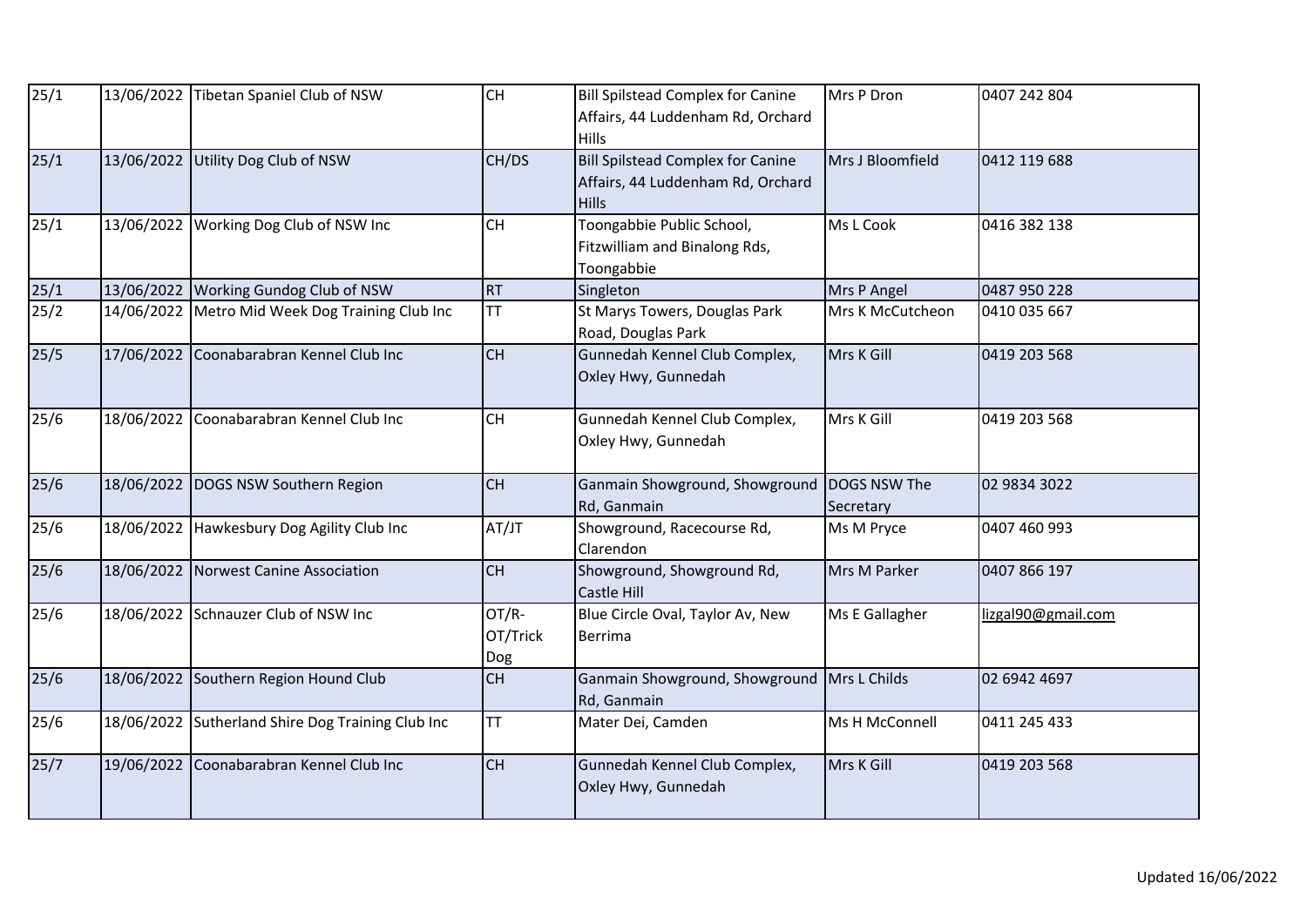| 25/7 |            | 19/06/2022 DOGS NSW Southern Region                   | <b>CH</b>   | Ganmain Showground, Showground   DOGS NSW The |                   | 02 9834 3022 |  |  |  |  |
|------|------------|-------------------------------------------------------|-------------|-----------------------------------------------|-------------------|--------------|--|--|--|--|
|      |            |                                                       |             | Rd, Ganmain                                   | Secretary         |              |  |  |  |  |
| 25/7 |            | 19/06/2022 Hawkesbury Dog Agility Club Inc            | AT/JT       | Showground, Racecourse Rd,                    | Ms M Pryce        | 0407 460 993 |  |  |  |  |
|      |            |                                                       |             | Clarendon                                     |                   |              |  |  |  |  |
| 25/7 |            | 19/06/2022 Parramatta & District All Breeds Kennel    | CH          | <b>Bill Spilstead Complex for Canine</b>      | Ms J O'Flynn      | 02 9863 4306 |  |  |  |  |
|      |            | Club Inc                                              |             | Affairs, 44 Luddenham Rd, Orchard             |                   |              |  |  |  |  |
|      |            |                                                       |             | <b>Hills</b>                                  |                   |              |  |  |  |  |
| 25/7 | 19/06/2022 | Southern Region Hound Club                            | <b>CH</b>   | Ganmain Showground, Showground Mrs L Childs   |                   | 02 6942 4697 |  |  |  |  |
|      |            |                                                       |             | Rd, Ganmain                                   |                   |              |  |  |  |  |
| 26/1 |            | 20/06/2022 DOGS NSW Southern Region                   | CH          | Ganmain Showground, Showground   DOGS NSW The |                   | 02 9834 3022 |  |  |  |  |
|      |            |                                                       |             | Rd, Ganmain                                   | Secretary         |              |  |  |  |  |
| 26/5 | 24/06/2022 | Riverina District All Breeds Kennel Club              | <b>CH</b>   | Showground, East St. Harden                   | Ms N Tetley       | 0421 663 189 |  |  |  |  |
|      |            |                                                       |             |                                               |                   |              |  |  |  |  |
| 26/6 |            | 25/06/2022 Boxer Club of NSW                          | CH          | Showground, Showground Rd,                    | Mrs L Brown       | 0474 229 843 |  |  |  |  |
|      |            |                                                       |             | Castle Hill                                   |                   |              |  |  |  |  |
| 26/6 | 25/06/2022 | Newcastle All Breeds Dog Training Club Inc Scent Work |             | CNCC Showgrounds, Hillsborough                | Mr G Williams     | 0408 493 462 |  |  |  |  |
|      |            |                                                       |             | Rd, Hillsborough                              |                   |              |  |  |  |  |
| 26/6 | 25/06/2022 | Riverina District All Breeds Kennel Club              | <b>CH</b>   | Showground, East St. Harden                   | Ms N Tetley       | 0421 663 189 |  |  |  |  |
|      |            |                                                       |             |                                               |                   |              |  |  |  |  |
| 26/6 |            | 25/06/2022 The Sydney Kennel Club Inc                 | CH/DS       | Showground, Showground Rd,                    | Mrs K Eldred      | 02 9627 2230 |  |  |  |  |
|      |            |                                                       |             | Castle Hill                                   |                   |              |  |  |  |  |
| 26/7 |            | 26/06/2022 Border Collie Club of NSW Inc              | <b>TT</b>   | Kemps Creek                                   | Mrs A Moy         | 0438 084 351 |  |  |  |  |
| 26/7 | 26/06/2022 | Boxer Club of NSW                                     | <b>CH</b>   | Showground, Showground Rd,                    | Mrs L Brown       | 0474 229 843 |  |  |  |  |
|      |            |                                                       |             | Castle Hill                                   |                   |              |  |  |  |  |
| 26/7 |            | 26/06/2022 Deer Bush Dog Training Club Inc            | <b>OT</b>   | <b>Bill Spilstead Complex for Canine</b>      | Mrs S Fedoryschyn | 0409 916 390 |  |  |  |  |
|      |            |                                                       |             | Affairs, 44 Luddenham Rd, Orchard             |                   |              |  |  |  |  |
|      |            |                                                       |             | <b>Hills</b>                                  |                   |              |  |  |  |  |
| 26/7 | 26/06/2022 | Junior Kennel Club                                    | CH          | Showground, Showground Rd,                    | Miss T Rattray    | 0407 277 336 |  |  |  |  |
|      |            |                                                       |             | Castle Hill                                   |                   |              |  |  |  |  |
| 26/7 |            | 26/06/2022 Labrador Retriever Club of NSW Inc         | <b>RATG</b> | Wilton                                        | Mrs C Domsalla    | 0439 842 161 |  |  |  |  |
| 26/7 | 26/06/2022 | Riverina District All Breeds Kennel Club              | <b>CH</b>   | Showground, East St. Harden                   | Ms N Tetley       | 0421 663 189 |  |  |  |  |
|      |            |                                                       |             |                                               |                   |              |  |  |  |  |
|      |            |                                                       |             |                                               |                   |              |  |  |  |  |
|      | July       |                                                       |             |                                               |                   |              |  |  |  |  |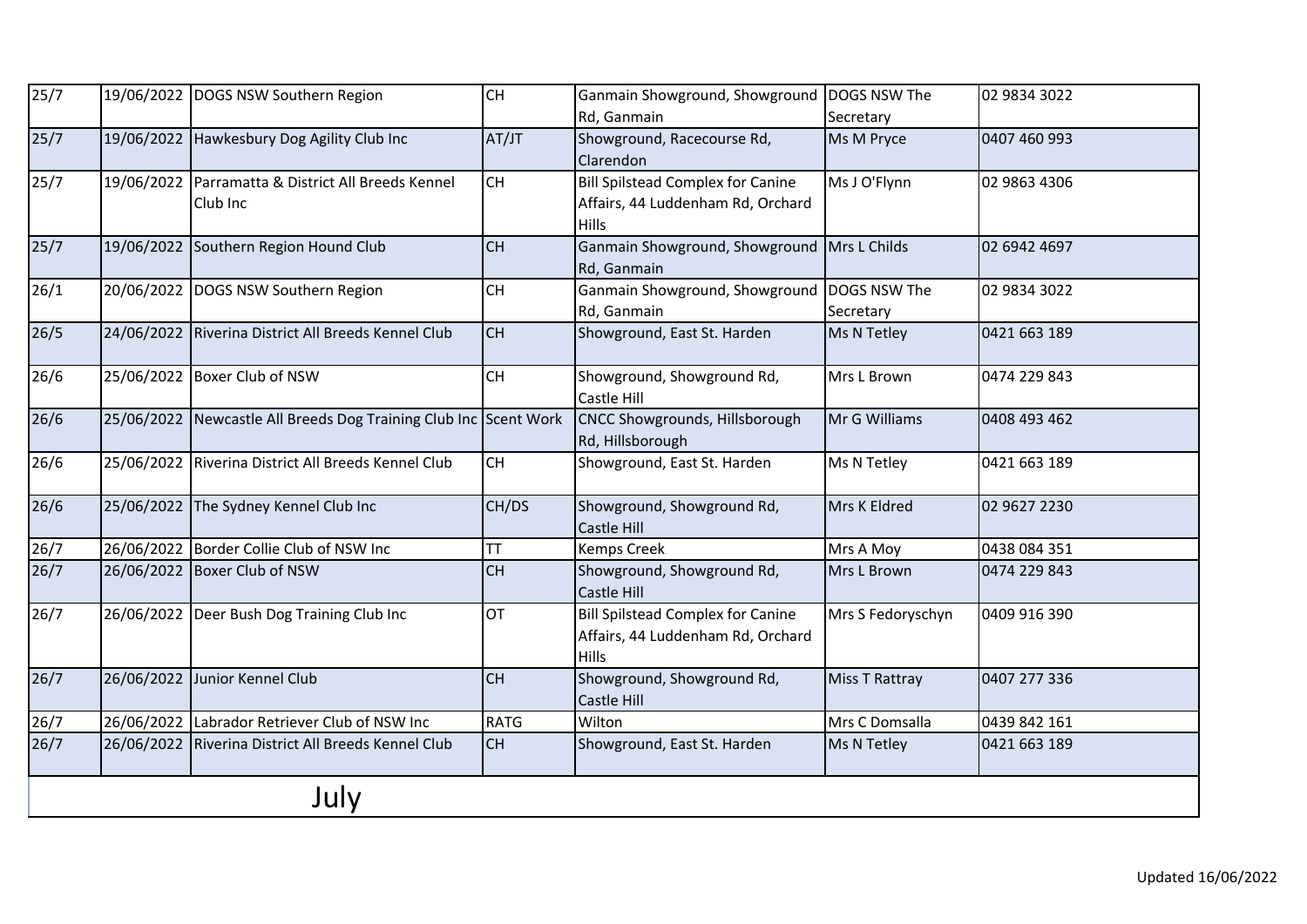| 27/5 | 1/07/2022 | Bearded Collie Club of NSW           | <b>HT</b>                   | <b>Bill Spilstead Complex for Canine</b><br>Affairs, 44 Luddenham Rd, Orchard<br><b>Hills</b> | Mrs L Brandt    | 02 9521 2005 |
|------|-----------|--------------------------------------|-----------------------------|-----------------------------------------------------------------------------------------------|-----------------|--------------|
| 27/6 | 2/07/2022 | Alaskan Malamute Club of NSW         | <b>SS</b>                   | Belangalo                                                                                     | Miss M Church   | 0423 095 727 |
| 27/6 | 2/07/2022 | Bearded Collie Club of NSW           | <b>HT</b>                   | <b>Bill Spilstead Complex for Canine</b><br>Affairs, 44 Luddenham Rd, Orchard<br><b>Hills</b> | Mrs L Brandt    | 02 9521 2005 |
| 27/6 | 2/07/2022 | Blue Mountains Dog Training Club Inc | OT/DT/R-OT                  | Bill Spilstead Complex for Canine<br>Affairs, 44 Luddenham Rd, Orchard<br><b>Hills</b>        | Ms J Edwards    | 02 4782 3691 |
| 27/6 | 2/07/2022 | DOGS NSW Agility Committee           | AT/JT                       | <b>Bill Spilstead Complex for Canine</b><br>Affairs, 44 Luddenham Rd, Orchard<br><b>Hills</b> | Mr M Turner     | 0409 258 837 |
| 27/6 | 2/07/2022 | Grafton Dog Obedience Club           | OT/R-<br>OT/Trick<br>Dog/EV | Showground, Prince Street, Grafton                                                            | Mrs M Williams  | 0429 992 858 |
| 27/6 | 2/07/2022 | <b>Gundog Society Inc</b>            | <b>RT</b>                   | Roslyn                                                                                        | Ms C Cunningham | 0412 429 966 |
| 27/6 | 2/07/2022 | Penrith Kennel & Obedience Club Inc  | CH/DS                       | <b>Bill Spilstead Complex for Canine</b><br>Affairs, 44 Luddenham Rd, Orchard<br><b>Hills</b> | Ms H Hanley     | 0434 631 050 |
| 27/6 | 2/07/2022 | Penrith Kennel & Obedience Club Inc  | <b>CH</b>                   | <b>Bill Spilstead Complex for Canine</b><br>Affairs, 44 Luddenham Rd, Orchard<br><b>Hills</b> | Ms H Hanley     | 0434 631 050 |
| 27/7 | 3/07/2022 | Alaskan Malamute Club of NSW         | <b>SS</b>                   | Belangalo                                                                                     | Miss M Church   | 0423 095 727 |
| 27/7 | 3/07/2022 | Bearded Collie Club of NSW           | <b>HT</b>                   | <b>Bill Spilstead Complex for Canine</b><br>Affairs, 44 Luddenham Rd, Orchard<br><b>Hills</b> | Mrs L Brandt    | 02 9521 2005 |
| 27/7 | 3/07/2022 | Border Collie Club of NSW Inc        | AT/JT                       | <b>Bill Spilstead Complex for Canine</b><br>Affairs, 44 Luddenham Rd, Orchard<br>Hills        | Mrs A Moy       | 0438 084 351 |
| 27/7 | 3/07/2022 | DOGS NSW Agility Committee           | AT/JT                       | <b>Bill Spilstead Complex for Canine</b><br>Affairs, 44 Luddenham Rd, Orchard<br><b>Hills</b> | Mr M Turner     | 0409 258 837 |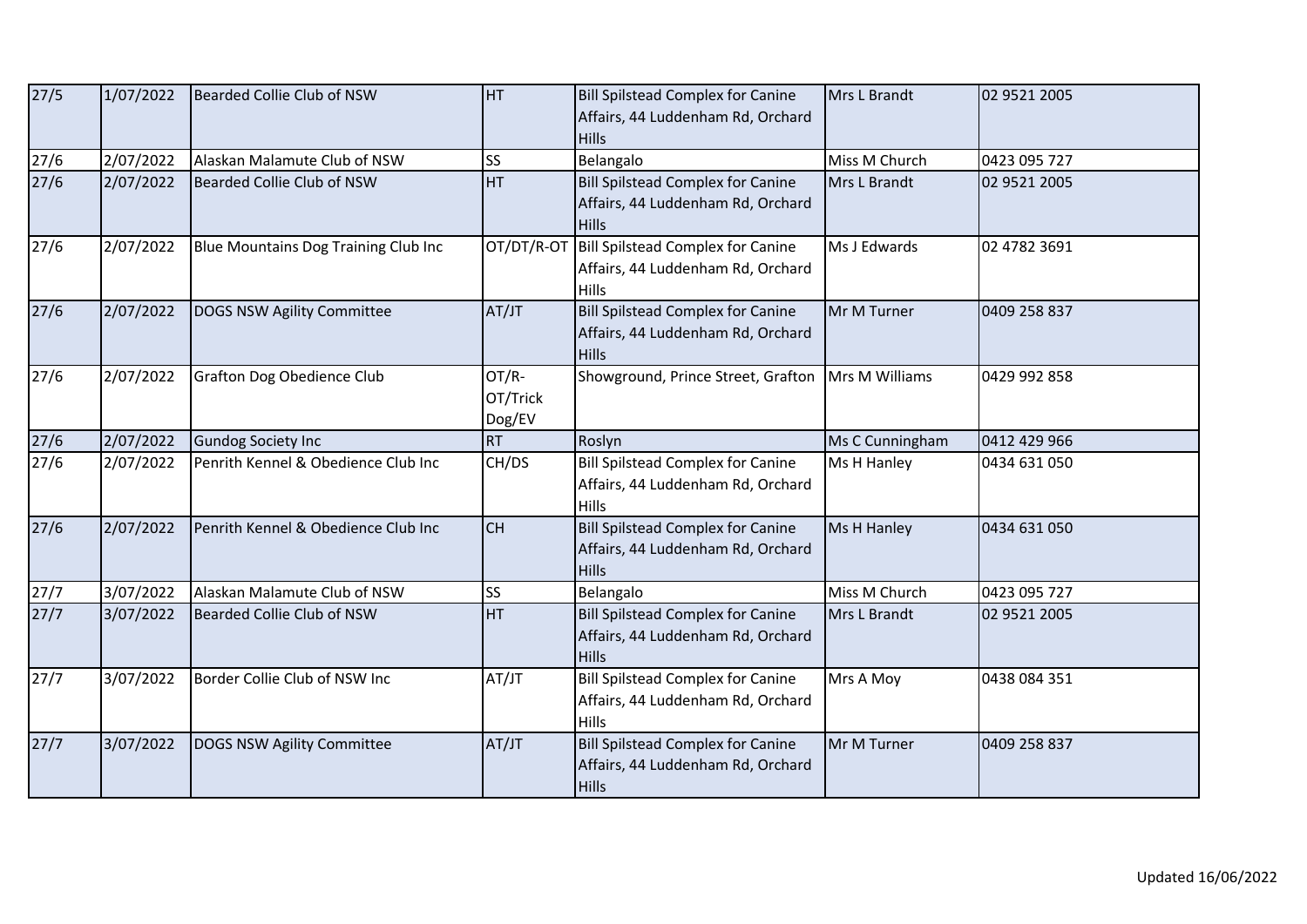| 27/7 | 3/07/2022 | Grafton Dog Obedience Club                             | OT/R-<br>OT/Trick<br>Dog | Showground, Prince Street, Grafton   Mrs M Williams                                           |                       | 0429 992 858 |
|------|-----------|--------------------------------------------------------|--------------------------|-----------------------------------------------------------------------------------------------|-----------------------|--------------|
| 27/7 | 3/07/2022 | <b>Gundog Society Inc</b>                              | <b>RT</b>                | Roslyn                                                                                        | Ms C Cunningham       | 0412 429 966 |
| 27/7 | 3/07/2022 | Hawkesbury Kennel Club Inc                             | CH/DS                    | <b>Bill Spilstead Complex for Canine</b><br>Affairs, 44 Luddenham Rd, Orchard<br><b>Hills</b> | Mrs T Buckley         | 0414 551 954 |
| 27/7 | 3/07/2022 | Maitland & Kurri District Kennel Club                  | TT                       | <b>Wallaroo State Forest</b>                                                                  | Mrs P Harman          | 02 4932 5633 |
| 27/7 | 3/07/2022 | Tracking & Rescue Dog Club Inc                         | <b>TT</b>                | Katoomba                                                                                      | Ms S O'Neill          | 0412 007 913 |
| 28/3 | 6/07/2022 | <b>Wollongong Dog Sports Club</b>                      | AT/JT                    | JJ Kelly Park, Swan St, Wollongong                                                            | Ms K Novak            | 0434 375 801 |
| 28/5 | 8/07/2022 | Brunswick Valley Kennel Club Inc                       | <b>CH</b>                | Kyogle Showgrounds, 43<br>Summerland Way, Kyogle                                              | <b>Mrs R Privett</b>  | 0424 354 400 |
| 28/5 | 8/07/2022 | Bungendore & Palerang All Breeds Kennel<br><b>Club</b> | <b>CH</b>                | EPIC, Stirling Ave & Federal Hwy,<br>Mitchell, ACT                                            | <b>Miss M Brazier</b> | 0456 769 926 |
| 28/5 | 8/07/2022 | Dareton Kennel Club Inc                                | CH                       | Showgrounds, Armstrong Av,<br>Wentworth                                                       | Ms J Foley            | 0428 272 185 |
| 28/5 | 8/07/2022 | Sutherland Shire All Breeds Kennel Club                | <b>CH</b>                | <b>Bill Spilstead Complex for Canine</b><br>Affairs, 44 Luddenham Rd, Orchard<br><b>Hills</b> | Mrs G White           | 02 9520 3218 |
| 28/5 | 8/07/2022 | Tweed River Canine Club                                | <b>CH</b>                | Kyogle Showgrounds, 43<br>Summerland Way, Kyogle                                              | Mrs J Toyer           | 0434 934 60  |
| 28/6 | 9/07/2022 | Agility Dog Club of NSW Inc                            | AT/JT                    | Showground, Showground Rd,<br><b>Castle Hill</b>                                              | Mr R Fonti            | 0411 763 280 |
| 28/6 | 9/07/2022 | British Terrier Club of NSW                            | CH                       | <b>Bill Spilstead Complex for Canine</b><br>Affairs, 44 Luddenham Rd, Orchard<br><b>Hills</b> | Ms D Hull             | 0421 593 509 |
| 28/6 | 9/07/2022 | Brunswick Valley Kennel Club Inc                       | CH                       | Kyogle Showgrounds, 43<br>Summerland Way, Kyogle                                              | Mrs R Privett         | 0424 354 400 |
| 28/6 | 9/07/2022 | Bungendore & Palerang All Breeds Kennel<br>Club        | <b>CH</b>                | EPIC, Stirling Ave & Federal Hwy,<br>Mitchell, ACT                                            | Miss M Brazier        | 0456 769 926 |
| 28/6 | 9/07/2022 | Dareton Kennel Club Inc                                | <b>CH</b>                | Showgrounds, Armstrong Av,<br>Wentworth                                                       | Ms J Foley            | 0428 272 185 |
| 28/6 | 9/07/2022 | <b>Gundog Society Inc</b>                              | <b>UFT</b>               | <b>Western Plains</b>                                                                         | Ms C Cunningham       | 0412 429 966 |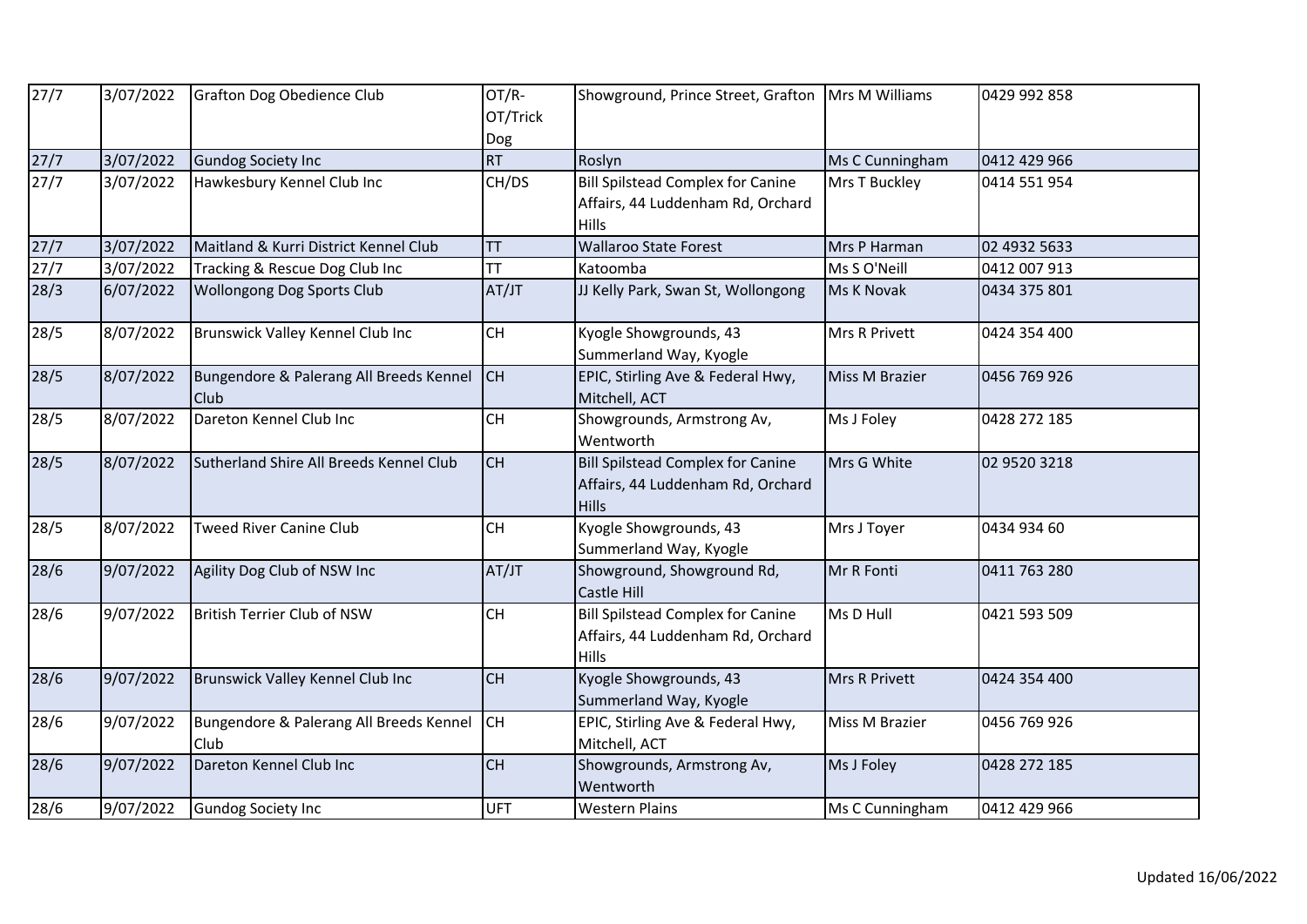| 28/6 | 9/07/2022  | Hungarian Vizsla Club of NSW Inc                       | <b>TT Gundog</b>                         | St Marys Towers, Douglas Park            | Miss C Rice    | 0411 294585  |
|------|------------|--------------------------------------------------------|------------------------------------------|------------------------------------------|----------------|--------------|
|      |            |                                                        | Restricted                               | Road, Douglas Park                       |                |              |
| 28/6 | 9/07/2022  | Kempsey & Macleay Valley Kennel Club Inc CH/DS         |                                          | Kempsey Showground, 19 Sea               | Ms P Bullivant | 0423 778 814 |
|      |            |                                                        |                                          | Street, West Kempsey                     |                |              |
| 28/6 | 9/07/2022  | Queanbeyan & District Dog Training Club                | OT/R-OT                                  | Club Grounds, Hoover Rd,                 | Mrs J Loose    | 0410 530 897 |
|      |            | llnc.                                                  |                                          | Queanbeyan                               |                |              |
| 28/6 | 9/07/2022  | Royal NSW Health & Welfare Charity Ltd                 | <b>CH</b>                                | <b>Bill Spilstead Complex for Canine</b> | DOGS NSW The   | 02 9834 3022 |
|      |            |                                                        |                                          | Affairs, 44 Luddenham Rd, Orchard        | Secretary      |              |
|      |            |                                                        |                                          | <b>Hills</b>                             |                |              |
| 28/6 | 9/07/2022  | Siberian Husky Club of NSW                             | <b>SS</b>                                | <b>Wingello State Forest</b>             | Mrs M Herba    | 02 6574 5420 |
| 28/6 | 9/07/2022  | <b>Tweed River Canine Club</b>                         | <b>CH</b>                                | Kyogle Showgrounds, 43                   | Mrs J Toyer    | 0434 934 60  |
|      |            |                                                        |                                          | Summerland Way, Kyogle                   |                |              |
| 28/7 | 10/07/2022 | Australian Shepherd Association of NSW                 | AT/JT/OT/R                               | <b>Bill Spilstead Complex for Canine</b> | Ms M Fox       | 0402 654 754 |
|      |            | llnc                                                   | <b>OT</b>                                | Affairs, 44 Luddenham Rd, Orchard        |                |              |
|      |            |                                                        |                                          | <b>Hills</b>                             |                |              |
| 28/7 |            | 10/07/2022 Brunswick Valley Kennel Club Inc            | CH                                       | Kyogle Showgrounds, 43                   | Mrs R Privett  | 0424 354 400 |
|      |            |                                                        |                                          | Summerland Way, Kyogle                   |                |              |
| 28/7 |            | 10/07/2022 Bungendore & Palerang All Breeds Kennel     | <b>CH</b>                                | EPIC, Stirling Ave & Federal Hwy,        | Miss M Brazier | 0456 769 926 |
|      |            | <b>Club</b>                                            |                                          | Mitchell, ACT                            |                |              |
| 28/7 | 10/07/2022 | Dareton Kennel Club Inc                                | $\mathsf{CH}% \left( \mathcal{M}\right)$ | Showgrounds, Armstrong Av,               | Ms J Foley     | 0428 272 185 |
|      |            |                                                        |                                          | Wentworth                                |                |              |
| 28/7 |            | 10/07/2022 German Shepherd Dog League NSW Inc          | <b>TT</b>                                | <b>Kemps Creek</b>                       | Mrs F Stokes   | 02 4730 4013 |
|      |            |                                                        |                                          |                                          |                |              |
| 28/7 |            | 10/07/2022 Grafton Dog Obedience Club                  | <b>ET</b>                                | Showground, Prince St, Grafton           | Mrs M Williams | 0429 992 858 |
| 28/7 |            | 10/07/2022 Hungarian Vizsla Club of NSW Inc            | <b>TT Gundog</b>                         | St Marys Towers, Douglas Park            | Miss C Rice    | 0411 294585  |
|      |            |                                                        | Restricted                               | Road, Douglas Park                       |                |              |
| 28/7 |            | 10/07/2022 Kempsey & Macleay Valley Kennel Club Inc CH |                                          | Kempsey Showground, 19 Sea               | Ms P Bullivant | 0423 778 814 |
|      |            |                                                        |                                          | Street, West Kempsey                     |                |              |
| 28/7 |            | 10/07/2022 NSW Lure Coursing Association               | LC                                       | Canowindra Showgrounds                   | Mrs K Craig    | 0434 898 102 |
| 28/7 |            | 10/07/2022 Penrith Kennel & Obedience Club Inc         | OT/R-OT                                  | <b>Bill Spilstead Complex for Canine</b> | Ms H Hanley    | 0434 631 050 |
|      |            |                                                        |                                          | Affairs, 44 Luddenham Rd, Orchard        |                |              |
|      |            |                                                        |                                          | <b>Hills</b>                             |                |              |
| 28/7 |            | 10/07/2022 Siberian Husky Club of NSW                  | <b>SS</b>                                | <b>Wingello State Forest</b>             | Mrs M Herba    | 02 6574 5420 |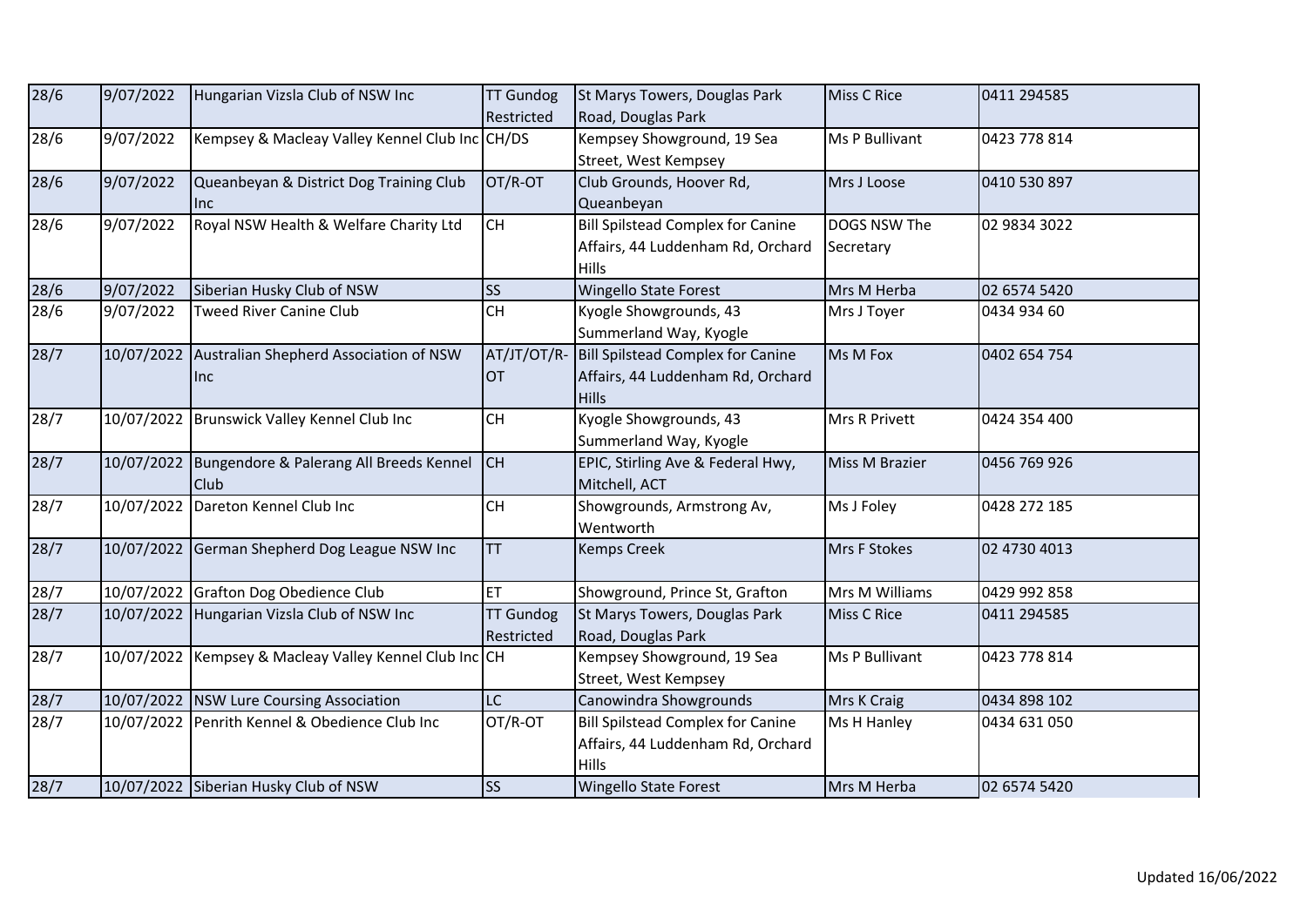| 28/7 |            | 10/07/2022 Sutherland Shire All Breeds Kennel Club | <b>CH</b>         | <b>Bill Spilstead Complex for Canine</b><br>Affairs, 44 Luddenham Rd, Orchard<br><b>Hills</b> | Mrs G White       | 02 9520 3218 |
|------|------------|----------------------------------------------------|-------------------|-----------------------------------------------------------------------------------------------|-------------------|--------------|
| 28/7 | 10/07/2022 | <b>Tweed River Canine Club</b>                     | CH                | Kyogle Showgrounds, 43<br>Summerland Way, Kyogle                                              | Mrs J Toyer       | 0434 932 760 |
| 29/2 |            | 12/07/2022 Metro Mid Week Dog Training Club Inc    | <b>TT</b>         | St Marys Towers, Douglas Park<br>Road, Douglas Park                                           | Mrs K McCutcheon  | 0410 035 667 |
| 29/5 |            | 15/07/2022 Border Terrier Club of NSW Inc          | <b>Scent Work</b> | Bill Spilstead Complex for Canine<br>Affairs, 44 Luddenham Rd, Orchard<br><b>Hills</b>        | Mr G Lamb         | 0419 222 661 |
| 29/5 | 15/07/2022 | North of the Harbour All Breeds Kennel<br>Club Inc | <b>CH</b>         | <b>Bill Spilstead Complex for Canine</b><br>Affairs, 44 Luddenham Rd, Orchard<br><b>Hills</b> | Mr T Mangan       | 0419 620 160 |
| 29/6 | 16/07/2022 | Albury & Border Kennel Club Inc                    | <b>OT</b>         | Showground, Eames St, Nth Albury                                                              | <b>Ms A Parry</b> | 0403 365 123 |
| 29/6 | 16/07/2022 | Bernese Mountain Dog Club of NSW                   | <b>CH</b>         | <b>Bill Spilstead Complex for Canine</b><br>Affairs, 44 Luddenham Rd, Orchard<br><b>Hills</b> | Mrs L Porter      | 0407 100 698 |
| 29/6 | 16/07/2022 | Border Terrier Club of NSW Inc                     | CH/DS             | <b>Bill Spilstead Complex for Canine</b><br>Affairs, 44 Luddenham Rd, Orchard<br><b>Hills</b> | Mr G Lamb         | 0419 222 661 |
| 29/6 | 16/07/2022 | Finnish Lapphund Club of NSW Inc                   | <b>CH</b>         | <b>Bill Spilstead Complex for Canine</b><br>Affairs, 44 Luddenham Rd, Orchard<br><b>Hills</b> | Mrs K Long        | 0490 68 734  |
| 29/6 | 16/07/2022 | Coffs Harbour Dog Training Club Inc                | AT/JT             | Recreation Reserve, Bridge St,<br>Glenreagh                                                   | Ms M Priori       | 02 6651 6470 |
| 29/6 |            | 16/07/2022 Labrador Retriever Club of NSW Inc      | RT/RATG           | "Liddletons" Hartley                                                                          | Mrs C Domsalla    | 0439 842 161 |
| 29/6 | 16/07/2022 | Maitland Dog Obedience Club Inc                    | OT/R-<br>OT/RATG  | Tocal Agricultural College, Tocal Rd,<br><b>Tocal</b>                                         | Ms N Murphy       | 0423 911 951 |
| 29/6 |            | 16/07/2022 NSW Herding Association Inc             | HT                | <b>Bill Spilstead Complex for Canine</b><br>Affairs, 44 Luddenham Rd, Orchard<br><b>Hills</b> | Ms M Griffiths    | 0422 609 528 |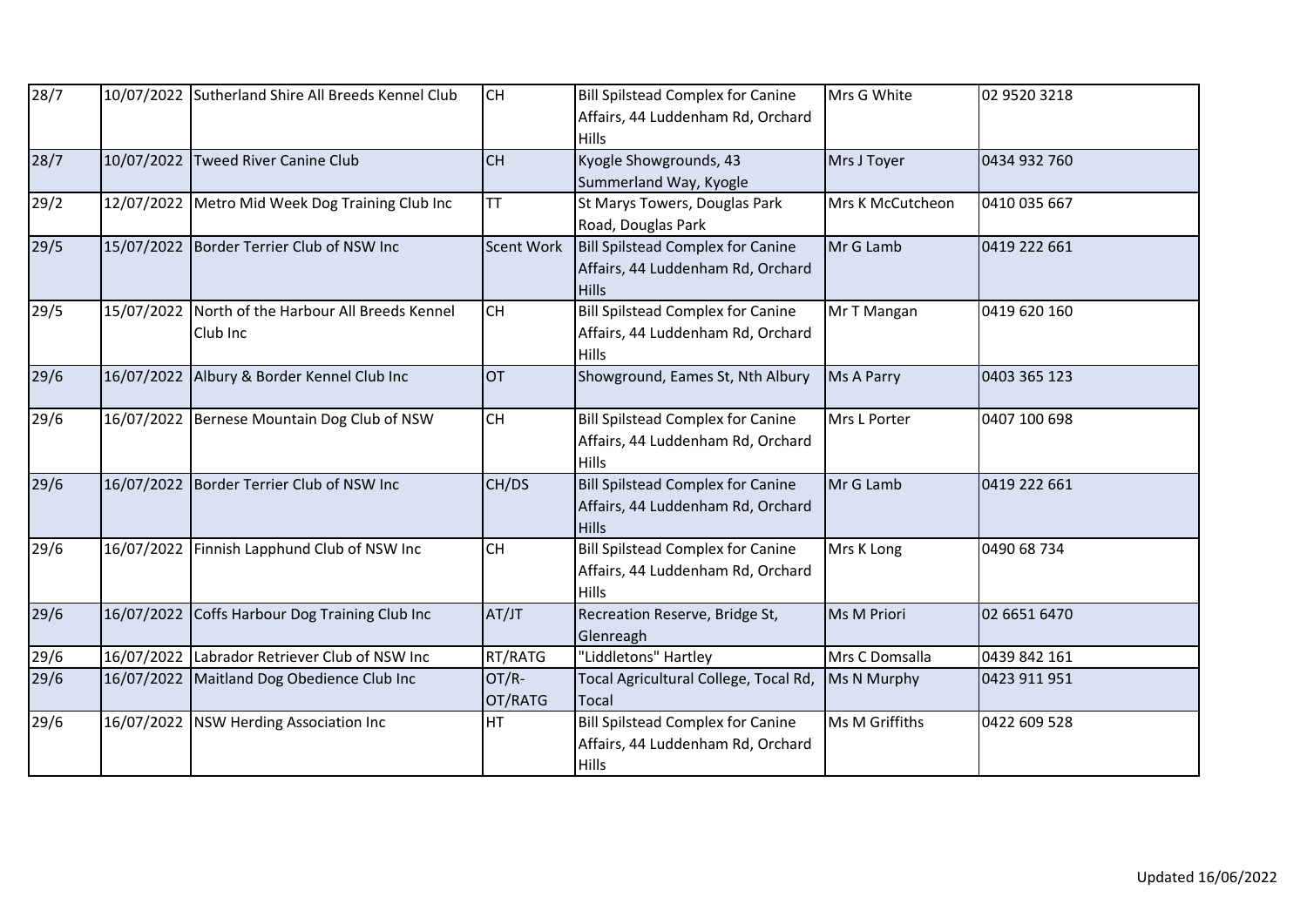| 29/6 |            | 16/07/2022 North of the Harbour All Breeds Kennel<br>Club Inc | <b>CH</b>        | <b>Bill Spilstead Complex for Canine</b><br>Affairs, 44 Luddenham Rd, Orchard<br><b>Hills</b> | Mr T Mangan        | 0419 620 160       |
|------|------------|---------------------------------------------------------------|------------------|-----------------------------------------------------------------------------------------------|--------------------|--------------------|
| 29/6 |            | 16/07/2022 Rylstone Kandos & District Dog Club                | CH/DS            | Showgrounds, Cudgegong St,<br>Rylstone                                                        | Ms S Gaffikin      | 0427 020 203       |
| 29/6 |            | 16/07/2022 Schnauzer Club of NSW Inc                          | <b>AT</b>        | <b>Bill Spilstead Complex for Canine</b><br>Affairs, 44 Luddenham Rd, Orchard<br><b>Hills</b> | Ms E Gallagher     | lizgal90@gmail.com |
| 29/6 | 16/07/2022 | Western Districts Boxer Club of NSW Inc                       | <b>CH</b>        | <b>Bill Spilstead Complex for Canine</b><br>Affairs, 44 Luddenham Rd, Orchard<br><b>Hills</b> | Mrs S Castiglione  | 0418 604 474       |
| 29/6 | 16/07/2022 | White Swiss Shepherd Dogs Association of CH<br><b>NSW</b>     |                  | <b>Bill Spilstead Complex for Canine</b><br>Affairs, 44 Luddenham Rd, Orchard<br><b>Hills</b> | Mrs M Herba        | 02 6574 5420       |
| 29/7 |            | 17/07/2022 Albury & Border Kennel Club Inc                    | R-OT             | Showground, Eames St, Nth Albury                                                              | Ms A Parry         | 0403 365 123       |
| 29/7 |            | 17/07/2022 Australian Stockdog Club of NSW                    | <b>HT</b>        | <b>Bill Spilstead Complex for Canine</b><br>Affairs, 44 Luddenham Rd, Orchard<br><b>Hills</b> | Ms M McPherson     | 0408 771 515       |
| 29/7 |            | 17/07/2022 Border Terrier Club of NSW Inc                     | <b>EDT</b>       | <b>Bill Spilstead Complex for Canine</b><br>Affairs, 44 Luddenham Rd, Orchard<br><b>Hills</b> | Mr G Lamb          | 0419 222 661       |
| 29/7 | 17/07/2022 | Coffs Harbour Dog Training Club Inc                           | AT/JT            | Recreation Reserve, Bridge St,<br>Glenreagh                                                   | <b>Ms M Priori</b> | 02 6651 6470       |
| 29/7 |            | 17/07/2022 Dobermann Club of NSW Inc                          | <b>CH</b>        | <b>Bill Spilstead Complex for Canine</b><br>Affairs, 44 Luddenham Rd, Orchard<br><b>Hills</b> | Ms T Mazzitelli    | 0405 155 965       |
| 29/7 |            | 17/07/2022 DOGS NSW Junior Handlers State Finals              | <b>CH</b>        | <b>Bill Spilstead Complex for Canine</b><br>Affairs, 44 Luddenham Rd, Orchard<br><b>Hills</b> | Ms T Buckley       | 0414 551 954       |
| 29/7 |            | 17/07/2022 Labrador Retriever Club of NSW Inc                 | <b>RT</b>        | Hartley                                                                                       | Mrs C Domsalla     | 0439 842 161       |
| 29/7 | 17/07/2022 | Maitland Dog Obedience Club Inc                               | OT/R-<br>OT/RATG | Tocal Agricultural College, Tocal Rd,<br><b>Tocal</b>                                         | Ms N Murphy        | 0423 911 951       |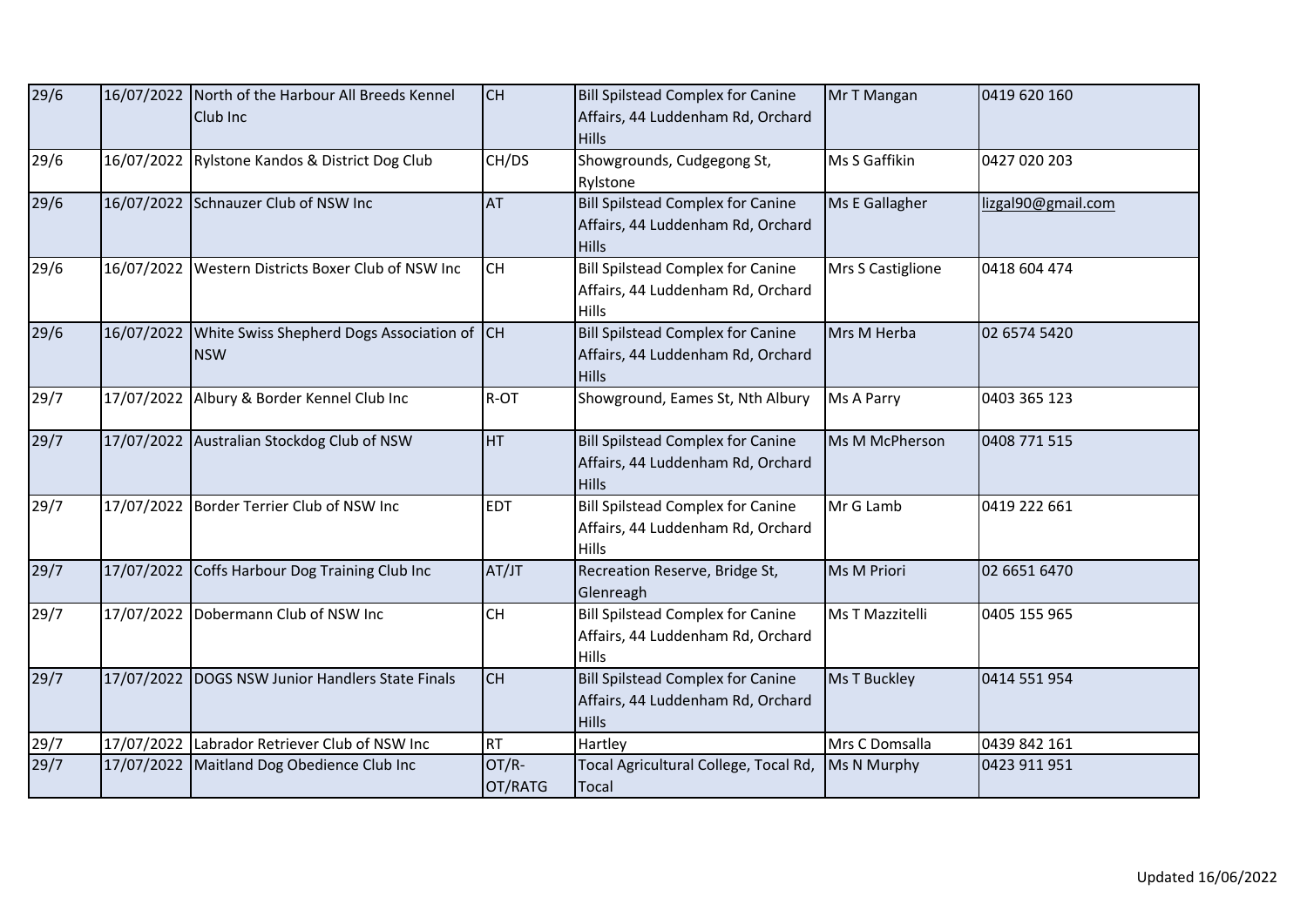| 29/7             |            | 17/07/2022 Newcastle All Breeds Dog Training Club Inc TT      |                   | <b>Wallaroo State Forest</b>                                                                  | Mr G Williams    | 0408 493 462 |
|------------------|------------|---------------------------------------------------------------|-------------------|-----------------------------------------------------------------------------------------------|------------------|--------------|
| 29/7             |            | 17/07/2022 North of the Harbour All Breeds Kennel<br>Club Inc | <b>CH</b>         | <b>Bill Spilstead Complex for Canine</b><br>Affairs, 44 Luddenham Rd, Orchard<br><b>Hills</b> | Mr T Mangan      | 0419 620 160 |
| 29/7             | 17/07/2022 | Rylstone Kandos & District Dog Club                           | <b>CH</b>         | Showgrounds, Cudgegong St,<br>Rylstone                                                        | Ms S Gaffikin    | 0427 020 203 |
| 30/4             |            | 21/07/2022 Metro Mid Week Dog Training Club Inc               | Track &<br>Search | East Bowral                                                                                   | Mrs K McCutcheon | 0410 035 667 |
| 30/5             |            | 22/07/2022 Grafton Dog Obedience Club                         | TT                | Fineflower                                                                                    | Mrs M Williams   | 0429 992 858 |
| $30/6$           |            | 23/07/2022 Grafton Dog Obedience Club                         | TT                | Fineflower                                                                                    | Mrs M Williams   | 0429 992 858 |
| 30/6             |            | 23/07/2022 Harden Murrumburrah Kennel Club                    | CH/DS             | Showgrounds, North St, Harden                                                                 | Mrs M West       | 0407 242 804 |
| $30/6$           | 23/07/2022 | Newcastle & Hunter GSD Club of NSW Inc                        | <b>CH</b>         | CNCC Showgrounds, Hillsborough<br>Rd, Hillsborough                                            | Mrs K York       | 0402 421 385 |
| 30/6             | 23/07/2022 | NSW Utility Gundog Field Trial Association   FTUG<br>Inc      |                   | Cooplacurripa                                                                                 | Mr P Hamson      | 0498 441 520 |
| 30/6             | 23/07/2022 | Port Stephens Dog Sports Club Inc                             | AT/JT             | Boomerang Park, Kangaroo St East,<br><b>Raymond Terrace</b>                                   | Mrs J Bennett    | 0413 638 341 |
| 30/6             |            | 23/07/2022 Siberian Husky Club of NSW                         | <b>WPD</b>        | <b>Belangalo Forest</b>                                                                       | Mrs M Herba      | 02 6574 5420 |
| $\frac{30}{6}$   |            | 23/07/2022 Warners Bay Dog Sports Club Inc                    | CH/DS             | CNCC Showgrounds, Hillsborough<br>Rd, Hillsborough                                            | Mr D McMillan    | 0403 438 293 |
| $\frac{1}{30/7}$ |            | 24/07/2022 Grafton Dog Obedience Club                         | <b>TT</b>         | Fineflower                                                                                    | Mrs M Williams   | 0429 992 858 |
| $30/7$           |            | 24/07/2022 Harden Murrumburrah Kennel Club                    | <b>CH</b>         | Showgrounds, North St, Harden                                                                 | Mrs M West       | 0407 242 804 |
| 30/7             | 24/07/2022 | Newcastle & Hunter GSD Club of NSW Inc                        | <b>CH</b>         | CNCC Showgrounds, Hillsborough<br>Rd, Hillsborough                                            | Mrs K York       | 0402 421 385 |
| 30/7             | 24/07/2022 | NSW Utility Gundog Field Trial Association<br>Inc.            | FTUG              | Cooplacurripa                                                                                 | Mr P Hamson      | 0498 441 520 |
| 30/7             | 24/07/2022 | Port Stephens Dog Sports Club Inc                             | AT/JT             | Boomerang Park, Kangaroo St East,<br><b>Raymond Terrace</b>                                   | Mrs J Bennett    | 0413 638 341 |
| $30/7$           |            | 24/07/2022 Siberian Husky Club of NSW                         | <b>WPD</b>        | <b>Belangalo Forest</b>                                                                       | Mrs M Herba      | 02 6574 5420 |
| 30/7             |            | 24/07/2022 Tracking & Rescue Dog Club Inc                     | TT                | Katoomba                                                                                      | Ms S O'Neill     | 0412 007 913 |
| 30/7             | 24/07/2022 | Warners Bay Dog Sports Club Inc                               | CH                | CNCC Showgrounds, Hillsborough<br>Rd, Hillsborough                                            | Mr D McMillan    | 0403 438 293 |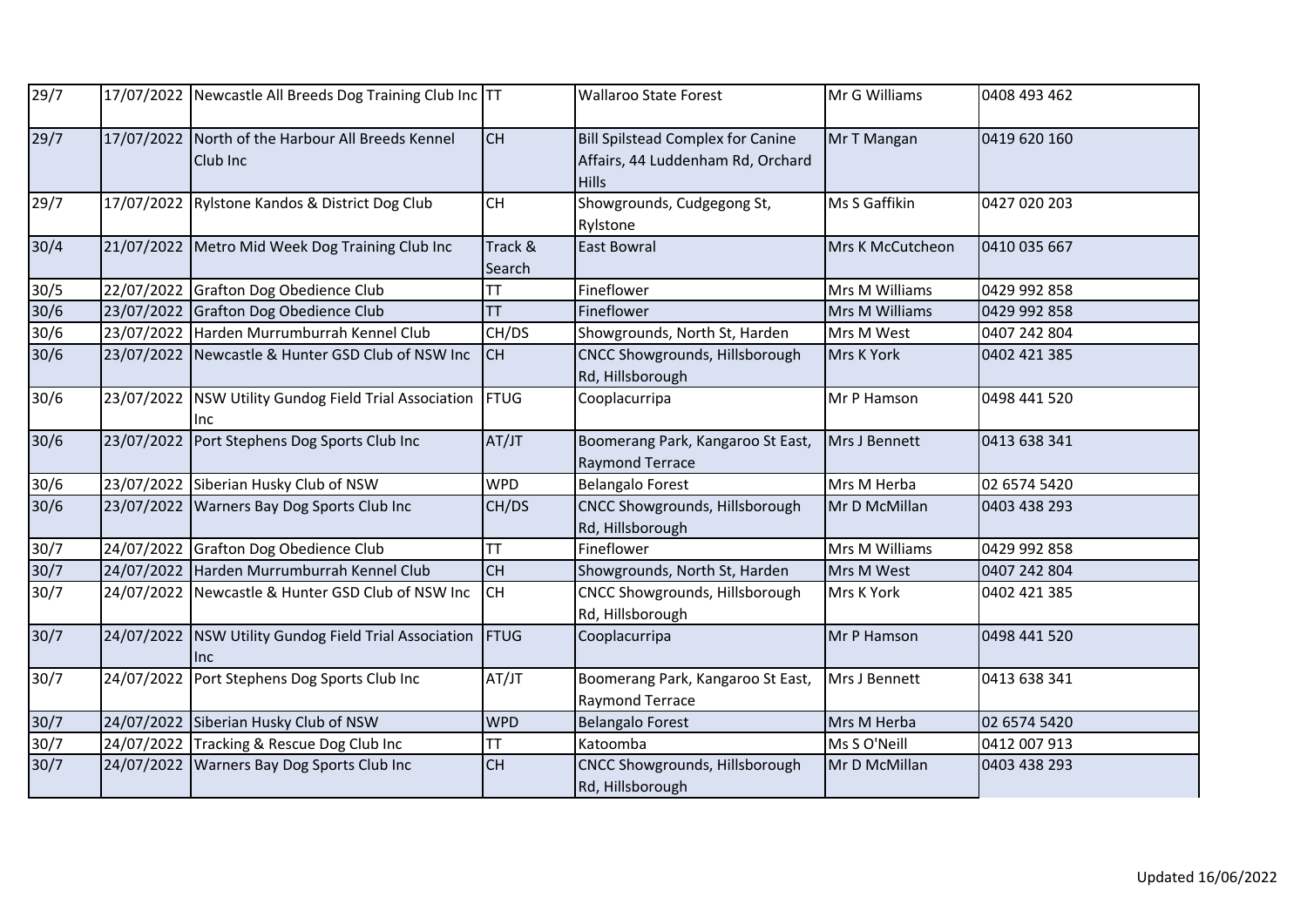| $31/5$ |            | 29/07/2022 Dubbo & District Kennel Club Inc                 | <b>CH</b>         | Gilgandra Showground, Warren<br>Road, Gilgandra                                               | Ms M Passmore         | 0429 840 270 |
|--------|------------|-------------------------------------------------------------|-------------------|-----------------------------------------------------------------------------------------------|-----------------------|--------------|
| $31/5$ |            | 29/07/2022 Northern Suburbs Dog Training Club Inc           | <b>Scent Work</b> | Showground, Mona Vale Rd, St Ives                                                             | Mrs V Dean            | 0411 751 186 |
| $31/5$ | 29/07/2022 | Orana K9 Training Club Inc                                  | OT/R-OT           | Katrina Gibbs Field, Lower Macleay<br>St, Dubbo                                               | Ms A Weeks            | 0428 268 458 |
| $31/5$ | 29/07/2022 | Toy & General All Breeds Dog Club of NSW CH                 |                   | <b>Bill Spilstead Complex for Canine</b><br>Affairs, 44 Luddenham Rd, Orchard<br><b>Hills</b> | Mrs J Hockey          | 0429 413 007 |
| 31/5   | 29/07/2022 | Wagga Wagga All Breeds Kennel Club                          | <b>CH</b>         | Showground, Bourke St, Wagga<br>Wagga                                                         | Miss N Pearson        | 0401 234 643 |
| $31/6$ | 30/07/2022 | Dubbo & District Kennel Club Inc                            | <b>CH</b>         | Gilgandra Showground, Warren<br>Road, Gilgandra                                               | Ms M Passmore         | 0429 840 270 |
| $31/6$ |            | 30/07/2022 Grafton Dog Obedience Club                       | Track &<br>Search | Grafton                                                                                       | Mrs M Williams        | 0429 992 858 |
| $31/6$ | 30/07/2022 | Manly & District Kennel & Dog Training<br>Club Inc          | AT/JT             | Showground, Blackbutt Rd, Frenchs<br>Forest                                                   | Ms W Jones            | 0416 053 590 |
| $31/6$ | 30/07/2022 | Northern Rivers K9 Sports Club Inc                          | AT/JT             | Alstonville Showgrounds, South St,<br>Alstonville                                             | Ms J Kinny            | 02 6629 0346 |
| $31/6$ | 30/07/2022 | Orana K9 Training Club Inc                                  | OT/R-OT           | Katrina Gibbs Field, Lower Macleay<br>St, Dubbo                                               | Ms A Weeks            | 0428 268 458 |
| $31/6$ |            | 30/07/2022 Shoalhaven Dog Training Club Inc                 | OT/R-OT           | Added Area Nowra Showground,<br>West St, Nowra                                                | Ms B Messner          | 0402 349 368 |
| $31/6$ | 30/07/2022 | Toy & General All Breeds Dog Club of NSW CH                 |                   | <b>Bill Spilstead Complex for Canine</b><br>Affairs, 44 Luddenham Rd, Orchard<br><b>Hills</b> | Mrs J Hockey          | 0429 413 007 |
| $31/6$ |            | 30/07/2022 United Retriever Club of NSW                     | <b>RT</b>         | Bungendore                                                                                    | Ms S Goldsmith        | 0419 633 192 |
| $31/6$ | 30/07/2022 | Wagga Wagga All Breeds Kennel Club                          | <b>CH</b>         | Showground, Bourke St, Wagga<br>Wagga                                                         | <b>Miss N Pearson</b> | 0401 234 643 |
| 31/7   | 31/07/2022 | Campbelltown & District All Breeds Kennel CH/DS<br>Club Inc |                   | <b>Bill Spilstead Complex for Canine</b><br>Affairs, 44 Luddenham Rd, Orchard<br>Hills        | Mrs M Hardwicke       | 0409 398 352 |
| $31/7$ | 31/07/2022 | Dubbo & District Kennel Club Inc                            | <b>CH</b>         | Gilgandra Showground, Warren<br>Road, Gilgandra                                               | Ms M Passmore         | 0429 840 270 |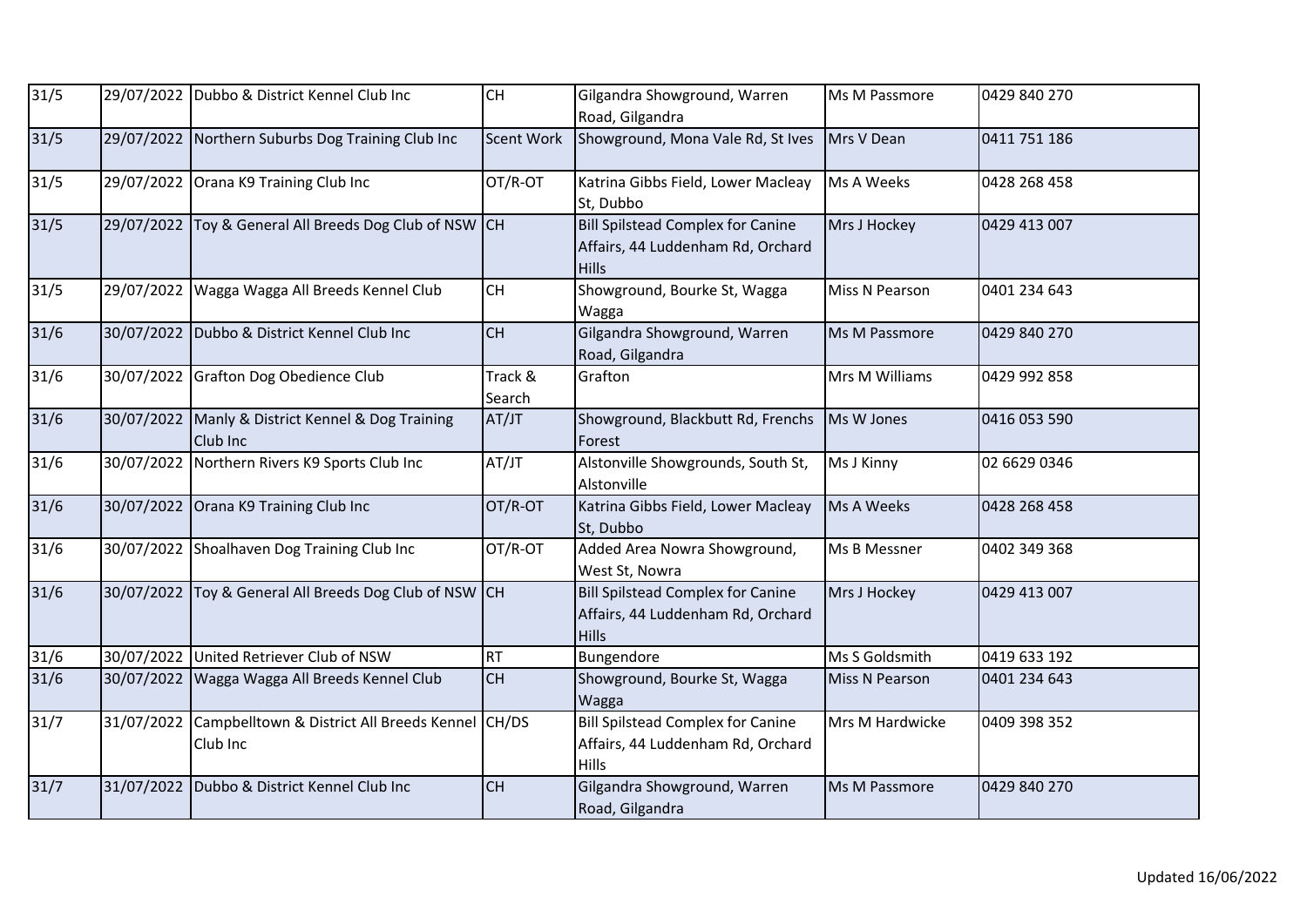| 31/7           |            | 31/07/2022 Grafton Dog Obedience Club             | Track &<br>Search | Grafton                                                                                | Mrs M Williams | 0429 992 858            |  |  |  |  |
|----------------|------------|---------------------------------------------------|-------------------|----------------------------------------------------------------------------------------|----------------|-------------------------|--|--|--|--|
| $\frac{31}{7}$ |            | 31/07/2022 Northern Rivers K9 Sports Club Inc     | AT/JT             | Alstonville Showgrounds, South St,<br>Alstonville                                      | Ms J Kinny     | 02 6629 0346            |  |  |  |  |
| 31/7           |            | 31/07/2022 Northern Suburbs Dog Training Club Inc | AT/JT             | Showground, Mona Vale Rd, St Ives                                                      | Mrs V Dean     | 0411 751 186            |  |  |  |  |
| $\frac{31}{7}$ | 31/07/2022 | Orana K9 Training Club Inc                        | OT/R-OT           | Katrina Gibbs Field, Lower Macleay<br>St, Dubbo                                        | Ms A Weeks     | 0428 268 458            |  |  |  |  |
| 31/7           |            | 31/07/2022 Shoalhaven Dog Training Club Inc       | R-OT              | Added Area Nowra Showground,<br>West St, Nowra                                         | Ms B Messner   | 0402 349 368            |  |  |  |  |
| 31/7           |            | 31/07/2022 Tracking & Rescue Dog Club Inc         | <b>TT</b>         | Katoomba                                                                               | Ms S O'Neill   | 0412 007 913            |  |  |  |  |
| 31/7           | 31/07/2022 | Wagga Wagga All Breeds Kennel Club                | <b>CH</b>         | Showground, Bourke St, Wagga<br>Wagga                                                  | Miss N Pearson | 0401 234 643            |  |  |  |  |
|                | August     |                                                   |                   |                                                                                        |                |                         |  |  |  |  |
| $32/5$         | 5/08/2022  | Bay City All Breeds Kennel Club                   | CH/DS             | CNCC Showgrounds, Hillsborough<br>Rd, Hillsborough                                     | Mr D McMillan  | 02 4920 8568            |  |  |  |  |
| $32/6$         | 6/08/2022  | Bay City All Breeds Kennel Club                   | <b>CH</b>         | CNCC Showgrounds, Hillsborough<br>Rd, Hillsborough                                     | Mr D McMillan  | 02 4920 8568            |  |  |  |  |
| 32/6           | 6/08/2022  | Bearded Collie Club of NSW                        | <b>HT</b>         | <b>Bill Spilstead Complex for Canine</b><br>Affairs, 44 Luddenham Rd, Orchard<br>Hills | Mrs L Brandt   | 02 9521 2005            |  |  |  |  |
| $32/6$         | 6/08/2022  | Medowie & District All Breeds Kennel Club CH/DS   |                   | CNCC Showgrounds, Hillsborough<br>Rd, Hillsborough                                     | Mr J Bryson    | 0400 743 272            |  |  |  |  |
| $32/6$         | 6/08/2022  | Mudgee & District Kennel & Obedience<br>Club      | OT                | CH/DS/OT/R-Victoria Park, Grevillea St, Gulgong                                        | Mr K Keck      | 0429 352 520            |  |  |  |  |
| $32/6$         | 6/08/2022  | Parkes & District Kennel Club Inc                 | AT/JT             | Showground, Victoria St, Parkes                                                        | Mrs L Madden   | 0428 413 864            |  |  |  |  |
| $32/6$         | 6/08/2022  | Port Macquarie Dog Club Inc                       | AT/JT             | Charlie Watt Reserve, Pembrooke<br>Rd, Telegraph Point                                 | Ms J Reid      | pmg.dogclub@outlook.com |  |  |  |  |
| 32/7           | 7/08/2022  | Medowie & District All Breeds Kennel Club CH      |                   | CNCC Showgrounds, Hillsborough<br>Rd, Hillsborough                                     | Mr J Bryson    | 0400 743 272            |  |  |  |  |
| 32/7           | 7/08/2022  | Mudgee & District Kennel & Obedience<br>Club      | CH/OT/R-OT        | Victoria Park, Grevillea St, Gulgong                                                   | Mr K Keck      | 0429 352 520            |  |  |  |  |
| 32/7           | 7/08/2022  | Border Collie Club of NSW Inc                     | TT                | <b>Kemps Creek</b>                                                                     | Mrs A Moy      | 0438 084 351            |  |  |  |  |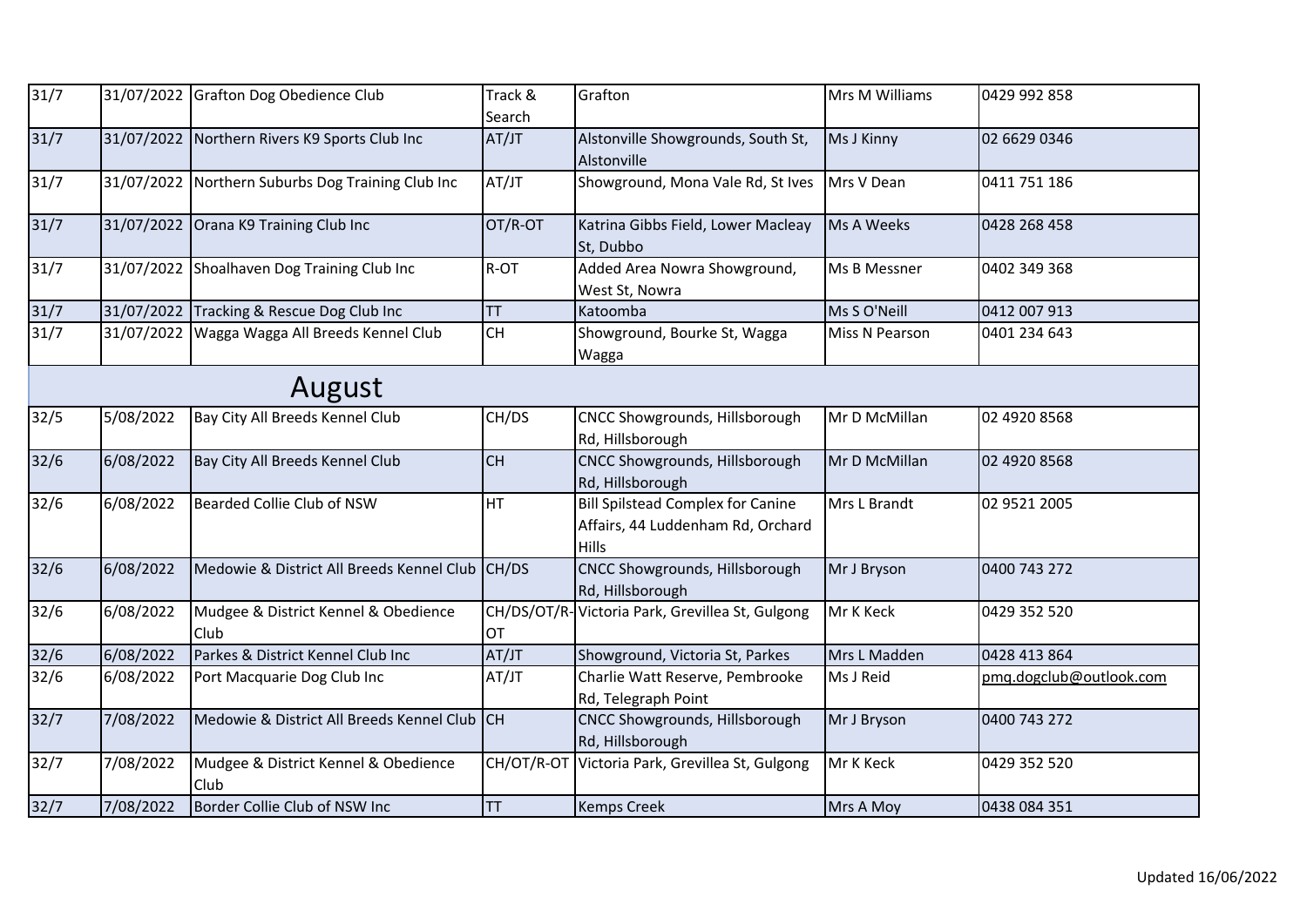| 32/7   | 7/08/2022  | <b>DOGS NSW Endurance Test</b>                    | <b>ET</b>  | <b>Bill Spilstead Complex for Canine</b><br>Affairs, 44 Luddenham Rd, Orchard | DOGS NSW The<br>Secretary | 02 9834 3022            |
|--------|------------|---------------------------------------------------|------------|-------------------------------------------------------------------------------|---------------------------|-------------------------|
|        |            |                                                   |            | <b>Hills</b>                                                                  |                           |                         |
| 32/7   | 7/08/2022  | Parkes & District Kennel Club Inc                 | AT/JT      | Showground, Victoria St, Parkes                                               | Mrs L Madden              | 0428 413 864            |
| 32/7   | 7/08/2022  | Port Macquarie Dog Club Inc                       | AT/JT      | Charlie Watt Reserve, Pembrooke                                               | Ms J Reid                 | pmq.dogclub@outlook.com |
|        |            |                                                   |            | Rd, Telegraph Point                                                           |                           |                         |
| 32/7   | 7/08/2022  | <b>NSW Lure Coursing Association</b>              | <b>LC</b>  | Lake Albert Pony Club, Wagga                                                  | Mrs K Craig               | 0434 898 102            |
|        |            |                                                   |            | Wagga                                                                         |                           |                         |
| 33/2   | 9/08/2022  | Metro Mid Week Dog Training Club Inc              | <b>TT</b>  | St Marys Towers, Douglas Park                                                 | Mrs K McCutcheon          | 0410 035 667            |
|        |            |                                                   |            | Road, Douglas Park                                                            |                           |                         |
| $33/6$ | 13/08/2022 | DOGS NSW Complex Fundraising Working              | CH/DS      | <b>Bill Spilstead Complex for Canine</b>                                      | Mr R Harbin               | 0402 256 686            |
|        |            | Party                                             |            | Affairs, 44 Luddenham Rd, Orchard                                             |                           |                         |
|        |            |                                                   |            | <b>Hills</b>                                                                  |                           |                         |
| 33/6   | 13/08/2022 | Mid North Coast Canine Club Inc                   | CH/DS      | Showground, Muldoon St, Taree                                                 | Mrs J Davis               | 0438 506 162            |
|        |            |                                                   |            |                                                                               |                           |                         |
| 33/6   | 13/08/2022 | Newcastle All Breeds Dog Training Club Inc AT/JT  |            | CNCC Showgrounds, Hillsborough                                                | Mr G Williams             | 0408 493 462            |
|        |            |                                                   |            | Rd, Hillsborough                                                              |                           |                         |
| $33/6$ |            | 13/08/2022 Newfoundland Club of NSW Inc           | CH/DS      | <b>Bill Spilstead Complex for Canine</b>                                      | Mrs S Frew                | 0439 523 040            |
|        |            |                                                   |            | Affairs, 44 Luddenham Rd, Orchard                                             |                           |                         |
|        |            |                                                   |            | Hills                                                                         |                           |                         |
| 33/6   |            | 13/08/2022   NSW Herding Association Inc          | <b>HT</b>  | <b>Bill Spilstead Complex for Canine</b>                                      | Ms M Griffiths            | 0422 609 528            |
|        |            |                                                   |            | Affairs, 44 Luddenham Rd, Orchard                                             |                           |                         |
|        |            |                                                   |            | <b>Hills</b>                                                                  |                           |                         |
| 33/6   | 13/08/2022 | NSW Utility Gundog Field Trial Association   FTUG |            | Bungendore                                                                    | Mr P Hamson               | 0498 441 520            |
|        |            | Inc                                               |            |                                                                               |                           |                         |
| $33/6$ | 13/08/2022 | Tullamore P A & H Association Inc                 | CH/DS      | Showground, Cornet St, Tullamore                                              | Ms H Alvey                | 0411 782 933            |
|        |            |                                                   |            |                                                                               |                           |                         |
| $33/6$ | 13/08/2022 | Werriwa All Breeds Dog Training Club Inc          | <b>OT</b>  | Freeman Oval, Williamson Cres,                                                | Mrs K Williams            | 02 9755 2168            |
|        |            |                                                   |            | <b>Warwick Farm</b>                                                           |                           |                         |
| 33/7   |            | 14/08/2022 Border Terrier Club of NSW Inc         | <b>EDT</b> | <b>Bill Spilstead Complex for Canine</b>                                      | Mr G Lamb                 | 0419 222 661            |
|        |            |                                                   |            | Affairs, 44 Luddenham Rd, Orchard                                             |                           |                         |
|        |            |                                                   |            | <b>Hills</b>                                                                  |                           |                         |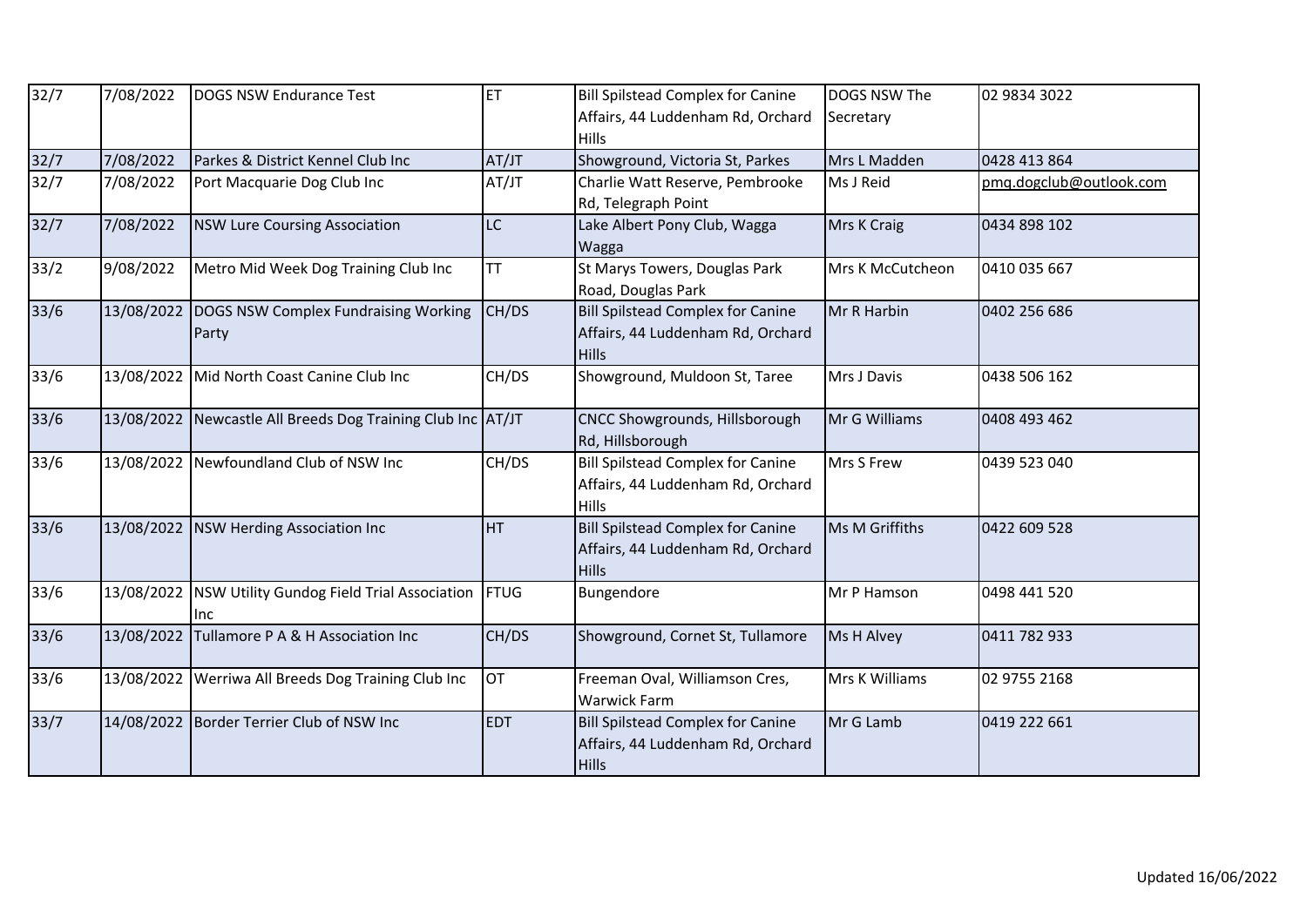| 33/7             |            | 14/08/2022 DOGS NSW Public Relations Committee              | CH/DS             | <b>Bill Spilstead Complex for Canine</b><br>Affairs, 44 Luddenham Rd, Orchard<br><b>Hills</b> | Mr A McIlrath    | 0418 731 858 |
|------------------|------------|-------------------------------------------------------------|-------------------|-----------------------------------------------------------------------------------------------|------------------|--------------|
| 33/7             |            | 14/08/2022 Mid North Coast Canine Club Inc                  | <b>CH</b>         | Showground, Muldoon St, Taree                                                                 | Mrs J Davis      | 0438 506 162 |
| 33/7             |            | 14/08/2022 Newcastle All Breeds Dog Training Club Inc AT/JT |                   | CNCC Showgrounds, Hillsborough<br>Rd, Hillsborough                                            | Mr G Williams    | 0408 493 462 |
| 33/7             |            | 14/08/2022 NSW Herding Association Inc                      | HT                | <b>Bill Spilstead Complex for Canine</b><br>Affairs, 44 Luddenham Rd, Orchard<br><b>Hills</b> | Ms M Griffiths   | 0422 609 528 |
| 33/7             | 14/08/2022 | NSW Utility Gundog Field Trial Association<br>lnc.          | FTUG              | Bungendore                                                                                    | Mr P Hamson      | 0498 441 520 |
| 33/7             | 14/08/2022 | Tracking & Rescue Dog Club Inc                              | <b>TT</b>         | Katoomba                                                                                      | Ms S O'Neill     | 0412 007 913 |
| 33/7             | 14/08/2022 | <b>Tullamore Kennel Club</b>                                | CH                | Gordon McCarron Dog Arena,<br>Diggers Ave, Condobolin                                         | Mrs D Meagher    | 0427 701 944 |
| 33/7             |            | 14/08/2022 Working Dog Club of NSW Inc                      | OT/R-OT           | <b>Bill Spilstead Complex for Canine</b><br>Affairs, 44 Luddenham Rd, Orchard<br><b>Hills</b> | Ms L Cook        | 0416 382 138 |
| $\frac{1}{3}4/1$ | 15/08/2022 | <b>Tullamore Kennel Club</b>                                | <b>CH</b>         | Gordon McCarron Dog Arena,<br>Diggers Ave, Condobolin                                         | Mrs D Meagher    | 0427 701 944 |
| 34/2             |            | 16/08/2022 Border Terrier Club of NSW Inc                   | <b>EDT</b>        | <b>Bill Spilstead Complex for Canine</b><br>Affairs, 44 Luddenham Rd, Orchard<br><b>Hills</b> | Mr G Lamb        | 0419 222 661 |
| 34/2             | 16/08/2022 | Tracking & Rescue Dog Club Inc                              | TT                | Camden                                                                                        | Ms S O'Neill     | 0412 007 913 |
| 34/2             | 16/08/2022 | Tullamore Kennel Club                                       | <b>CH</b>         | Gordon McCarron Dog Arena,<br>Diggers Ave, Condobolin                                         | Mrs D Meagher    | 0427 701 944 |
| 34/3             |            | 17/08/2022 Trundle P & A Society                            | CH                | Showground, Long St, Trundle                                                                  | Mrs D Meagher    | 0427 701 944 |
| 34/4             | 18/08/2022 | Metro Mid Week Dog Training Club Inc                        | Track &<br>Search | <b>East Bowral</b>                                                                            | Mrs K McCutcheon | 0410 035 667 |
| 34/5             |            | 19/08/2022 Coolamon-Ganmain Kennel Club                     | CH                | Ganmain Showground, Showground<br>Rd, Ganmain                                                 |                  |              |
| 34/5             |            | 19/08/2022 Clarence Dog Sports Inc                          | TT                | Fineflower                                                                                    | <b>Ms T Knox</b> | 0416 252 445 |
| 34/5             |            | 19/08/2022 Lismore & District Kennel Club Inc               | CH                | Showground, Summerland Way,<br>Kyogle                                                         | Mrs A Tulk       | 0427 220 534 |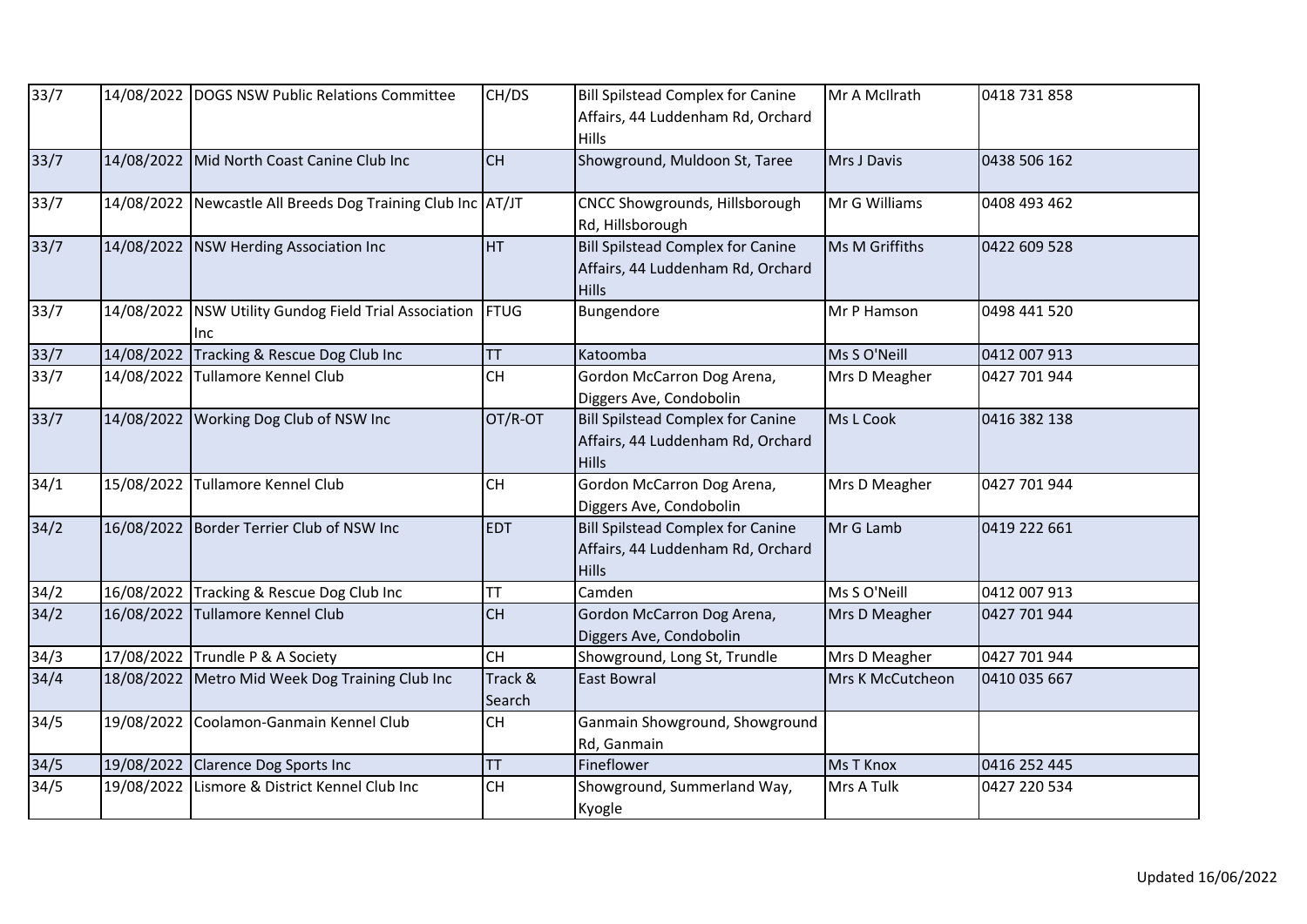| 34/6   |            | 20/08/2022 Bedgerabong P A & H Association Inc         | CH               | Showground, Bedgerabong, Via<br>Forbes                                                        | Mrs F Dwyer         | 02 6851 1221 |
|--------|------------|--------------------------------------------------------|------------------|-----------------------------------------------------------------------------------------------|---------------------|--------------|
| 34/6   | 20/08/2022 | Central Coast Dog Obedience Training Club R-OT<br>Inc. |                  | Patrick Croke Oval, Melville St,<br>Kincumber                                                 | <b>Miss R Davis</b> | 0409 454 022 |
| 34/6   |            | 20/08/2022 Clarence Dog Sports Inc                     | <b>TT</b>        | Fineflower                                                                                    | Ms T Knox           | 0416 252 445 |
| 34/6   | 20/08/2022 | DOGS NSW Dances With DOGS Committee   DWD              |                  | <b>Bill Spilstead Complex for Canine</b><br>Affairs, 44 Luddenham Rd, Orchard<br><b>Hills</b> | Miss J Stewart      | 02 9634 4753 |
| 34/6   | 20/08/2022 | Ganmain Show Society Inc                               | <b>CH</b>        | Ganmain Showground, Showground<br>Rd, Ganmain                                                 | Mrs L Morris        | 0447 313 007 |
| 34/6   | 20/08/2022 | German Shorthaired Pointer Society (NSW) CH<br>llnc    |                  | <b>Bill Spilstead Complex for Canine</b><br>Affairs, 44 Luddenham Rd, Orchard<br><b>Hills</b> | Mrs T Taylor        | 0422 259 961 |
| $34/6$ |            | 20/08/2022 Gundog Society Inc                          | <b>CH</b>        | <b>Bill Spilstead Complex for Canine</b><br>Affairs, 44 Luddenham Rd, Orchard<br><b>Hills</b> | Ms C Cunningham     | 0412 429 966 |
| $34/6$ | 20/08/2022 | Hunter Region Working Dog Club                         | CH/EV            | CNCC Showgrounds, Hillsborough<br>Rd, Hillsborough                                            | Mr D McMillan       | 02 4920 8568 |
| 34/6   | 20/08/2022 | Lismore & District Kennel Club Inc                     | <b>CH</b>        | Showground, Summerland Way,<br>Kyogle                                                         | Mrs A Tulk          | 0427 220 534 |
| 34/6   | 20/08/2022 | Oxley Dog Training Club Inc                            | Scent Work       | Cor Scholten Complex, Swan St,<br>Tamworth                                                    | Mrs A Burrows       | 0439 855 613 |
| 34/6   | 20/08/2022 | Port Stephens Dog Sports Club Inc                      | CH/DS            | CNCC Showgrounds, Hillsborough<br>Rd, Hillsborough                                            | Ms L Collins        | 0427 433 955 |
| 34/6   |            | 20/08/2022 Setter Club of NSW                          | <b>CH</b>        | <b>Bill Spilstead Complex for Canine</b><br>Affairs, 44 Luddenham Rd, Orchard<br><b>Hills</b> | Mrs L Shirley       | 0433 246 292 |
| 34/7   | 21/08/2022 | Brush Farm Dog Training Club Inc                       | OT/R-<br>OT/RATG | Brush Farm Park, Cnr Marsden Rd & Mrs L Allen<br>Lawson Rd, Eastwood                          |                     | 0410 123 619 |
| 34/7   |            | 21/08/2022 Clarence Dog Sports Inc                     | TT               | Fineflower                                                                                    | Ms T Knox           | 0416 252 445 |
| 34/7   |            | 21/08/2022 Condobolin & District Kennel Club           | CH               | Gordon McCarron Dog Arena,<br>Diggers Ave, Condobolin                                         | Mrs G Keegan        | 0419 691 719 |
| 34/7   | 21/08/2022 | Coolamon-Ganmain Kennel Club                           | <b>CH</b>        | Ganmain Showground, Showground<br>Rd, Ganmain                                                 |                     |              |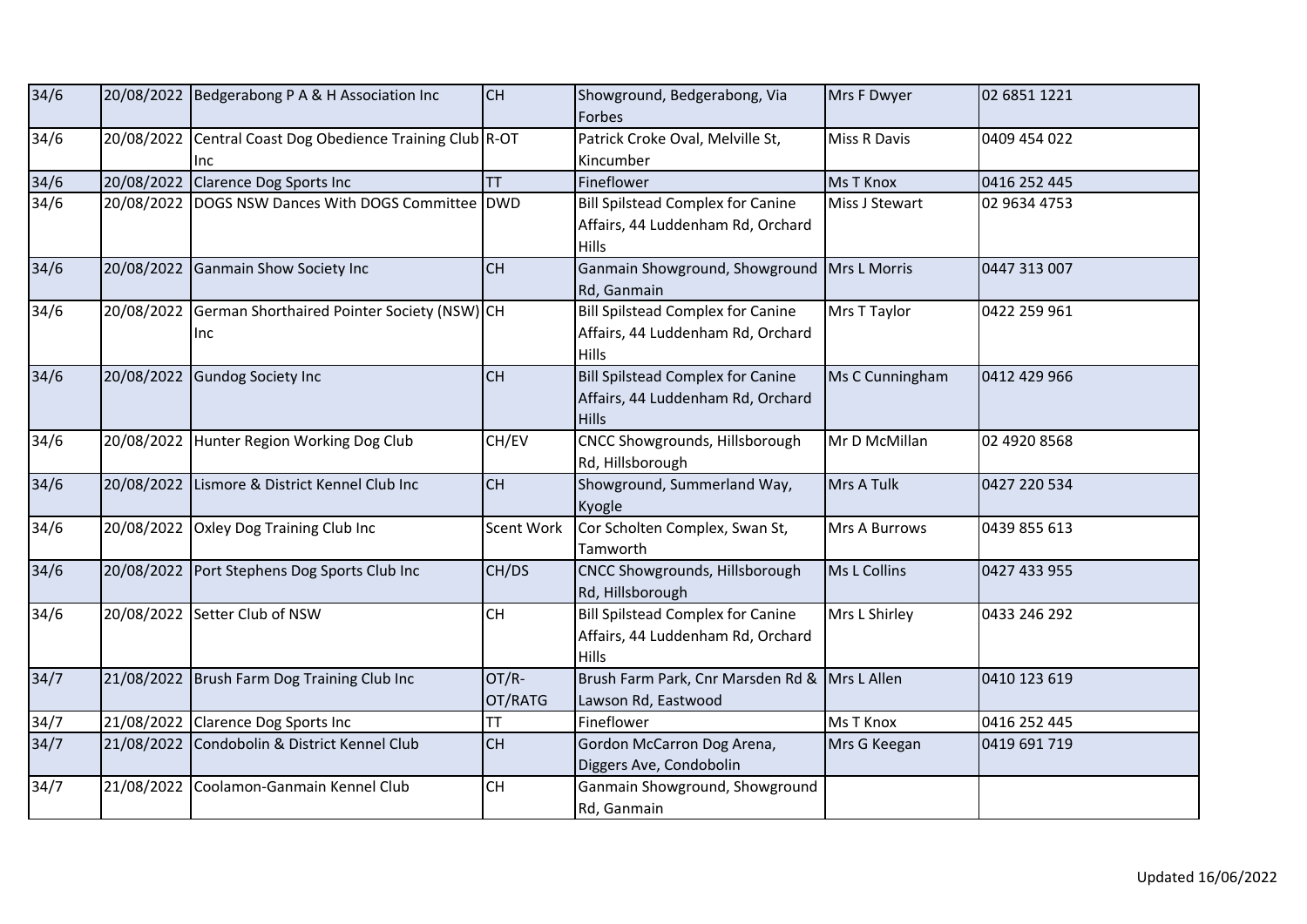| 34/7 |            | 21/08/2022 Deer Bush Dog Training Club Inc   | AT/JT      | <b>Bill Spilstead Complex for Canine</b><br>Affairs, 44 Luddenham Rd, Orchard<br><b>Hills</b> | Mrs S Fedoryschyn | 0409 916 390 |
|------|------------|----------------------------------------------|------------|-----------------------------------------------------------------------------------------------|-------------------|--------------|
| 34/7 |            | 21/08/2022 DOGS NSW Western Region           | <b>CH</b>  | Showground, Show St, Forbes                                                                   | Mrs G Keegan      | 0419 691 719 |
| 34/7 |            | 21/08/2022 Gundog Society Inc                | CH/OT      | <b>Bill Spilstead Complex for Canine</b><br>Affairs, 44 Luddenham Rd, Orchard<br><b>Hills</b> | Ms C Cunningham   | 0412 429 966 |
| 34/7 | 21/08/2022 | Irish Setter Association of NSW Inc          | <b>CH</b>  | <b>Bill Spilstead Complex for Canine</b><br>Affairs, 44 Luddenham Rd, Orchard<br>Hills        | Mrs C Paine       | 0413 882 432 |
| 34/7 | 21/08/2022 | Lismore & District Kennel Club Inc           | <b>CH</b>  | Showground, Summerland Way,<br>Kyogle                                                         | Mrs A Tulk        | 0427 220 534 |
| 34/7 |            | 21/08/2022 Oxley Dog Training Club Inc       | Scent Work | Cor Scholten Complex, Swan St,<br>Tamworth                                                    | Mrs A Burrows     | 0439 855 613 |
| 34/7 |            | 21/08/2022 Port Stephens Dog Sports Club Inc | <b>CH</b>  | CNCC Showgrounds, Hillsborough<br>Rd, Hillsborough                                            | Mrs J Bennett     | 0413 638 341 |
| 34/7 |            | 21/08/2022 Port Stephens Dog Sports Club Inc | <b>TT</b>  | <b>Wallaroo State Forest</b>                                                                  | Mrs J Bennett     | 0413 638 341 |
| 34/7 |            | 21/08/2022 Weimaraner Club                   | <b>CH</b>  | <b>Bill Spilstead Complex for Canine</b><br>Affairs, 44 Luddenham Rd, Orchard<br><b>Hills</b> | Miss D Howell     | 0414 621 181 |
| 35/1 |            | 22/08/2022 Condobolin & District Kennel Club | <b>CH</b>  | Gordon McCarron Dog Arena,<br>Diggers Ave, Condobolin                                         | Mrs G Keegan      | 0419 691 719 |
| 35/1 |            | 22/08/2022 DOGS NSW Western Region           | <b>CH</b>  | Showground, Show St, Forbes                                                                   | Mrs G Keegan      | 0419 691 719 |
| 35/1 |            | 22/08/2022 Golden Retriever Club of NSW Inc  | G          | NAT/OT/RAT Hawkesbury Showgrounds,<br>Racecourse Rd, Clarendon                                | Mrs D Stubbings   | 0414 761 870 |
| 35/2 |            | 23/08/2022 DOGS NSW Western Region           | CH         | Showground, Show St, Forbes                                                                   | Mrs G Keegan      | 0419 691 719 |
| 35/2 |            | 23/08/2022 Golden Retriever Club of NSW Inc  | NAT/CH     | Hawkesbury Showgrounds,<br>Racecourse Rd, Clarendon                                           | Mrs D Stubbings   | 0414 761 870 |
| 35/3 |            | 24/08/2022 Golden Retriever Club of NSW Inc  | NAT/CH     | Hawkesbury Showgrounds,<br>Racecourse Rd, Clarendon                                           | Mrs D Stubbings   | 0414 761 870 |
| 35/3 |            | 24/08/2022 Peak Hill P A & H Association Inc | <b>CH</b>  | Showground, Coradgery Rd, Peak<br>Hill                                                        | Miss A Smith      | 0439 155 025 |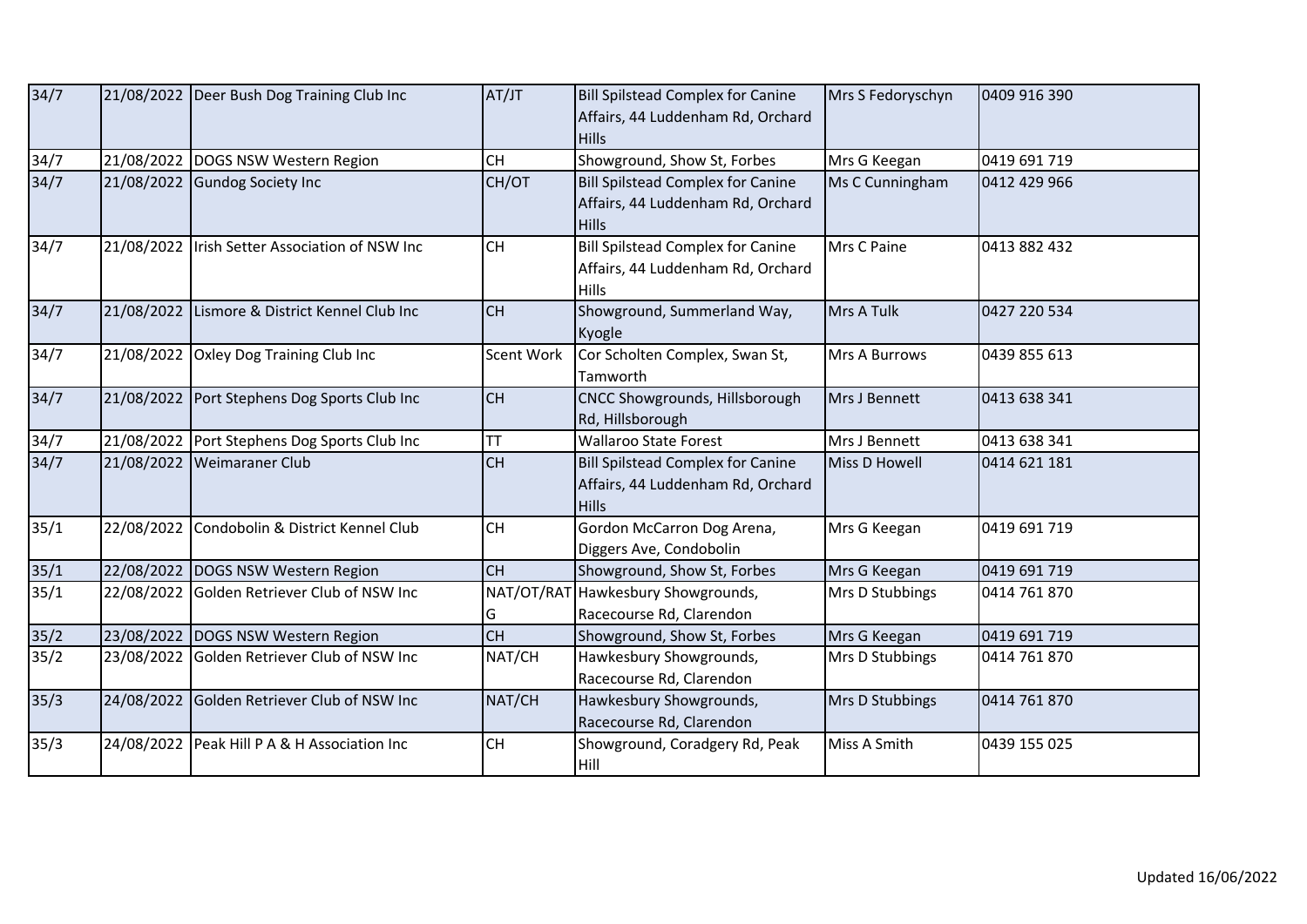| 35/4 |            | 25/08/2022 American Cocker Spaniel Club of NSW Inc              | CH        | <b>Bill Spilstead Complex for Canine</b><br>Affairs, 44 Luddenham Rd, Orchard<br><b>Hills</b> | Mrs B Goyen            | 0431 985 628       |
|------|------------|-----------------------------------------------------------------|-----------|-----------------------------------------------------------------------------------------------|------------------------|--------------------|
| 35/4 |            | 25/08/2022 Bearded Collie Club of NSW                           | CH        | <b>Bill Spilstead Complex for Canine</b><br>Affairs, 44 Luddenham Rd, Orchard<br><b>Hills</b> | Mrs L Brandt           | 02 9521 2005       |
| 35/4 |            | 25/08/2022 Dachshund Club of NSW Inc                            | <b>CH</b> | <b>Bill Spilstead Complex for Canine</b><br>Affairs, 44 Luddenham Rd, Orchard<br><b>Hills</b> | Mrs N McLeod           | 02 4872 4655       |
| 35/4 |            | 25/08/2022 Dobermann Club of NSW Inc                            | CH        | <b>Bill Spilstead Complex for Canine</b><br>Affairs, 44 Luddenham Rd, Orchard<br><b>Hills</b> | <b>Ms T Mazzitelli</b> | 0405 155 965       |
| 35/4 | 25/08/2022 | English Springer Spaniel Association of<br><b>NSW Inc</b>       | <b>CH</b> | <b>Bill Spilstead Complex for Canine</b><br>Affairs, 44 Luddenham Rd, Orchard<br><b>Hills</b> | Mrs Y Lauder           | 0412 383 305       |
| 35/4 |            | 25/08/2022 Great Dane Club of NSW Inc                           | CH        | <b>Bill Spilstead Complex for Canine</b><br>Affairs, 44 Luddenham Rd, Orchard<br>Hills        | Mr R Powell            | 0449 251 761       |
| 35/4 |            | 25/08/2022 Jack Russell Terrier Club of NSW Inc                 | <b>CH</b> | <b>Bill Spilstead Complex for Canine</b><br>Affairs, 44 Luddenham Rd, Orchard<br><b>Hills</b> | Mrs S Gaffikin         | 0427 020 203       |
| 35/4 |            | 25/08/2022 Japanese Shiba Inu & Akita Club Of NSW<br><b>INC</b> | <b>CH</b> | Gunnedah Kennel Club Complex,<br>Oxley Hwy, Gunnedah                                          | Mrs S Jones            | 0456 781 977       |
| 35/4 | 25/08/2022 | Pomeranian Club of NSW                                          | CH/DS     | <b>Bill Spilstead Complex for Canine</b><br>Affairs, 44 Luddenham Rd, Orchard<br><b>Hills</b> | Ms L McGrath           | 0409 832 779       |
| 35/4 |            | 25/08/2022 Pug Dog Club of NSW Inc                              | CH        | <b>Bill Spilstead Complex for Canine</b><br>Affairs, 44 Luddenham Rd, Orchard<br>Hills        | Miss C Craig           | 0413 242 243       |
| 35/4 |            | 25/08/2022 Schnauzer Club of NSW Inc                            | <b>CH</b> | <b>Bill Spilstead Complex for Canine</b><br>Affairs, 44 Luddenham Rd, Orchard<br><b>Hills</b> | Ms E Gallagher         | lizgal90@gmail.com |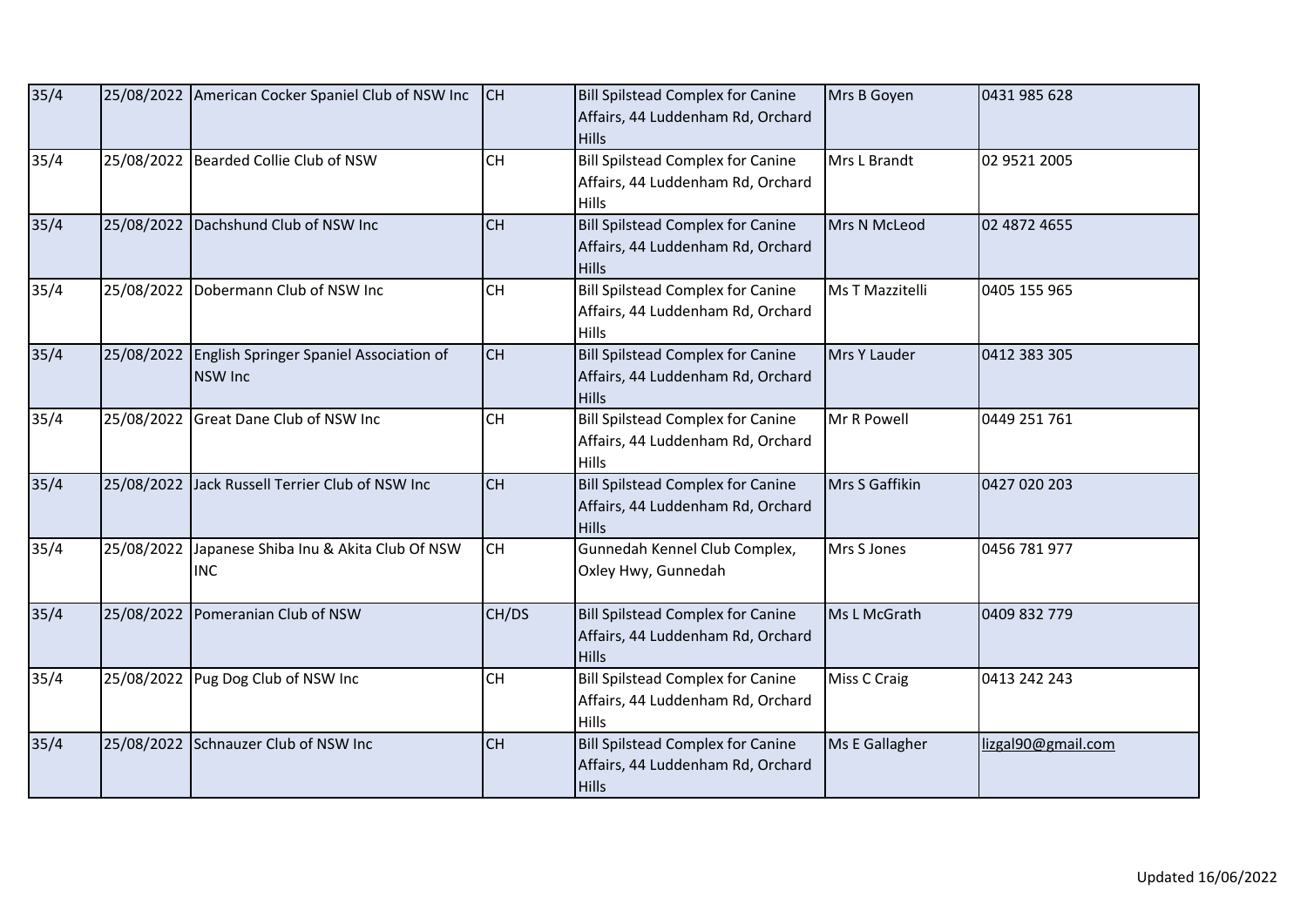| 35/4   | 25/08/2022 | Siberian Husky Club of NSW                                  | <b>CH</b> | <b>Bill Spilstead Complex for Canine</b><br>Affairs, 44 Luddenham Rd, Orchard<br><b>Hills</b> | Mrs M Herba               | 02 6574 5420  |
|--------|------------|-------------------------------------------------------------|-----------|-----------------------------------------------------------------------------------------------|---------------------------|---------------|
| 35/4   |            | 25/08/2022 Staffordshire Bull Terrier Society of NSW<br>Inc | CH/OPEN   | <b>Bill Spilstead Complex for Canine</b><br>Affairs, 44 Luddenham Rd, Orchard<br><b>Hills</b> | Miss H Hughes             | 0415 294 210  |
| 35/4   | 25/08/2022 | The Japanese Spitz club of NSW                              | <b>CH</b> | <b>Bill Spilstead Complex for Canine</b><br>Affairs, 44 Luddenham Rd, Orchard<br>Hills        | <b>K Watson</b>           | 0407 444 0070 |
| 35/5   | 26/08/2022 | DOGS NSW Spring Fair                                        | CH        | <b>Bill Spilstead Complex for Canine</b><br>Affairs, 44 Luddenham Rd, Orchard<br><b>Hills</b> | DOGS NSW The<br>Secretary | 02 9834 3022  |
| $35/6$ |            | 27/08/2022   DOGS NSW Spring Fair Agility Trial             | AT/JT     | <b>Bill Spilstead Complex for Canine</b><br>Affairs, 44 Luddenham Rd, Orchard<br><b>Hills</b> | DOGS NSW The<br>Secretary | 02 9834 3022  |
| $35/6$ | 27/08/2022 | DOGS NSW Spring Fair                                        | <b>CH</b> | <b>Bill Spilstead Complex for Canine</b><br>Affairs, 44 Luddenham Rd, Orchard<br><b>Hills</b> | DOGS NSW The<br>Secretary | 02 9834 3022  |
| 35/6   |            | 27/08/2022 DOGS NSW Spring Fair Herding Trial               | <b>HT</b> | <b>Bill Spilstead Complex for Canine</b><br>Affairs, 44 Luddenham Rd, Orchard<br>Hills        | Mrs J Kimpton             | 0411 466 613  |
| 35/6   | 27/08/2022 | Condobolin P A H & I Association Inc                        | CH        | Gordon McCarron Dog Arena,<br>Diggers Ave, Condobolin                                         | Miss C A Malouf           | 02 6895 2274  |
| $35/6$ | 27/08/2022 | Wentworth Show Society Inc                                  | <b>CH</b> | Showground, Armstrong Av,<br>Wentworth                                                        | Ms S McKenzie             | 03 5027 6304  |
| $35/6$ |            | 27/08/2022 Working Gundog Club of NSW                       | <b>RT</b> | Kanimbla Valley                                                                               | Mrs P Angel               | 0487 950 228  |
| 35/7   | 28/08/2022 | Condobolin & District Kennel Club                           | CH        | Gordon McCarron Dog Arena,<br>Diggers Ave, Condobolin                                         | Mrs G Keegan              | 0419 691 719  |
| 35/7   | 28/08/2022 | DOGS NSW Spring Fair                                        | <b>CH</b> | <b>Bill Spilstead Complex for Canine</b><br>Affairs, 44 Luddenham Rd, Orchard<br>Hills        | DOGS NSW The<br>Secretary | 02 9834 3022  |
| 35/7   |            | 28/08/2022   DOGS NSW Spring Fair Lure Coursing Trial       | <b>LC</b> | <b>Bill Spilstead Complex for Canine</b><br>Affairs, 44 Luddenham Rd, Orchard<br><b>Hills</b> | Mrs K Craig               | 0434 898 102  |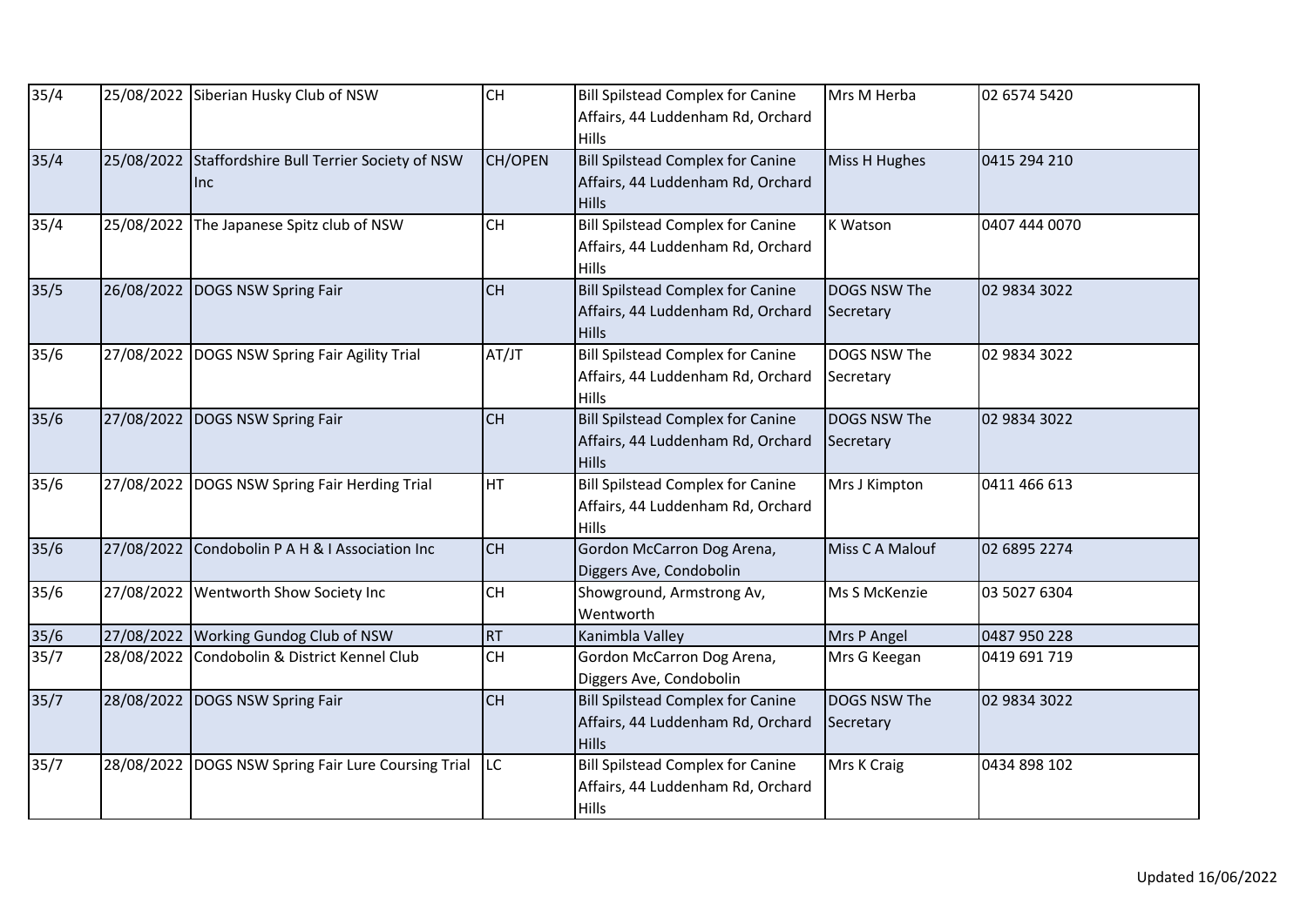| $35/7$    |           | 28/08/2022 DOGS NSW Spring Fair Obedience Trial   | OT/R-OT           | <b>Bill Spilstead Complex for Canine</b><br>Affairs, 44 Luddenham Rd, Orchard<br><b>Hills</b> | DOGS NSW The<br>Secretary | 02 9834 3022 |  |  |
|-----------|-----------|---------------------------------------------------|-------------------|-----------------------------------------------------------------------------------------------|---------------------------|--------------|--|--|
| 35/7      |           | 28/08/2022 German Shepherd Dog League NSW Inc     | <b>TT</b>         | <b>Kemps Creek</b>                                                                            | Mrs F Stokes              | 02 4730 4013 |  |  |
| 35/7      |           | 28/08/2022 Wentworth Ladies Kennel Club           | <b>CH</b>         | Showground, Armstrong Av,<br>Wentworth                                                        | Miss C McKinnon           | 03 5024 0328 |  |  |
| 35/7      |           | 28/08/2022 Working Gundog Club of NSW             | RT                | Kanimbla Valley                                                                               | Mrs P Angel               | 0487 950 228 |  |  |
| September |           |                                                   |                   |                                                                                               |                           |              |  |  |
| 36/5      | 2/09/2022 | DOGS NSW Northern Region (Inland)                 | CH/DS             | Kennel Club Complex, Oxley Hwy,<br>Gunnedah                                                   | Mrs D Nicholls            | 0476 265 611 |  |  |
| 36/6      | 3/09/2022 | Blacktown Kennel & Training Club Inc              | CH/DS             | <b>Bill Spilstead Complex for Canine</b><br>Affairs, 44 Luddenham Rd, Orchard<br><b>Hills</b> | Mrs L Dibbin              | 0417 166 536 |  |  |
| 36/6      | 3/09/2022 | Broken Hill All Breeds Obedience Dog Club OT/R-OT |                   | AJ Keast Park, Gypsum St, Broken<br>Hill                                                      | Miss T Martyn             | 0447 215 596 |  |  |
| 36/6      | 3/09/2022 | Country NSW Jack Russell Terrier Club             | <b>CH</b>         | Showground, Great Western Hwy,<br><b>Bathurst</b>                                             | Mrs J Clifford            | 0412 078 536 |  |  |
| 36/6      | 3/09/2022 | DOGS NSW State Agility Championships              | AT/JT             | <b>Bill Spilstead Complex for Canine</b><br>Affairs, 44 Luddenham Rd, Orchard<br><b>Hills</b> | Mr M Turner               | 0409 258 837 |  |  |
| 36/6      | 3/09/2022 | DOGS NSW Retrieving Trial Championship            | RT                | Kanimbla Valley                                                                               | Miss S Patterson          | 0415 257 630 |  |  |
| 36/6      | 3/09/2022 | Grafton Dog Obedience Club                        | Track &<br>Search | Alumy Creek Reserve, Lawrence Rd,<br>Grafton                                                  | Mrs M Williams            | 0429 992 858 |  |  |
| 36/6      | 3/09/2022 | Murrumburrah Harden Show Society Inc              | <b>CH</b>         | Showgrounds, North St, Harden                                                                 | Ms S Jones                | 0459 708 791 |  |  |
| 36/6      | 3/09/2022 | Tamworth Kennel Club Inc                          | CH/DS             | Kennel Club Complex, Oxley Hwy,<br>Gunnedah                                                   | Mr T Couchman             | 0428 119 391 |  |  |
| 36/7      | 4/09/2022 | Australian Cattle Dog Society of NSW Inc          | CH/OPEN           | Showground, Showground Rd,<br>Castle Hill                                                     | Mrs S Ford                | 0409 818 212 |  |  |
| 36/7      | 4/09/2022 | Broken Hill All Breeds Obedience Dog Club         | OT/R-OT           | AJ Keast Park, Gypsum St, Broken<br>Hill                                                      | Miss T Martyn             | 08 8087 9466 |  |  |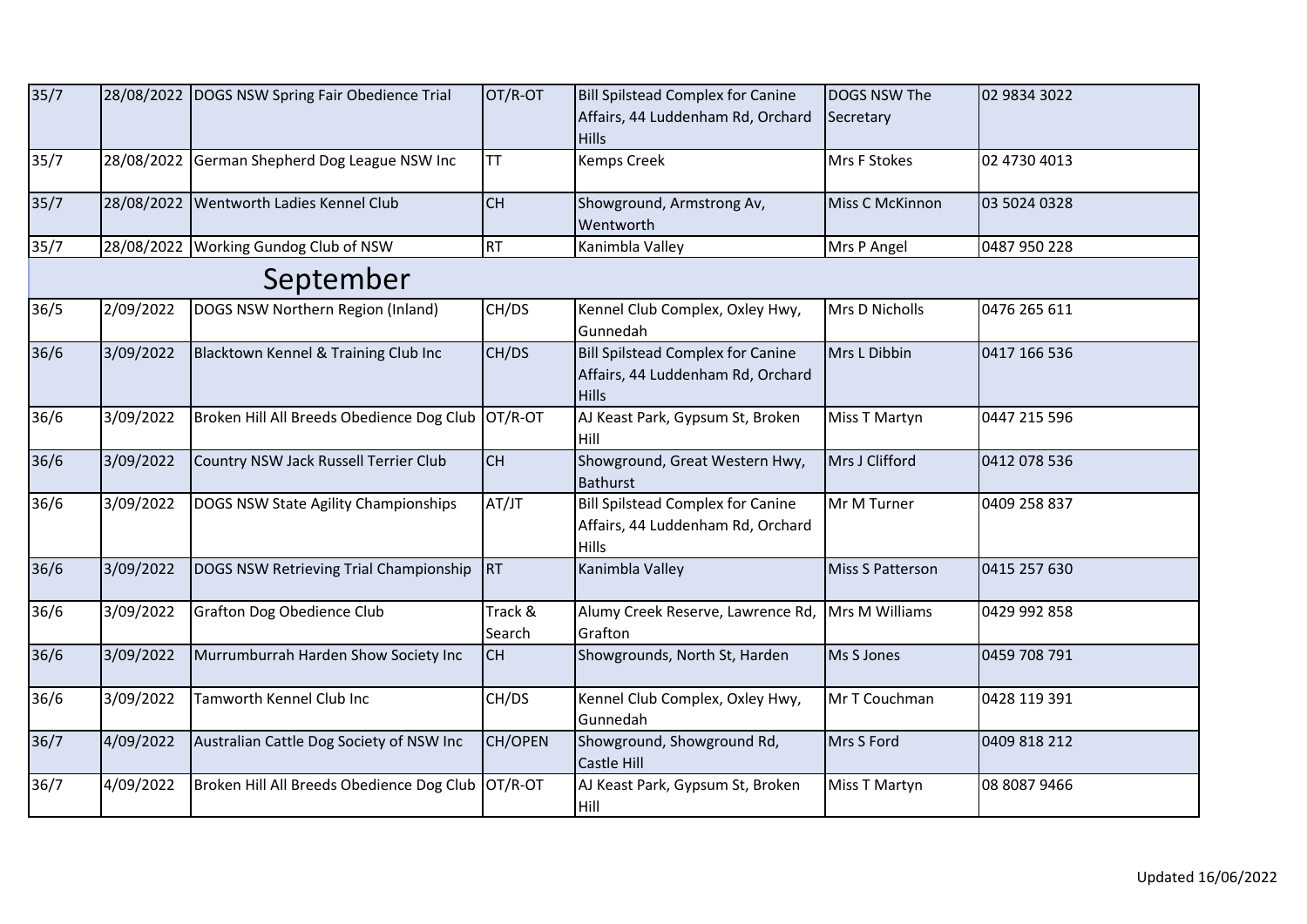| 36/7           | 4/09/2022 | DOGS NSW Drafting Working Party                             | <b>DT</b>                   | <b>Bill Spilstead Complex for Canine</b><br>Affairs, 44 Luddenham Rd, Orchard<br><b>Hills</b> | DOGS NSW The<br>Secretary | 02 9834 3022 |
|----------------|-----------|-------------------------------------------------------------|-----------------------------|-----------------------------------------------------------------------------------------------|---------------------------|--------------|
| 36/7           | 4/09/2022 | DOGS NSW State Agility Championships                        | AT/JT                       | <b>Bill Spilstead Complex for Canine</b><br>Affairs, 44 Luddenham Rd, Orchard<br>Hills        | Mr M Turner               | 0409 258 837 |
| 36/7           | 4/09/2022 | DOGS NSW Retrieving Trial Championship                      | RT                          | Kanimbla Valley                                                                               | Miss S Patterson          | 0415 257 630 |
| 36/7           | 4/09/2022 | Grafton Dog Obedience Club                                  | Track &<br>Search           | Alumy Creek Reserve, Lawrence Rd,<br>Grafton                                                  | Mrs M Williams            | 0429 992 858 |
| 36/7           | 4/09/2022 | Tamworth Kennel Club Inc                                    | CH                          | Kennel Club Complex, Oxley Hwy,<br>Gunnedah                                                   | Mr T Couchman             | 0428 119 391 |
| 36/7           | 4/09/2022 | Werriwa All Breeds Dog Training Club Inc                    | TT                          | Kemps Creek                                                                                   | Mrs K Williams            | 02 9755 2168 |
| 37/2           | 6/09/2022 | West Wyalong Kennel Club                                    | <b>CH</b>                   | Showground, Bypass Rd, West<br>Wyalong                                                        | Mr K Connor               | 0417 232 903 |
| 37/3           | 7/09/2022 | West Wyalong Show Society Inc                               | CH/DS                       | Showground, Bypass Rd, West<br>Wyalong                                                        | Ms G Tkacz                | 0402 510 826 |
| 37/4           | 8/09/2022 | West Wyalong Kennel Club                                    | CH                          | Showground, Bypass Rd, West<br>Wyalong                                                        | Mr K Connor               | 0417 232 903 |
| 37/5           | 9/09/2022 | Forbes P A & H Association Inc                              | <b>CH</b>                   | Kennel Club Grounds, Cnr Show &<br>Forrester Sts, Forbes                                      | Ms F Dwyer                | 02 6851 1221 |
| 37/5           | 9/09/2022 | <b>NSW State Retrieving Trial National</b>                  | RT/NAT                      | Kanimbla Valley                                                                               | DOGS NSW The<br>Secretary | 02 9834 3022 |
| 37/5           | 9/09/2022 | Staffordshire Bull Terrier Club of Northern OPEN<br>NSW Inc |                             | CNCC Showgrounds, Hillsborough<br>Rd, Hillsborough                                            | Mrs L Tattersall          | 0401 402 545 |
| $\frac{37}{5}$ | 9/09/2022 | Wagga Wagga Show Society Inc                                | CH                          | Showground, Bourke St, Wagga<br>Wagga                                                         | Ms N Pearson              | 0401 234 643 |
| 37/6           |           | 10/09/2022 The Great Cattle Dog Muster                      | CH/OT/R-<br>OT/Trick<br>Dog | Muswellbrook Race Club, Skellatar<br>Park, 12 Racecourse Rd,<br>Muswellbrook                  | Mrs S Ford                | 0409 818 212 |
| $37/6$         |           | 10/09/2022 Australian Terrier Club of NSW Inc               | CH                          | <b>Bill Spilstead Complex for Canine</b><br>Affairs, 44 Luddenham Rd, Orchard<br><b>Hills</b> | Mrs M Sheppard            | 02 9623 4946 |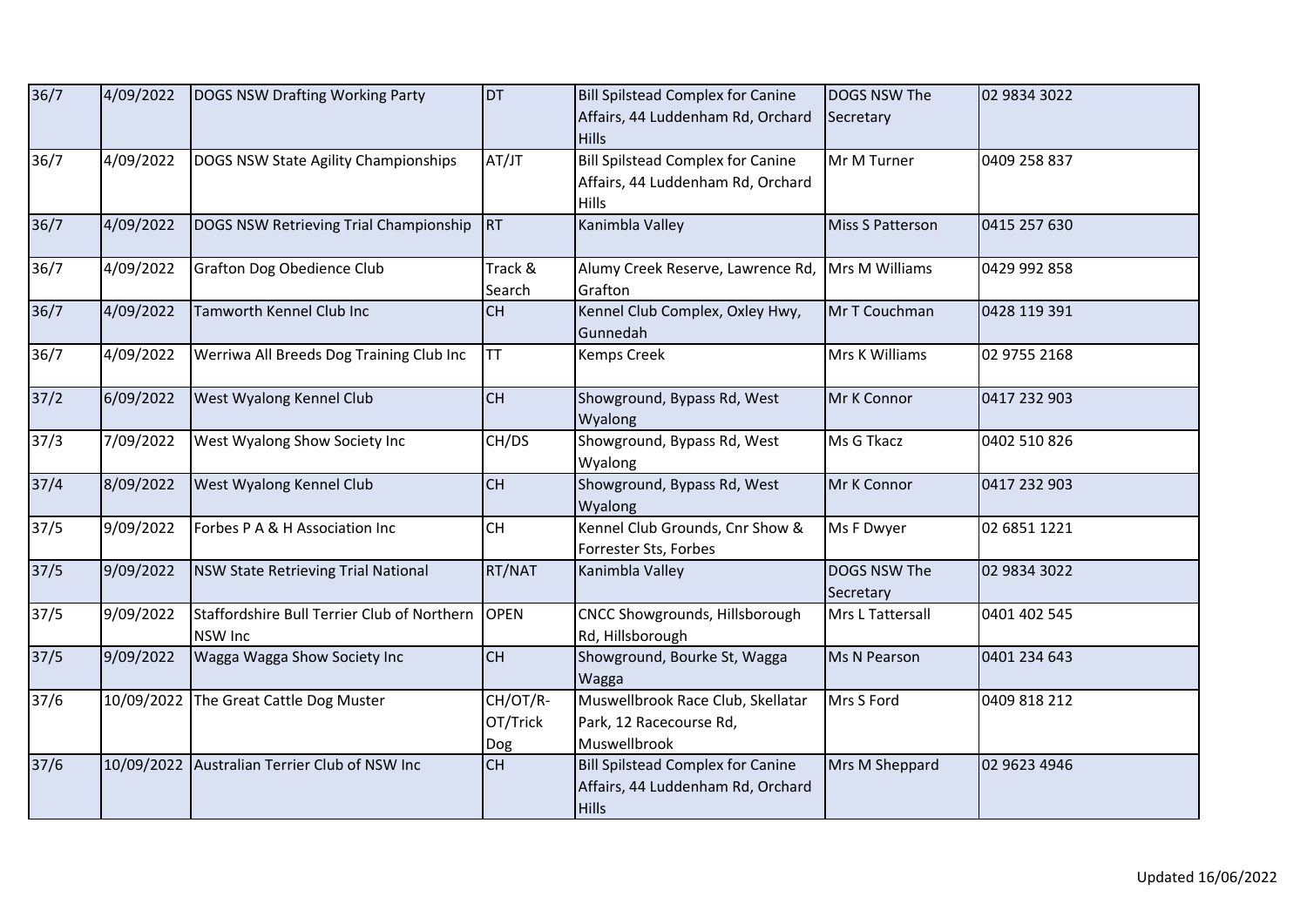| 37/6           |            | 10/09/2022 Belgian Shepherd Dog Club of NSW Inc          | CH/OT     | <b>Bill Spilstead Complex for Canine</b><br>Affairs, 44 Luddenham Rd, Orchard<br>Hills        | Mrs M Borg                | 0412 427 109 |
|----------------|------------|----------------------------------------------------------|-----------|-----------------------------------------------------------------------------------------------|---------------------------|--------------|
| $37/6$         |            | 10/09/2022 British Bulldog Club of NSW Inc               | <b>CH</b> | <b>Bill Spilstead Complex for Canine</b><br>Affairs, 44 Luddenham Rd, Orchard<br><b>Hills</b> | Mrs A Small               | 02 9832 3473 |
| $37/6$         | 10/09/2022 | <b>Clarence Dog Sports Inc</b>                           | AT/JT     | Alumy Creek Reserve, Lawrence Rd,<br>Grafton                                                  | <b>Ms T Knox</b>          | 0416 252 445 |
| $37/6$         |            | 10/09/2022 French Bulldog Club of NSW Inc                | <b>CH</b> | Bill Spilstead Complex for Canine<br>Affairs, 44 Luddenham Rd, Orchard<br>Hills               | Ms K Wade                 | 0419 773 555 |
| $37/6$         | 10/09/2022 | German Spitz Club of NSW Inc                             | <b>CH</b> | <b>Bill Spilstead Complex for Canine</b><br>Affairs, 44 Luddenham Rd, Orchard<br><b>Hills</b> | Mrs L Knox                | 0429 474 393 |
| $\frac{37}{6}$ |            | 10/09/2022 Kyeamba Kennel & Training Club Inc            | OT/R-OT   | Norman Duck Oval, San Isidore,<br>Wagga Wagga                                                 | Dr A J Robinson           | 0401 499 818 |
| $37/6$         | 10/09/2022 | Lhasa Apso Club of NSW Inc                               | <b>CH</b> | <b>Bill Spilstead Complex for Canine</b><br>Affairs, 44 Luddenham Rd, Orchard<br><b>Hills</b> | Mrs R Purches             | 0425 807 519 |
| $\frac{37}{6}$ |            | 10/09/2022 Newcastle & Hunter GSD Club of NSW Inc        | OT/R-OT   | CNCC Showgrounds, Hillsborough<br>Rd, Hillsborough                                            | Mrs K York                | 0402 421 385 |
| 37/6           | 10/09/2022 | NSW State Retrieving Trial National                      | RT/NAT    | Kanimbla Valley                                                                               | DOGS NSW The<br>Secretary | 02 9834 3022 |
| $\frac{37}{6}$ |            | 10/09/2022 Northern District Bull Terrier Club of NSW    | CH/OPEN   | CNCC Showgrounds, Hillsborough<br>Rd, Hillsborough                                            | Miss D Selden             | 0408 155 182 |
| 37/6           | 10/09/2022 | Northern Districts Rottweiler Club of NSW CH<br>Inc.     |           | CNCC Showgrounds, Hillsborough<br>Rd, Hillsborough                                            | Mrs K York                | 0402 421 385 |
| $37/6$         | 10/09/2022 | Northern United Cocker Club of NSW                       | CH        | <b>Bill Spilstead Complex for Canine</b><br>Affairs, 44 Luddenham Rd, Orchard<br><b>Hills</b> | Miss N Lane               | 0423 497 812 |
| 37/6           | 10/09/2022 | Novocastrian Dachshund Club of NSW Inc                   | CH/DS     | CNCC Showgrounds, Hillsborough<br>Rd, Hillsborough                                            | Mrs S Kelly               | 02 4953 1696 |
| 37/6           | 10/09/2022 | NSW Southern Districts Country Border<br>Collie Club Inc | CH/OT/AT  | Blue Circle Recreation Ground,<br>Taylors Av, New Berrima                                     | Ms L Warren-Powell        | 0477 265 425 |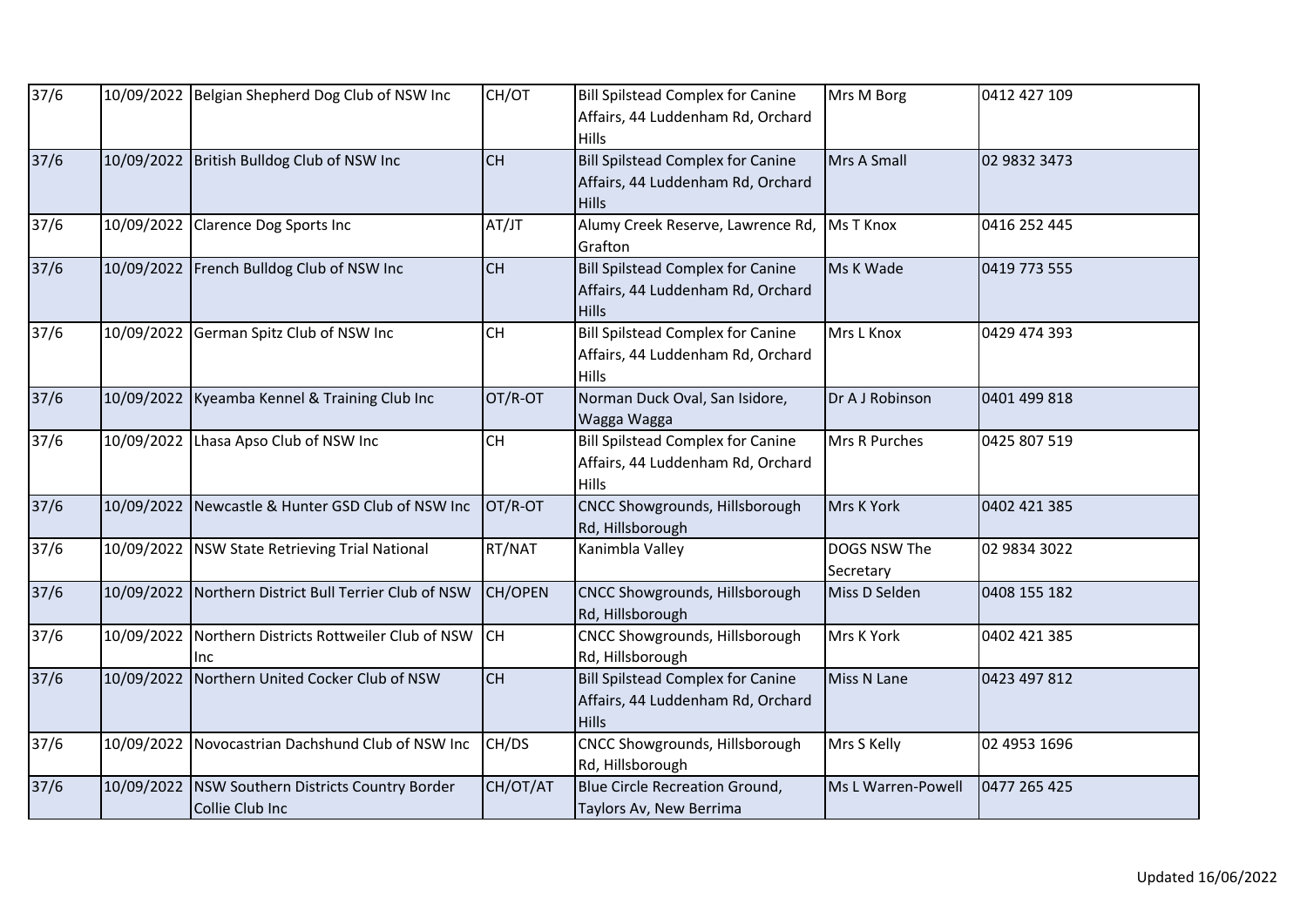| 37/6 |            | 10/09/2022 Staffordshire Bull Terrier Club of Northern CH<br><b>NSW Inc</b> |                   | <b>CNCC Showgrounds, Hillsborough</b><br>Rd, Hillsborough                                     | Mrs L Tattersall          | 0401 402 545 |
|------|------------|-----------------------------------------------------------------------------|-------------------|-----------------------------------------------------------------------------------------------|---------------------------|--------------|
| 37/7 | 11/09/2022 | The Great Cattle Dog Muster                                                 | CH/OT/R-OT        | Muswellbrook Race Club, Skellatar<br>Park, 12 Racecourse Rd,<br>Muswellbrook                  | Mrs S Ford                | 0409 818 212 |
| 37/7 |            | 11/09/2022 Australian Silky Terrier Association of NSW CH                   |                   | <b>Bill Spilstead Complex for Canine</b><br>Affairs, 44 Luddenham Rd, Orchard<br><b>Hills</b> | <b>Ms T Scales</b>        | 0411 270 768 |
| 37/7 | 11/09/2022 | Clarence Dog Sports Inc                                                     | AT/JT             | Alumy Creek Reserve, Lawrence Rd,<br>Grafton                                                  | <b>Ms T Knox</b>          | 0416 252 445 |
| 37/7 |            | 11/09/2022 French Bulldog Club of NSW Inc                                   | <b>OPEN</b>       | <b>Bill Spilstead Complex for Canine</b><br>Affairs, 44 Luddenham Rd, Orchard<br><b>Hills</b> | Ms K Wade                 | 0419 773 555 |
| 37/7 |            | 11/09/2022 Hills Dog Club Inc                                               | <b>Scent Work</b> | Showground, Showground Rd,<br><b>Castle Hill</b>                                              | Ms C Hately               | 0407 279 057 |
| 37/7 |            | 11/09/2022 Kyeamba Kennel & Training Club Inc                               | OT/R-OT           | Norman Duck Oval, San Isidore,<br>Wagga Wagga                                                 | Dr A J Robinson           | 0401 499 818 |
| 37/7 | 11/09/2022 | NSW State Retrieving Trial National                                         | RT/NAT            | Kanimbla Valley                                                                               | DOGS NSW The<br>Secretary | 02 9834 3022 |
| 37/7 |            | 11/09/2022 Non-Sporting Dog Club of NSW                                     | CH/DS             | <b>Bill Spilstead Complex for Canine</b><br>Affairs, 44 Luddenham Rd, Orchard<br><b>Hills</b> | Mrs D Harbin              | 0434 345 046 |
| 37/7 | 11/09/2022 | Northern District Bull Terrier Club of NSW                                  | <b>CH</b>         | <b>CNCC Showgrounds, Hillsborough</b><br>Rd, Hillsborough                                     | Miss D Selden             | 0408 155 182 |
| 37/7 |            | 11/09/2022 Northern Districts Rottweiler Club of NSW<br>lnc                 | <b>CH</b>         | CNCC Showgrounds, Hillsborough<br>Rd, Hillsborough                                            | Mrs K York                | 0402 421 385 |
| 37/7 | 11/09/2022 | NSW Southern District Country Border<br>Collie Club Inc                     | CH/AT             | Blue Circle Recreation Ground,<br>Taylors Av, New Berrima                                     | Mrs D Lisk                | 0422 551 596 |
| 37/7 |            | 11/09/2022 Papillon (Dog) Club of NSW Inc                                   | CH/DS             | <b>Bill Spilstead Complex for Canine</b><br>Affairs, 44 Luddenham Rd, Orchard<br><b>Hills</b> | Mrs S Spooner             | 0400 131 913 |
| 37/7 | 11/09/2022 | Schipperke Association of NSW                                               | <b>CH</b>         | <b>Bill Spilstead Complex for Canine</b><br>Affairs, 44 Luddenham Rd, Orchard<br><b>Hills</b> | Mr G Cruse                | 0435 602 447 |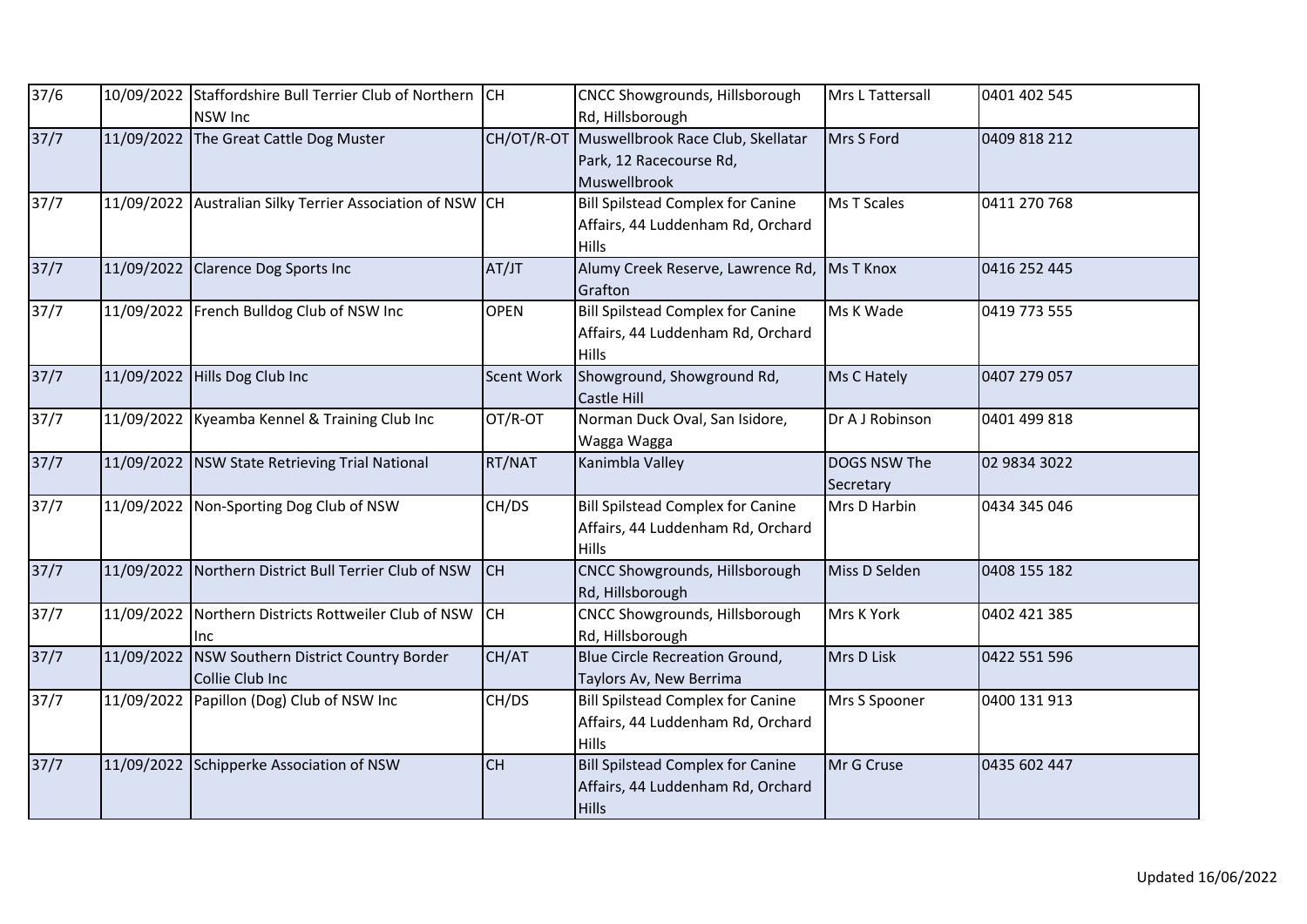| 37/7   |            | 11/09/2022 Staffordshire Bull Terrier Club of Northern CH<br><b>NSW Inc</b> |                          | CNCC Showgrounds, Hillsborough<br>Rd, Hillsborough                                            | Mrs L Tattersall | 0401 402 545 |
|--------|------------|-----------------------------------------------------------------------------|--------------------------|-----------------------------------------------------------------------------------------------|------------------|--------------|
| 37/7   |            | 11/09/2022 Sydney All Breeds Dog Training Club Inc                          | OT/R-OT                  | St Lukes Park, Stanley St, Concord                                                            | Mr J Gomez       | 0425 287 692 |
| 37/7   |            | 11/09/2022 Northern United Cocker Club of NSW                               | CH                       | <b>Bill Spilstead Complex for Canine</b><br>Affairs, 44 Luddenham Rd, Orchard<br>Hills        | Miss N Lane      | 0423 497 812 |
| 38/3   | 14/09/2022 | <b>Wollongong Dog Sports Club</b>                                           | AT/JT                    | JJ Kelly Park, Swan St, Wollongong                                                            | Ms K Novak       | 0434 375 801 |
| 38/6   |            | 17/09/2022 Blacktown Kennel & Training Club Inc                             | OT/R-OT                  | <b>Bill Spilstead Complex for Canine</b><br>Affairs, 44 Luddenham Rd, Orchard<br><b>Hills</b> | Mrs L Dibbin     | 0417 166 536 |
| 38/6   | 17/09/2022 | Coffs Harbour District All Breeds Kennel<br>Club Inc                        | CH/DS                    | Showground, Pacific Hwy, Coffs<br>Harbour                                                     | Mrs C Brooke     | 0475 816 388 |
| 38/6   |            | 17/09/2022 Coffs Harbour Dog Training Club Inc                              | OT/R-<br>OT/Trick<br>Dog | Rex Hardaker Oval, Hogbin Drive,<br>Coffs Harbour                                             | Ms M Priori      | 0418 288 371 |
| 38/6   |            | 17/09/2022 Coffs Harbour Dog Training Club Inc                              | OT/R-OT/EV               | Rex Hardaker Oval, Hogbin Drive,<br><b>Coffs Harbour</b>                                      | Ms M Priori      | 0418 288 371 |
| 38/6   |            | 17/09/2022 Gundog Society Inc                                               | Span/Ret                 | Cooma                                                                                         | Ms C Cunningham  | 0412 429 966 |
| 38/6   | 17/09/2022 | Lake George & Wamboin District Kennel<br><b>Club</b>                        | <b>Scent Work</b>        | Showground, Matthews Lane,<br>Bungendore                                                      | Ms D Howell      | 0414 621 181 |
| 38/6   |            | 17/09/2022 Maitland Dog Obedience Club Inc                                  | <b>RATG</b>              | Tocal Agricultural College, Tocal Rd,<br>Tocal                                                | Mrs V Murphy     | 0412 806 964 |
| $38/6$ |            | 17/09/2022 NSW Herding Association Inc                                      | <b>HT</b>                | <b>Bill Spilstead Complex for Canine</b><br>Affairs, 44 Luddenham Rd, Orchard<br><b>Hills</b> | Ms M Griffiths   | 0422 609 528 |
| 38/6   | 17/09/2022 | NSW Utility Gundog Field Trial Association<br>Inc                           | ATUG                     | Michelago                                                                                     | Mr P Hamson      | 0498 441 520 |
| $38/6$ |            | 17/09/2022 Novocastrian Ladies Canine Association                           | CH/DS                    | CNCC Showgrounds, Hillsborough<br>Rd, Hillsborough                                            | Ms P Lee         | 02 4977 3088 |
| 38/6   |            | 17/09/2022 Nowra & District Kennel Club Inc                                 | CH/DS                    | David Berry Park, Adjacent to<br>Showground, Victoria St, Berry                               | Mr A Kohler      | 0410 697 649 |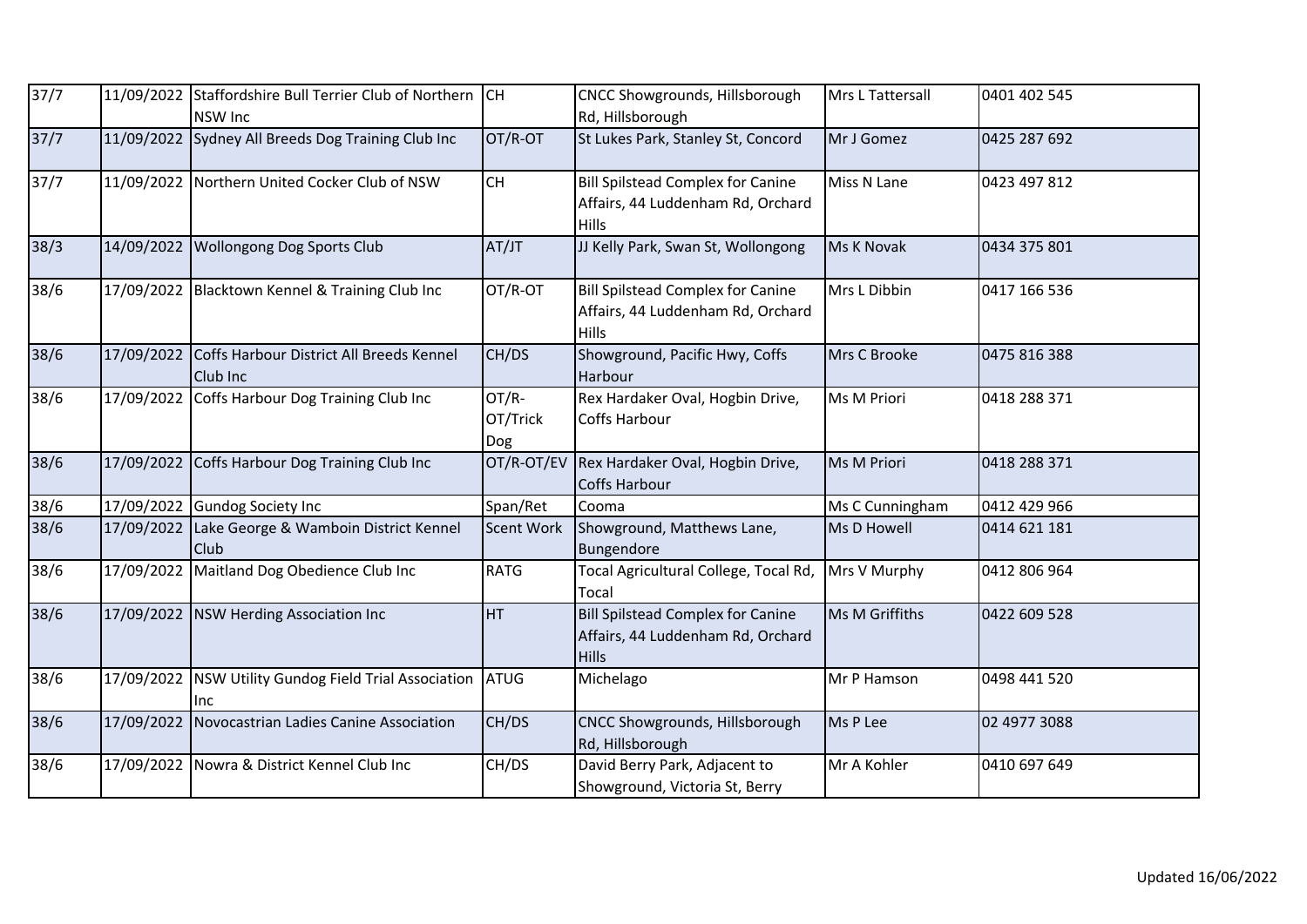| $38/6$ |            | 17/09/2022 NSW Herding Association Inc                      | <b>HT</b>                              | <b>Bill Spilstead Complex for Canine</b><br>Affairs, 44 Luddenham Rd, Orchard<br><b>Hills</b> | Ms M Griffiths   | 0422 609 528 |
|--------|------------|-------------------------------------------------------------|----------------------------------------|-----------------------------------------------------------------------------------------------|------------------|--------------|
| 38/6   |            | 17/09/2022 Orange & District Kennel & Obedience<br>Club Inc | CH/DS                                  | Marshall Lane, Blayney                                                                        | Mrs H Wood       | 02 6362 3932 |
| 38/6   | 17/09/2022 | <b>Woodlands Childrens Charity Homes</b>                    | <b>CH</b>                              | <b>CNCC Showgrounds, Hillsborough</b><br>Rd, Hillsborough                                     | Ms B Monckton    | 0466 866 027 |
| 38/7   | 18/09/2022 | Coffs Harbour District All Breeds Kennel<br>Club Inc        | <b>CH</b>                              | Showground, Pacific Hwy, Coffs<br>Harbour                                                     | Mrs C Brooke     | 0475 816 388 |
| 38/7   |            | 18/09/2022 Coffs Harbour Dog Training Club Inc              | OT/R-<br><b>OT/TRICK</b><br><b>DOG</b> | Rex Hardaker Oval, Hogbin Drive,<br><b>Coffs Harbour</b>                                      | Ms M Priori      | 02 6651 6470 |
| 38/7   |            | 18/09/2022 DOGS NSW Dances With DOGS Committee DWD          |                                        | <b>Bill Spilstead Complex for Canine</b><br>Affairs, 44 Luddenham Rd, Orchard<br><b>Hills</b> | Miss J Stewart   | 02 9634 4753 |
| 38/7   | 18/09/2022 | Illawarra Collie & Shetland Sheepdog Dog<br>Club of NSW     | AT/JT                                  | <b>Bill Spilstead Complex for Canine</b><br>Affairs, 44 Luddenham Rd, Orchard<br><b>Hills</b> | Mrs L Brandt     | 0408 414 361 |
| 38/7   |            | 18/09/2022 Maitland Dog Obedience Club Inc                  | <b>RATG</b>                            | Tocal Agricultural College, Tocal Rd,<br>Tocal                                                | Mrs V Murphy     | 0412 806 964 |
| 38/7   |            | 18/09/2022 NSW Herding Association Inc                      | <b>HT</b>                              | <b>Bill Spilstead Complex for Canine</b><br>Affairs, 44 Luddenham Rd, Orchard<br><b>Hills</b> | Ms M Griffiths   | 0422 609 528 |
| 38/7   | 18/09/2022 | NSW Utility Gundog Field Trial Association<br>Inc.          | ATUG                                   | Michelago                                                                                     | Mr P Hamson      | 0498 441 520 |
| 38/7   | 18/09/2022 | Novocastrian Ladies Canine Association                      | <b>CH</b>                              | CNCC Showgrounds, Hillsborough<br>Rd, Hillsborough                                            | Ms P Lee         | 02 4977 3088 |
| 38/7   |            | 18/09/2022 Nowra & District Kennel Club Inc                 | <b>CH</b>                              | David Berry Park, Adjacent to<br>Showground, Victoria St, Berry                               | Mr A Kohler      | 0410 697 649 |
| 38/7   |            | 18/09/2022 Orange & District Kennel & Obedience<br>Club Inc | <b>CH</b>                              | Marshall Lane, Blayney                                                                        | Mrs H Wood       | 02 6362 3932 |
| 39/3   |            | 21/09/2022 Metro Mid Week Dog Training Club Inc             | OT/R-<br>OT/Trick<br>Dog               | Primula Park, Cnr Highfield Rd &<br>Primula St, Lindfield                                     | Mrs K McCutcheon | 0410 035 667 |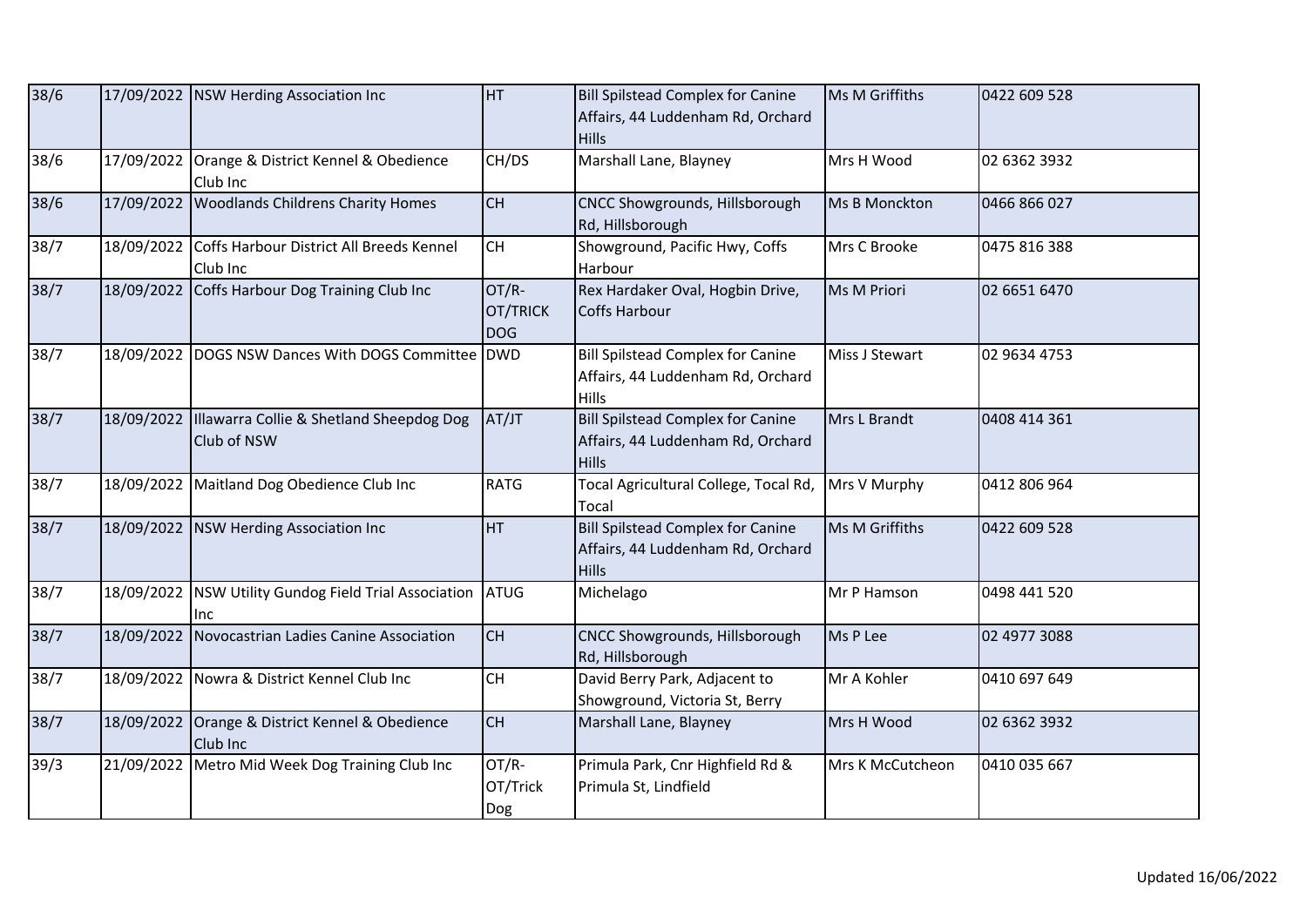| 39/5                             |            | 23/09/2022 New England Celtic & All Breeds Kennel<br>Club |                   | CH/OT/R-OT Kootingal Sportsgrounds, Denman<br>St, Kootingal                                   | Mrs S Jones          | 0456 781 977            |
|----------------------------------|------------|-----------------------------------------------------------|-------------------|-----------------------------------------------------------------------------------------------|----------------------|-------------------------|
| 39/6                             | 24/09/2022 | Canowindra P A & H Association Inc                        | CH/DS             | Rodd Street, Canowindra                                                                       | <b>Ms T Clements</b> | 0419 855 209            |
| 39/6                             |            | 24/09/2022 Hills Dog Club Inc                             | CH/DS             | Showground, Showground Rd,<br>Castle Hill                                                     | Ms J Power           | 0419 313 848            |
| $39/6$                           | 24/09/2022 | New England Celtic & All Breeds Kennel<br>Club            | CH/OT/R-OT        | Kootingal Sportsgrounds, Denman<br>St, Kootingal                                              | Mrs S Jones          | 0456 781 977            |
| $\frac{1}{39/6}$                 | 24/09/2022 | Nimbin A & I Society Inc                                  | <b>CH</b>         | Showground, Cecil St, Nimbin                                                                  | Mrs R Privett        | 0424 354 400            |
| $\frac{39}{6}$<br>$\frac{39}{7}$ |            | 24/09/2022 Temora Show Society Inc                        | CH/DS             | Temora Showghrounds, Temora                                                                   | Ms R Tkacz           | 0402 512 825            |
|                                  | 25/09/2022 | Cessnock Dog Club                                         | <b>Scent Work</b> | Baddeley Park, Evans St, South<br>Cessnock                                                    | Ms K Gill            | 0451 656 755            |
| 39/7                             | 25/09/2022 | Fairfield & District All Breeds Kennel Club<br>Inc        | CH/DS             | <b>Bill Spilstead Complex for Canine</b><br>Affairs, 44 Luddenham Rd, Orchard<br><b>Hills</b> | Mrs T C Shield       | 02 9604 6630            |
| 39/7                             | 25/09/2022 | Lockhart A & P Association Inc                            | <b>CH</b>         | Showground, Treasure St, Lockhart                                                             | Mrs S Jobson         | 0429 782 469            |
| 39/7                             | 25/09/2022 | New England Celtic & All Breeds Kennel<br>Club            | CH/OT/R-OT        | Kootingal Sportsgrounds, Denman<br>St, Kootingal                                              | Mrs S Jones          | 0456 781 977            |
| 39/7                             |            | 25/09/2022 Uralla & District Kennel Club                  | <b>CH</b>         | Kootingal Sportsgrounds, Denman<br>St, Kootingal                                              | Ms S Jones           | 0456 781 977            |
| 40/5                             |            | 30/09/2022 Rottweiler Club of NSW Inc                     | $CH+$             | <b>Bill Spilstead Complex for Canine</b><br>Affairs, 44 Luddenham Rd, Orchard<br>Hills        | Mr L Venn            | lachlanrwcnsw@gmail.com |
|                                  |            | October                                                   |                   |                                                                                               |                      |                         |
| 40/6                             | 1/10/2022  | Eastern Suburbs Dog Training Club Inc                     | <b>OT</b>         | <b>Bill Spilstead Complex for Canine</b><br>Affairs, 44 Luddenham Rd, Orchard<br>Hills        | Ms L Davis           | 0425 201 466            |
| 40/6                             | 1/10/2022  | Irish Wolfhound Club of NSW Inc                           | <b>CH</b>         | <b>Bill Spilstead Complex for Canine</b><br>Affairs, 44 Luddenham Rd, Orchard<br><b>Hills</b> | Mrs V Johnson        | 02 6337 9607            |
| 40/6                             | 1/10/2022  | Rhodesian Ridgeback Club Inc (NSW)                        | <b>CH</b>         | <b>Bill Spilstead Complex for Canine</b><br>Affairs, 44 Luddenham Rd, Orchard<br><b>Hills</b> | Mrs N Dwyer          | 0435 375 975            |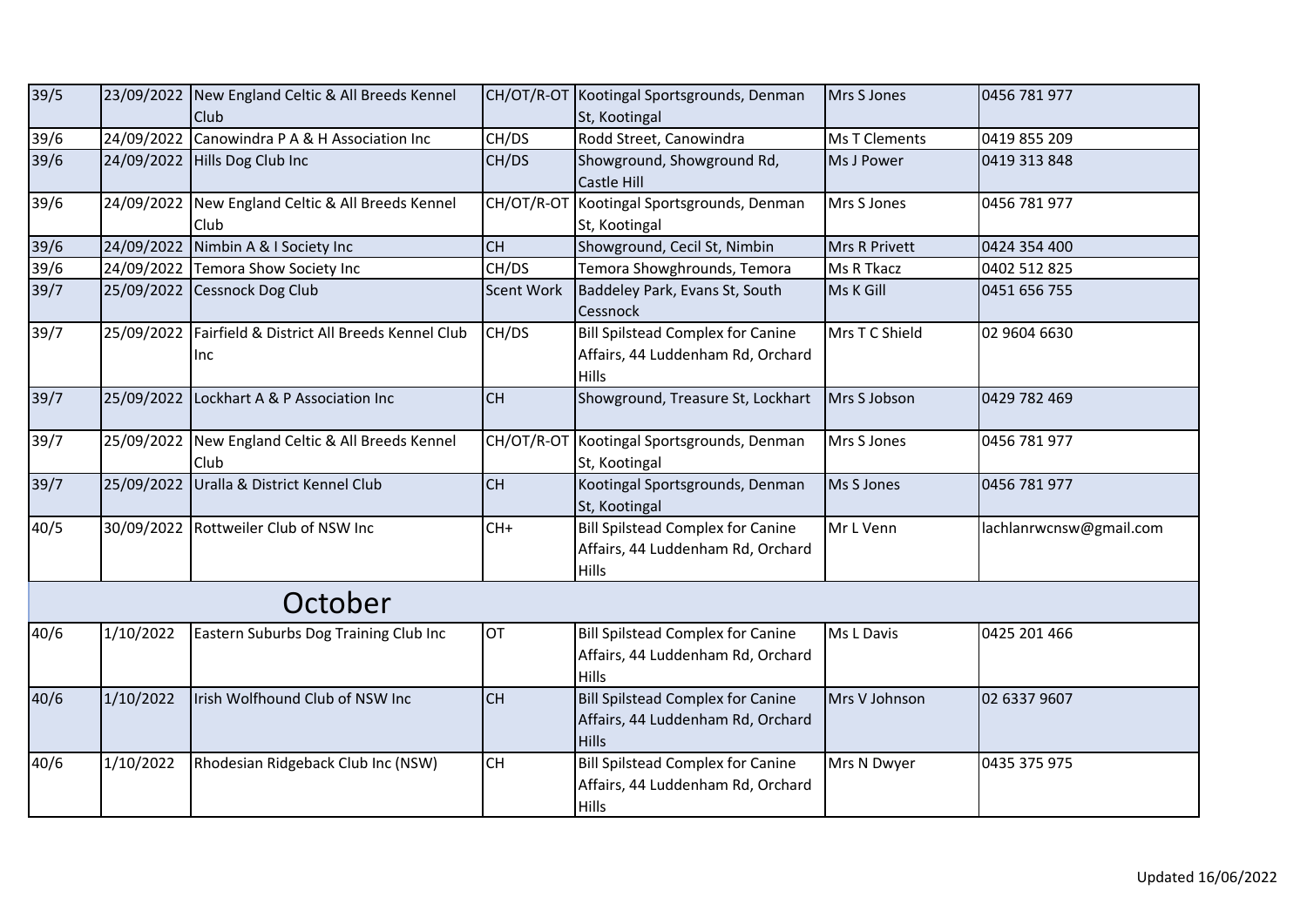| 40/6              | 1/10/2022 | Rottweiler Club of NSW Inc          | $CH+$     | <b>Bill Spilstead Complex for Canine</b><br>Affairs, 44 Luddenham Rd, Orchard<br><b>Hills</b> | Mr L Venn      | lachlanrwcnsw@gmail.com |
|-------------------|-----------|-------------------------------------|-----------|-----------------------------------------------------------------------------------------------|----------------|-------------------------|
| 40/6              | 1/10/2022 | Border Terrier Club of NSW Inc      | <b>CH</b> | <b>Bill Spilstead Complex for Canine</b><br>Affairs, 44 Luddenham Rd, Orchard<br><b>Hills</b> | Mr G Lamb      | 0419 222 661            |
| 40/6              | 1/10/2022 | United Retriever Club of NSW        | <b>RT</b> | Scone                                                                                         | Ms S Goldsmith | 0419 633 192            |
| 40/7              | 2/10/2022 | Border Collie Club of NSW Inc       | <b>OT</b> | <b>Bill Spilstead Complex for Canine</b><br>Affairs, 44 Luddenham Rd, Orchard<br><b>Hills</b> | Mrs A Moy      | 0438 084 351            |
| 40/7              | 2/10/2022 | Corowa & Districts Kennel Club      | <b>CH</b> | Showgrounds, Balfour St, Culcairn                                                             | Mrs G Grant    | 0456 097 491            |
| 40/7              | 2/10/2022 | Newcastle Terrier & Toy Club        | CH/DS     | CNCC Showgrounds, Hillsborough<br>Rd, Hillsborough                                            | Mrs S Norman   | 0428 383 304            |
| 40/7              | 2/10/2022 | Old English Sheepdog Club (NSW)     | <b>CH</b> | <b>Bill Spilstead Complex for Canine</b><br>Affairs, 44 Luddenham Rd, Orchard<br><b>Hills</b> | Mrs M Neumann  | 02 9686 2721            |
| 40/7              | 2/10/2022 | Penrith Kennel & Obedience Club Inc | OT/R-OT   | <b>Bill Spilstead Complex for Canine</b><br>Affairs, 44 Luddenham Rd, Orchard<br>Hills        | Ms H Hanley    | 0434 631 050            |
| $\overline{40}/7$ | 2/10/2022 | Rhodesian Ridgeback Club Inc (NSW)  | <b>CH</b> | <b>Bill Spilstead Complex for Canine</b><br>Affairs, 44 Luddenham Rd, Orchard<br><b>Hills</b> | Mrs N Dwyer    | 0435 375 975            |
| 40/7              | 2/10/2022 | Rottweiler Club of NSW Inc          | $CH+$     | <b>Bill Spilstead Complex for Canine</b><br>Affairs, 44 Luddenham Rd, Orchard<br><b>Hills</b> | Mr L Venn      | lachlanrwcnsw@gmail.com |
| 40/7              | 2/10/2022 | Shetland Sheepdog Club of NSW Inc   | CH/AT/JT  | <b>Bill Spilstead Complex for Canine</b><br>Affairs, 44 Luddenham Rd, Orchard<br><b>Hills</b> | Miss N Pearson | 0401 234 643            |
| 40/7              | 2/10/2022 | The Chow Chow Club of NSW           | <b>CH</b> | <b>Bill Spilstead Complex for Canine</b><br>Affairs, 44 Luddenham Rd, Orchard<br><b>Hills</b> | Ms E Lay       | 0401 223 828            |
| 40/7              | 2/10/2022 | United Retriever Club of NSW        | <b>RT</b> | Scone                                                                                         | Ms S Goldsmith | 0419 633 192            |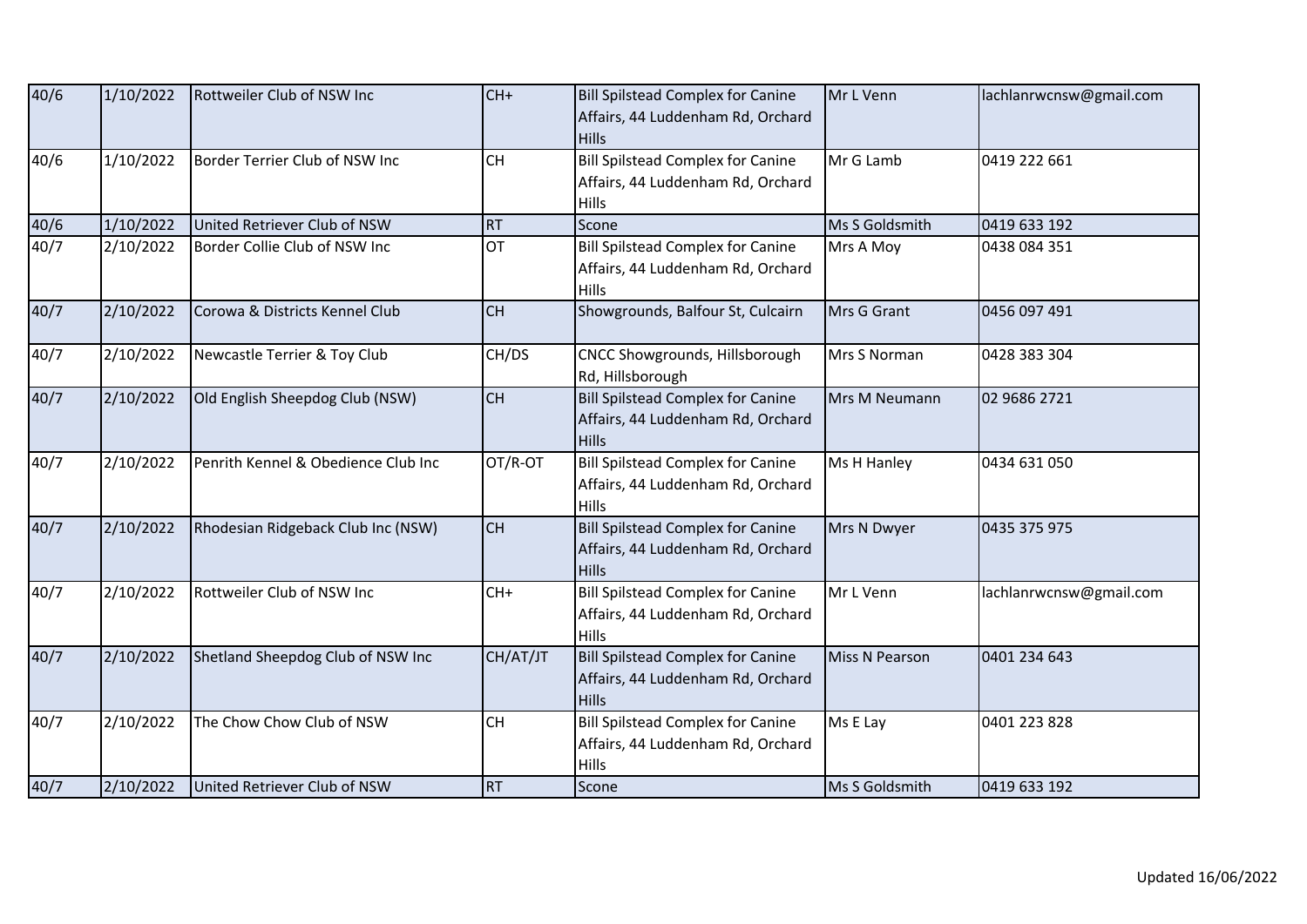| 41/1 | 3/10/2022 | DOGS NSW State Obedience Trial            | OT/R-     | <b>Bill Spilstead Complex for Canine</b>           | DOGS NSW The   | 02 9834 3022            |
|------|-----------|-------------------------------------------|-----------|----------------------------------------------------|----------------|-------------------------|
|      |           | Championships                             | OT/RATG   | Affairs, 44 Luddenham Rd, Orchard                  | Secretary      |                         |
|      |           |                                           |           | <b>Hills</b>                                       |                |                         |
| 41/1 | 3/10/2022 | Cattle Kelpie Border Collie & GSD Club of | <b>CH</b> | <b>Bill Spilstead Complex for Canine</b>           | Mrs L Daly     | 0422 410 146            |
|      |           | <b>NSW</b>                                |           | Affairs, 44 Luddenham Rd, Orchard                  |                |                         |
|      |           |                                           |           | <b>Hills</b>                                       |                |                         |
| 41/1 | 3/10/2022 | Hound Club of NSW                         | <b>CH</b> | <b>Bill Spilstead Complex for Canine</b>           | Ms R Rafton    | 0404 501 594            |
|      |           |                                           |           | Affairs, 44 Luddenham Rd, Orchard                  |                |                         |
|      |           |                                           |           | <b>Hills</b>                                       |                |                         |
| 41/1 | 3/10/2022 | Rottweiler Club of NSW Inc                | $CH+$     | <b>Bill Spilstead Complex for Canine</b>           | Mr L Venn      | lachlanrwcnsw@gmail.com |
|      |           |                                           |           | Affairs, 44 Luddenham Rd, Orchard                  |                |                         |
|      |           |                                           |           | <b>Hills</b>                                       |                |                         |
| 41/1 | 3/10/2022 | Walbundrie Show Society Inc               | <b>CH</b> | Showground, Billabong St,                          | Ms M Hoy       | 02 6029 8539            |
|      |           |                                           |           | Walbundrie                                         |                |                         |
| 41/1 | 3/10/2022 | Working Dog Club of NSW Inc               | CH        | <b>Bill Spilstead Complex for Canine</b>           | Ms L Cook      | 0416 382 138            |
|      |           |                                           |           | Affairs, 44 Luddenham Rd, Orchard                  |                |                         |
|      |           |                                           |           | <b>Hills</b>                                       |                |                         |
| 41/1 | 3/10/2022 | United Retriever Club of NSW              | <b>RT</b> | Scone                                              | Ms S Goldsmith | 0419 633 192            |
| 41/4 | 6/10/2022 | Kyogle & District Kennel Club             | <b>CH</b> | Showground, Summerland Way,                        | Mrs M Eichmann | 0412 924 566            |
|      |           |                                           |           | Kyogle                                             |                |                         |
| 41/5 | 7/10/2022 | Bethungra & Illabo District Kennel Club   | <b>CH</b> | Showgrounds, Showground Rd,                        | Ms K Edwards   | 0437 692 078            |
|      |           |                                           |           | Illabo                                             |                |                         |
| 41/5 | 7/10/2022 | Kyogle & District Kennel Club             | CH        | Showground, Summerland Way,                        | Mrs M Eichmann | 0412 924 566            |
|      |           |                                           |           | Kyogle                                             |                |                         |
| 41/5 | 7/10/2022 | Parkes & District Kennel Club Inc         | AT/JT     | Showground, Victoria St, Parkes                    | Mrs L Madden   | 0428 413 864            |
| 41/5 | 7/10/2022 | <b>Wollongong Dog Sports Club</b>         | AT        | Frensham School, Range Rd,                         | Ms K Novak     | 0434 375 801            |
|      |           |                                           |           | Mittagong                                          |                |                         |
| 41/6 | 8/10/2022 | Armidale Dog Training Club                | AT/JT     | Charlston Willows Reserve, Rockvale Miss L Barnett |                | 0421 575 634            |
|      |           |                                           |           | Rd, Armidale                                       |                |                         |
| 41/6 | 8/10/2022 | 4p's All Toy Dog Club of NSW              | <b>CH</b> | <b>Bill Spilstead Complex for Canine</b>           | Mr S Oliver    | 0405 294 403            |
|      |           |                                           |           | Affairs, 44 Luddenham Rd, Orchard                  |                |                         |
|      |           |                                           |           | <b>Hills</b>                                       |                |                         |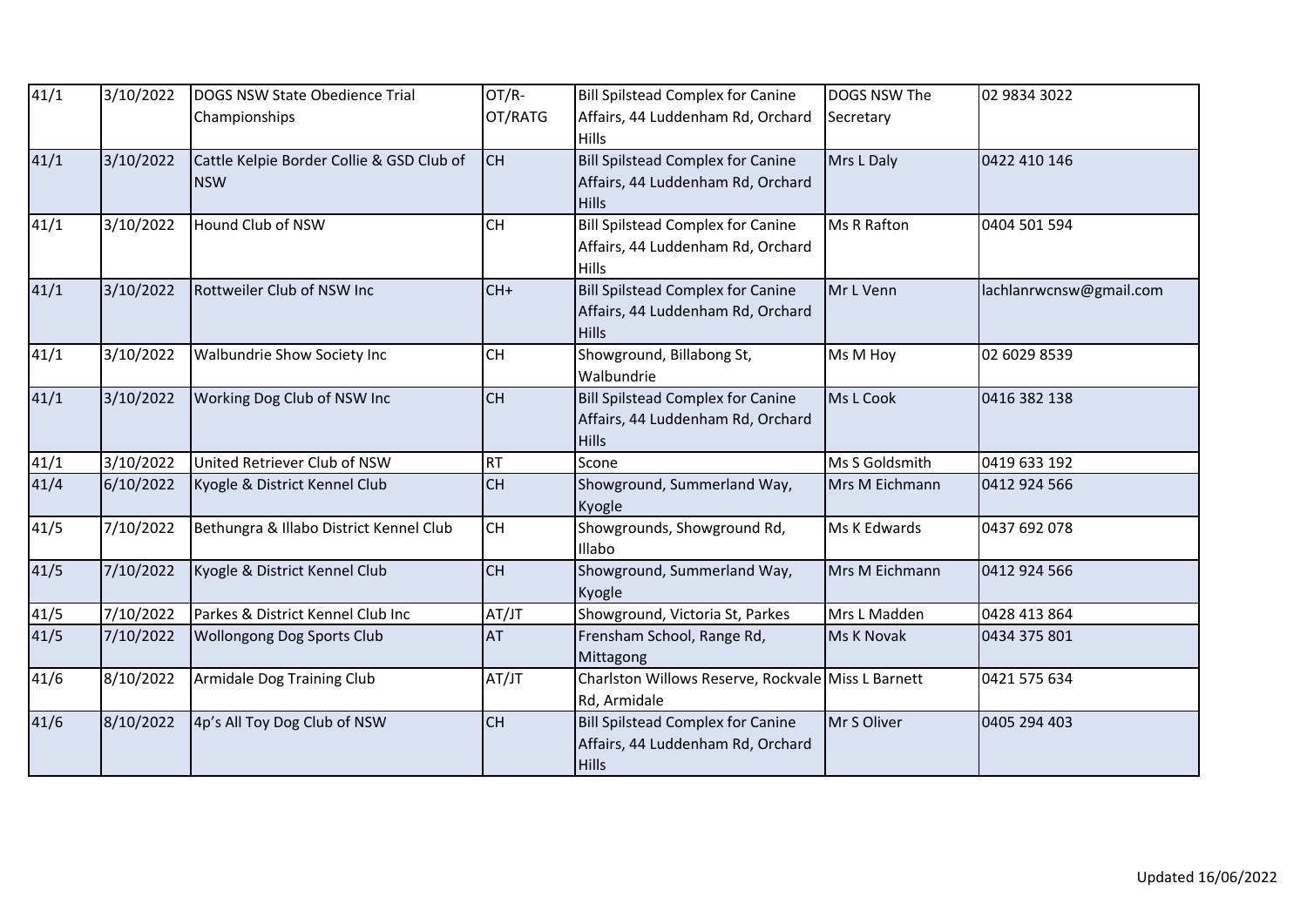| 41/6 | 8/10/2022 | Basenji Club of NSW Inc                                          | <b>CH</b>           | <b>Bill Spilstead Complex for Canine</b><br>Affairs, 44 Luddenham Rd, Orchard<br><b>Hills</b> | Dr D Braithwaite    | 0429 655 599 |
|------|-----------|------------------------------------------------------------------|---------------------|-----------------------------------------------------------------------------------------------|---------------------|--------------|
| 41/6 | 8/10/2022 | Border Collie Club of NSW Inc                                    | <b>CH</b>           | <b>Bill Spilstead Complex for Canine</b><br>Affairs, 44 Luddenham Rd, Orchard<br><b>Hills</b> | Mrs A Moy           | 0438 084 351 |
| 41/6 | 8/10/2022 | British Terrier Club of NSW                                      | CH                  | <b>Bill Spilstead Complex for Canine</b><br>Affairs, 44 Luddenham Rd, Orchard<br>Hills        | Ms D Hull           | 0421 593 509 |
| 41/6 | 8/10/2022 | Dalmatian Club of NSW Inc                                        | CH/OT/R-<br>OT/OPEN | <b>Bill Spilstead Complex for Canine</b><br>Affairs, 44 Luddenham Rd, Orchard<br><b>Hills</b> | Mrs M Miller        | 0425 285 205 |
| 41/6 | 8/10/2022 | Dobermann Club of NSW Inc                                        | CH                  | <b>Bill Spilstead Complex for Canine</b><br>Affairs, 44 Luddenham Rd, Orchard<br><b>Hills</b> | Ms T Mazzitelli     | 0405 155 965 |
| 41/6 | 8/10/2022 | Flat Face Toy Dog & Tibetan Spaniel<br><b>Association of NSW</b> | CH                  | <b>Bill Spilstead Complex for Canine</b><br>Affairs, 44 Luddenham Rd, Orchard<br><b>Hills</b> | Mr J Yee            | 02 9686 2341 |
| 41/6 | 8/10/2022 | German Shepherd Dog League NSW Inc                               | CH/DS/OT            | <b>Bill Spilstead Complex for Canine</b><br>Affairs, 44 Luddenham Rd, Orchard<br><b>Hills</b> | Mr K Morton         | 0410 691 873 |
| 41/6 | 8/10/2022 | Hungarian Vizsla Club of NSW Inc                                 | CH/OT/R-OT          | <b>Bill Spilstead Complex for Canine</b><br>Affairs, 44 Luddenham Rd, Orchard<br><b>Hills</b> | <b>Miss C Rice</b>  | 0411 294585  |
| 41/6 | 8/10/2022 | Illabo Show Society Inc                                          | CH                  | Showground, Showground Rd, Illabo Mrs N Hopkins                                               |                     | 0427 245 455 |
| 41/6 | 8/10/2022 | Miniature Pinscher Club of NSW                                   | CH                  | <b>Bill Spilstead Complex for Canine</b><br>Affairs, 44 Luddenham Rd, Orchard<br><b>Hills</b> | <b>Miss C Potts</b> | 0431 635 292 |
| 41/6 | 8/10/2022 | Poodle Club of NSW Inc                                           | CH                  | Showground, Showground Rd,<br>Castle Hill                                                     | Mrs S Kearnes       | 0412 496 460 |
| 41/6 | 8/10/2022 | Schipperke Association of NSW                                    | CH/OPEN             | <b>Bill Spilstead Complex for Canine</b><br>Affairs, 44 Luddenham Rd, Orchard<br><b>Hills</b> | Mr G Cruse          | 0435 602 447 |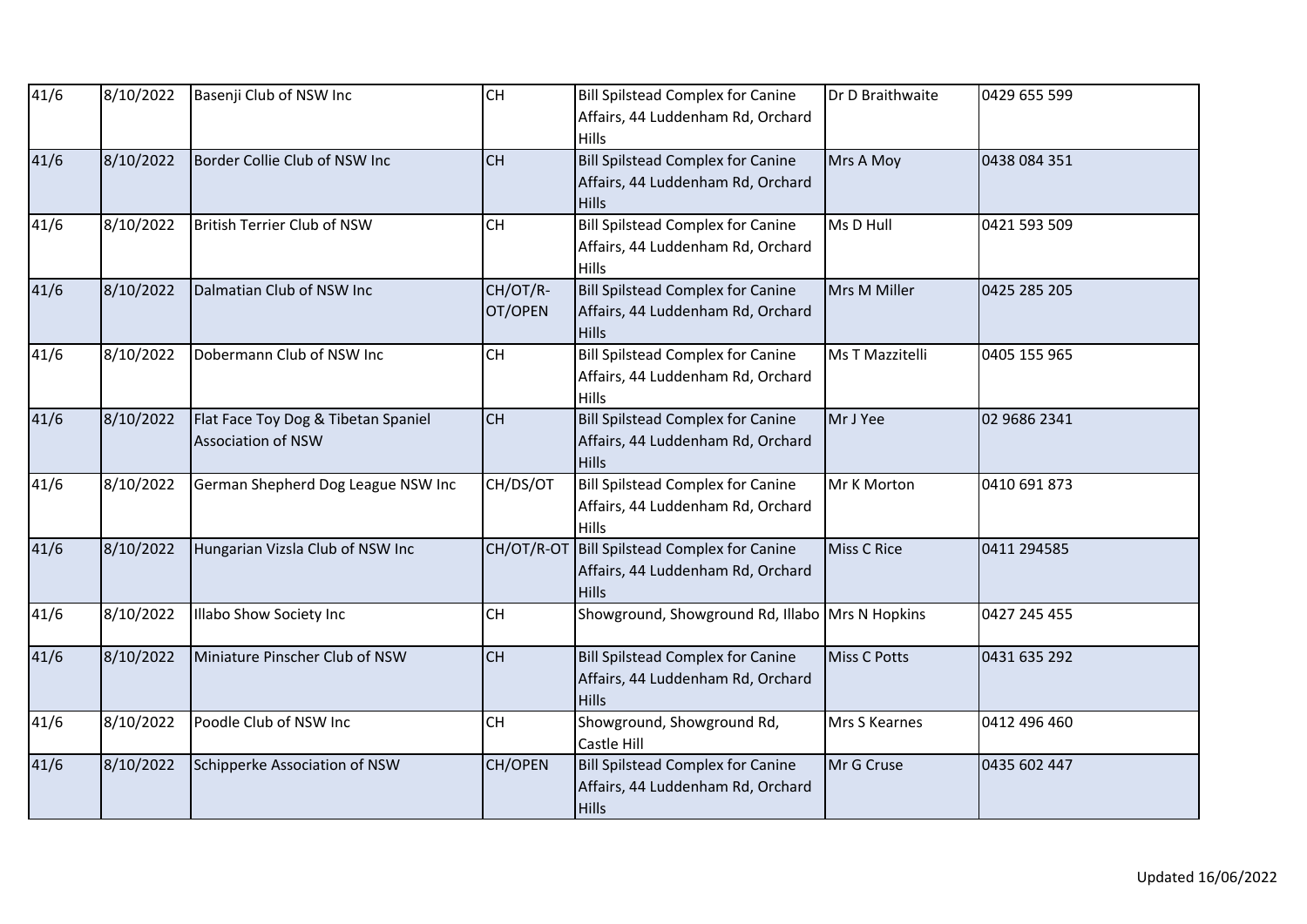| 41/6              | 8/10/2022 | The Japanese Spitz club of NSW                              | <b>CH</b>                          | <b>Bill Spilstead Complex for Canine</b><br>Affairs, 44 Luddenham Rd, Orchard<br><b>Hills</b> | <b>K Watson</b> | 0407 444 0070 |
|-------------------|-----------|-------------------------------------------------------------|------------------------------------|-----------------------------------------------------------------------------------------------|-----------------|---------------|
| 41/6              | 8/10/2022 | United Retriever Club of NSW                                | CH/OT/R-<br>OT/AT/RATG Castle Hill | Showground, Showground Rd,                                                                    | Ms S Goldsmith  | 0419 633 192  |
| 41/6              | 8/10/2022 | Varieties of Bichon Related Breeds Club of CH<br><b>NSW</b> |                                    | <b>Bill Spilstead Complex for Canine</b><br>Affairs, 44 Luddenham Rd, Orchard<br><b>Hills</b> | Mrs A Bell      | 0408 524 191  |
| 41/6              | 8/10/2022 | Wollongong Dog Sports Club                                  | AT                                 | Frensham School, Range Rd,<br>Mittagong                                                       | Ms K Novak      | 0434 375 801  |
| 41/6              | 8/10/2022 | Yorkshire Terrier Club of NSW                               | CH/OPEN                            | <b>Bill Spilstead Complex for Canine</b><br>Affairs, 44 Luddenham Rd, Orchard<br>Hills        | Mrs A Burton    | 0419 484 914  |
| 41/7              | 9/10/2022 | Armidale Dog Training Club                                  | AT/JT                              | Charlston Willows Reserve, Rockvale Miss L Barnett<br>Rd, Armidale                            |                 | 0421 575 634  |
| 41/7              | 9/10/2022 | Australian Kelpie Club of NSW Inc                           | <b>CH</b>                          | <b>Blue Circle Recreation Ground,</b><br>Taylors Av, New Berrima                              | Ms M Kain       | 0413 237 649  |
| 41/7              | 9/10/2022 | Australian Stumpy Tail Cattle Dog Club of<br><b>NSW</b>     | Iсн                                | <b>Bill Spilstead Complex for Canine</b><br>Affairs, 44 Luddenham Rd, Orchard<br><b>Hills</b> | Mrs B Merchant  | 02 4565 0232  |
| 41/7              | 9/10/2022 | Australian Working Dog Club of NSW                          | <b>CH</b>                          | <b>Bill Spilstead Complex for Canine</b><br>Affairs, 44 Luddenham Rd, Orchard<br>Hills        | G Ingersoll     | 02 4774 8355  |
| 41/7              | 9/10/2022 | Bearded Collie Club of NSW                                  | CH                                 | <b>Bill Spilstead Complex for Canine</b><br>Affairs, 44 Luddenham Rd, Orchard<br><b>Hills</b> | Mrs L Brandt    | 02 9521 2005  |
| $\frac{1}{41}$ /7 | 9/10/2022 | Bethungra & Illabo District Kennel Club                     | <b>CH</b>                          | Showground, Showground Rd, Illabo Ms K Edwards                                                |                 | 0437 692 078  |
| 41/7              | 9/10/2022 | Cairn Terrier Club of NSW Inc                               | <b>CH</b>                          | Showground, Glebe Av, Queanbeyan Ms K Smith                                                   |                 | 0414 322 905  |
| 41/7              | 9/10/2022 | Collie Club of NSW Inc                                      | <b>CH</b>                          | <b>Bill Spilstead Complex for Canine</b><br>Affairs, 44 Luddenham Rd, Orchard<br><b>Hills</b> | Mrs V Poole     | 02 9874 2491  |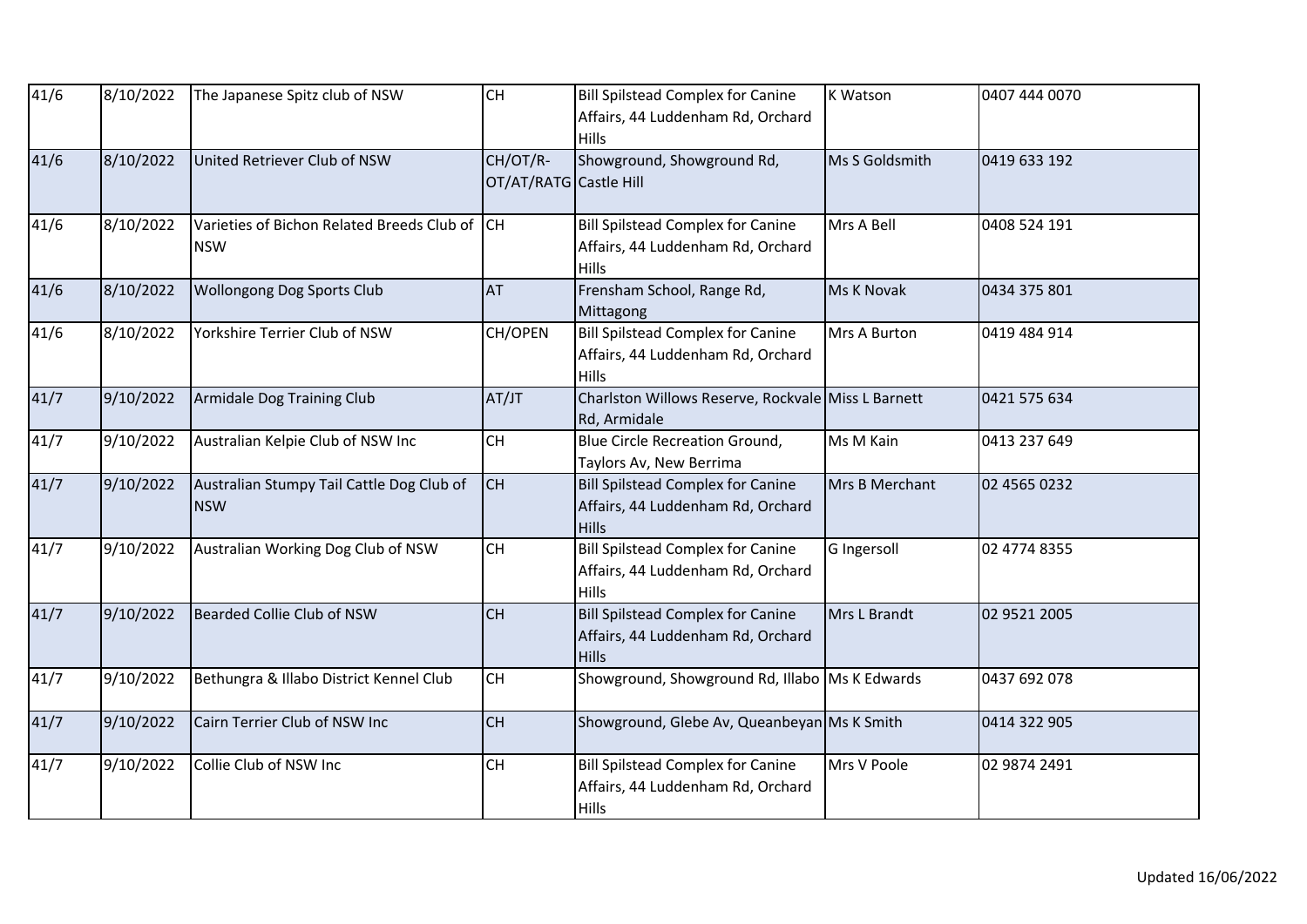| 41/7 | 9/10/2022 | Dobermann Club of NSW Inc                                 | <b>CH</b>  | <b>Bill Spilstead Complex for Canine</b><br>Affairs, 44 Luddenham Rd, Orchard<br><b>Hills</b> | <b>Ms T Mazzitelli</b> | 0405 155 965       |
|------|-----------|-----------------------------------------------------------|------------|-----------------------------------------------------------------------------------------------|------------------------|--------------------|
| 41/7 | 9/10/2022 | English Springer Spaniel Association of<br><b>NSW Inc</b> | CH         | <b>Bill Spilstead Complex for Canine</b><br>Affairs, 44 Luddenham Rd, Orchard<br><b>Hills</b> | Mrs Y Lauder           | 0412 383 305       |
| 41/7 | 9/10/2022 | German Shepherd Dog League NSW Inc                        | CH/DS      | <b>Bill Spilstead Complex for Canine</b><br>Affairs, 44 Luddenham Rd, Orchard<br><b>Hills</b> | Mr K Morton            | 0410 691 873       |
| 41/7 | 9/10/2022 | German Shorthaired Pointer Society (NSW) CH/OT<br>Inc     |            | <b>Bill Spilstead Complex for Canine</b><br>Affairs, 44 Luddenham Rd, Orchard<br><b>Hills</b> | Mrs T Taylor           | 0422 259 961       |
| 41/7 | 9/10/2022 | Jack Russell Terrier Club of NSW Inc                      | <b>CH</b>  | <b>Bill Spilstead Complex for Canine</b><br>Affairs, 44 Luddenham Rd, Orchard<br><b>Hills</b> | Mrs S Gaffikin         | 0427 020 203       |
| 41/7 | 9/10/2022 | Kyogle & District Kennel Club                             | CH         | Showground, Summerland Way,<br>Kyogle                                                         | Mrs M Eichmann         | 0412 924 566       |
| 41/7 | 9/10/2022 | Manning River A&H Society Of Taree Inc                    | CH/DS      | Showground, Muldoon St, Taree                                                                 | Ms A Donoghue          | 02 6551 3245       |
| 41/7 | 9/10/2022 | Northern Suburbs Dog Training Club Inc                    | Scent Work | St Ives Showground, 450 Monda<br>Vale Rd, St Ives                                             | Mrs V Dean             | 0411 751 186       |
| 41/7 | 9/10/2022 | Poodle Club of NSW Inc                                    | OT/R-OT    | <b>Bill Spilstead Complex for Canine</b><br>Affairs, 44 Luddenham Rd, Orchard<br><b>Hills</b> | Mrs S Kearnes          | 0412 496 460       |
| 41/7 | 9/10/2022 | Pug Dog Club of NSW Inc                                   | <b>CH</b>  | Hawkesbury Showgrounds,<br>Racecourse Rd, Clarendon                                           | Miss C Craig           | 0413 242 243       |
| 41/7 | 9/10/2022 | Schnauzer Club of NSW Inc                                 | CH/DS      | <b>Bill Spilstead Complex for Canine</b><br>Affairs, 44 Luddenham Rd, Orchard<br><b>Hills</b> | Ms E Gallagher         | lizgal90@gmail.com |
| 41/7 | 9/10/2022 | Scottish Terrier Club Inc                                 | CH/OPEN    | Bill Spilstead Complex for Canine<br>Affairs, 44 Luddenham Rd, Orchard<br><b>Hills</b>        | Mr W Goldsworthy       | 0411 727 272       |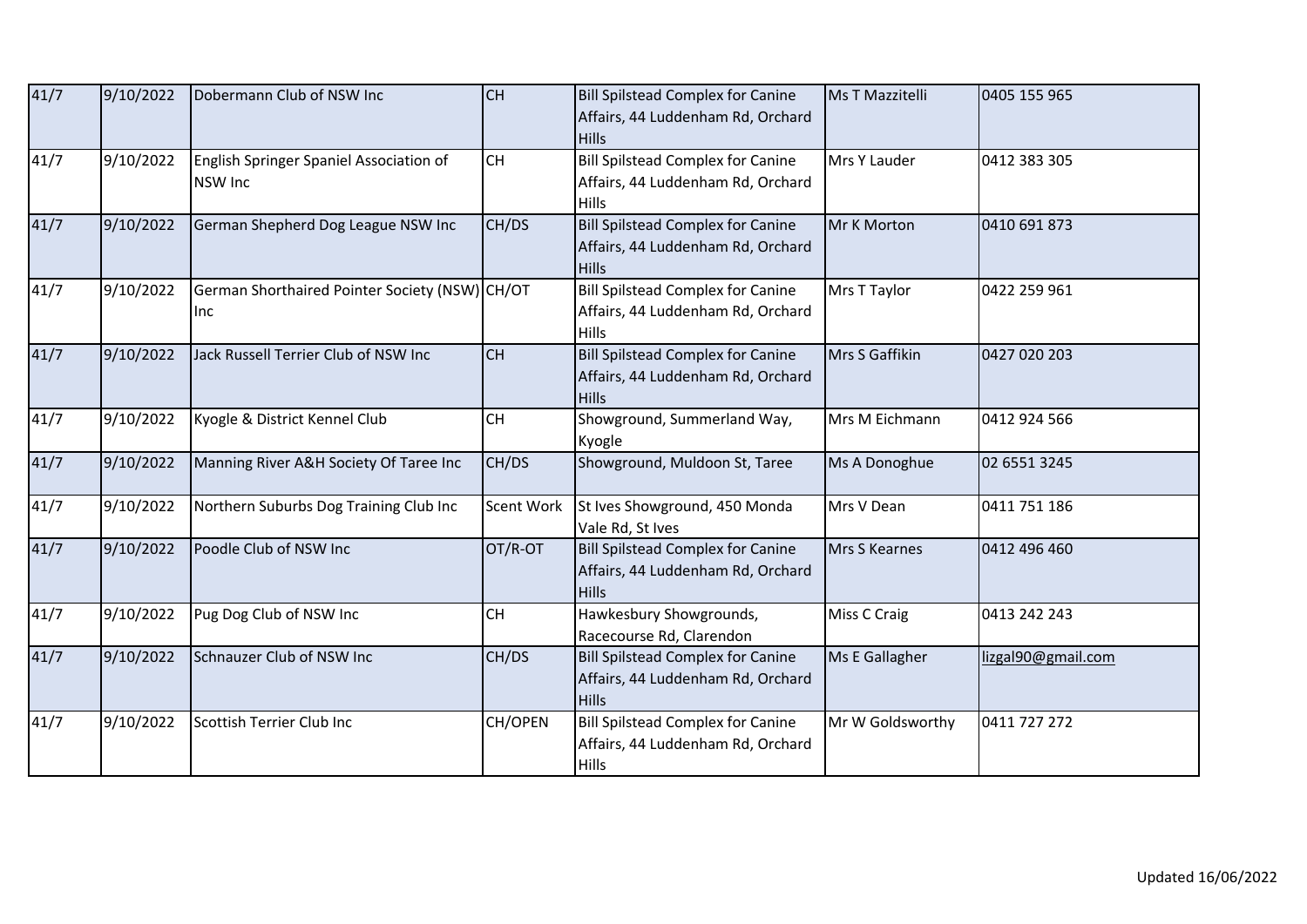| 41/7 | 9/10/2022  | Spitz Breeds Club of NSW                                                      | <b>CH</b>  | <b>Bill Spilstead Complex for Canine</b><br>Affairs, 44 Luddenham Rd, Orchard<br><b>Hills</b> | Mr B Santas         | 0423 295 036            |
|------|------------|-------------------------------------------------------------------------------|------------|-----------------------------------------------------------------------------------------------|---------------------|-------------------------|
| 41/7 | 9/10/2022  | <b>Wollongong Dog Sports Club</b>                                             | AT         | Frensham School, Range Rd,<br>Mittagong                                                       | Ms K Novak          | 0434 375 801            |
| 41/7 | 9/10/2022  | Yorkshire Terrier Club of NSW                                                 | CH/OPEN    | <b>Bill Spilstead Complex for Canine</b><br>Affairs, 44 Luddenham Rd, Orchard<br><b>Hills</b> | <b>Mrs A Burton</b> | 0419 484 914            |
| 42/5 |            | 14/10/2022 DOGS NSW Illawarra & South Eastern<br>Region                       | <b>CH</b>  | Showground, Tongarra Rd, Illawarra<br>Hwy, Albion Park                                        | Mr R Dennis         | 0438 148 911            |
| 42/5 |            | 14/10/2022 Port Macquarie Dog Club Inc                                        | CH/OT/R-OT | Charlie Watt Reserve, Pembrooke<br>Rd, Telegraph Point                                        | Ms J Reid           | pmg.dogclub@outlook.com |
| 42/5 |            | 14/10/2022 Southern Highlands Kennel & Obedience<br>Club Inc                  | <b>CH</b>  | Blue Circle Oval, Taylor Av, New<br><b>Berrima</b>                                            | Mrs K Mozak         | 0425 293 706            |
| 42/5 |            | 14/10/2022 Wellington Valley Kennel Club                                      | <b>CH</b>  | Showground, Showground Rd,<br>Wellington                                                      | Miss E Sykes        | 02 6365 2633            |
| 42/6 |            | 15/10/2022 DOGS NSW Agility Committee                                         | AT/JT      | <b>Bill Spilstead Complex for Canine</b><br>Affairs, 44 Luddenham Rd, Orchard<br>Hills        | Mr M Turner         | 0409 258 837            |
| 42/6 |            | 15/10/2022 DOGS NSW Illawarra & South Eastern<br>Region                       | CH         | Showground, Tongarra Rd, Illawarra<br>Hwy, Albion Park                                        | Mr R Dennis         | 0438 148 911            |
| 42/6 | 15/10/2022 | Illawarra Collie & Shetland Sheepdog Dog<br>Club of NSW                       | <b>CH</b>  | <b>Blue Circle Recreation Ground,</b><br>Taylors Av, New Berrima                              | Mrs L Brandt        | 0408 414 361            |
| 42/6 |            | 15/10/2022  Inverell Kennel & Training Club Inc                               | <b>CH</b>  | Showground, Tingha Rd, Inverell                                                               | Mrs P Bennett       | 02 6723 1235            |
| 42/6 |            | 15/10/2022 New South Wales Country Region British<br><b>Bulldog Assoc Inc</b> | <b>CH</b>  | Blue Circle Oval, Taylor Av, New<br><b>Berrima</b>                                            | Mr P Roberts        | 0418 468 363            |
| 42/6 | 15/10/2022 | Port Macquarie Dog Club Inc                                                   | CH/OT/R-OT | Charlie Watt Reserve, Pembrooke<br>Rd, Telegraph Point                                        | Ms J Reid           | pmq.dogclub@outlook.com |
| 42/6 |            | 15/10/2022 Southern Highlands Kennel & Obedience<br>Club Inc                  | <b>CH</b>  | Blue Circle Oval, Taylor Av, New<br>Berrima                                                   | Mrs K Mozak         | 0425 293 706            |
| 42/6 | 15/10/2022 | Wellington Valley Kennel Club                                                 | <b>CH</b>  | Showground, Showground Rd,<br>Wellington                                                      | Miss E Sykes        | 02 6365 2633            |
| 42/6 |            | 15/10/2022 Working Gundog Club of NSW                                         | <b>RT</b>  | Kanimbla Valley                                                                               | Mrs P Angel         | 0487 950 228            |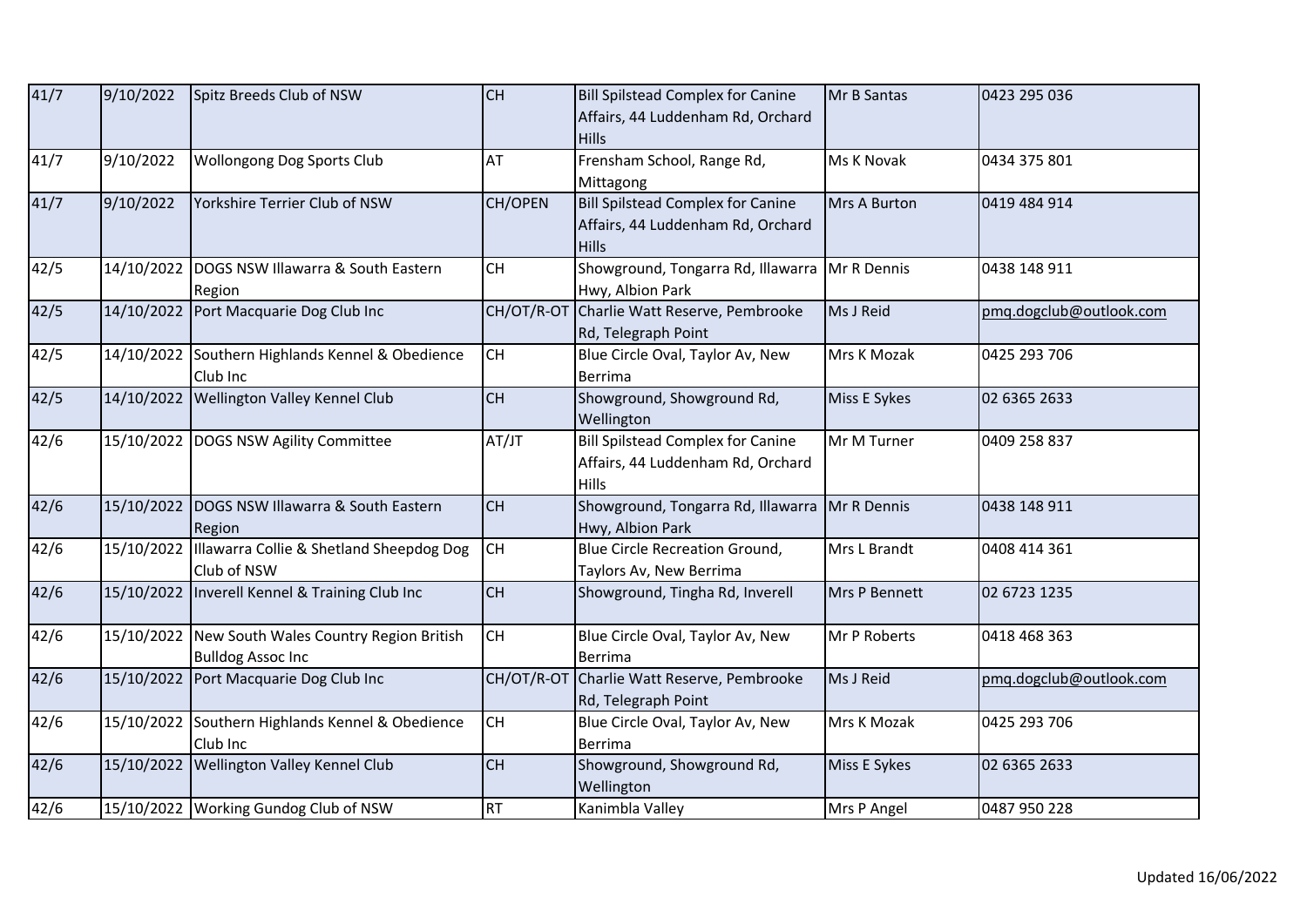| 42/7 |            | 16/10/2022 DOGS NSW Agility Committee                              | AT/JT      | <b>Bill Spilstead Complex for Canine</b><br>Affairs, 44 Luddenham Rd, Orchard<br><b>Hills</b> | Mr M Turner    | 0409 258 837            |
|------|------------|--------------------------------------------------------------------|------------|-----------------------------------------------------------------------------------------------|----------------|-------------------------|
| 42/7 |            | 16/10/2022 DOGS NSW Illawarra & South Eastern<br>Region            | <b>CH</b>  | Showground, Tongarra Rd, Illawarra<br>Hwy, Albion Park                                        | Mr R Dennis    | 0438 148 911            |
| 42/7 |            | 16/10/2022  Inverell Kennel & Training Club Inc                    | <b>CH</b>  | Showground, Tingha Rd, Inverell                                                               | Mrs P Bennett  | 02 6723 1235            |
| 42/7 |            | 16/10/2022 Morisset Lake Macquarie Agricultural<br>Society Inc     | <b>CH</b>  | Showground, Ourimbah St, Morisset Mr M Arthur                                                 |                | 0410 266 295            |
| 42/7 | 16/10/2022 | New South Wales Country Region British<br><b>Bulldog Assoc Inc</b> | <b>CH</b>  | Blue Circle Oval, Taylor Av, New<br>Berrima                                                   | Mr P Roberts   | 0418 468 363            |
| 42/7 |            | 16/10/2022 Port Macquarie Dog Club Inc                             | CH/OT/R-OT | Charlie Watt Reserve, Pembrooke<br>Rd, Telegraph Point                                        | Ms J Reid      | pmg.dogclub@outlook.com |
| 42/7 |            | 16/10/2022 Southern Highlands Kennel & Obedience<br>Club Inc       | <b>CH</b>  | Blue Circle Oval, Taylor Av, New<br>Berrima                                                   | Mrs K Mozak    | 0425 293 706            |
| 42/7 |            | 16/10/2022 Working Gundog Club of NSW                              | RT/RATG    | Kanimbla Valley                                                                               | Mrs P Angel    | 0487 950 228            |
| 42/7 |            | 16/10/2022 Wellington Valley Kennel Club                           | <b>CH</b>  | Showground, Showground Rd,<br>Wellington                                                      | Miss E Sykes   | 02 6365 2633            |
| 43/5 |            | 21/10/2022 DOGS NSW Northern Region (Inland)                       | <b>CH</b>  | Kennel Club Complex, Oxley Hwy,<br>Gunnedah                                                   | Mrs D Nicholls | 0476 265 611            |
| 43/5 |            | 21/10/2022 Forbes Kennel Club Inc                                  | CH         | Kennel Club Grounds, Cnr Show &<br>Forrester Sts, Forbes                                      | Mrs F Dwyer    | 02 6851 1221            |
| 43/5 |            | 21/10/2022 Orana K9 Training Club Inc                              | OT/R-OT    | Katrina Gibbs Field, Lower Macleay<br>St, Dubbo                                               | Ms A Weeks     | 0428 268 458            |
| 43/6 |            | 22/10/2022 Agility Dog Club of NSW Inc                             | AT/JT      | Showground, Showground Rd,<br>Castle Hill                                                     | Mr R Fonti     | 0411 763 280            |
| 43/6 |            | 22/10/2022 Comboyne A & H Association                              | CH/DS      | Showground, Showground Rd,<br>Comboyne                                                        | Mrs D Lance    | 02 6550 4164            |
| 43/6 |            | 22/10/2022 Forbes Kennel Club Inc                                  | <b>CH</b>  | Kennel Club Grounds, Cnr Show &<br>Forrester Sts, Forbes                                      | Mrs F Dwyer    | 02 6851 1221            |
| 43/6 |            | 22/10/2022 Grafton Dog Obedience Club                              | Scent Work | Prince Street, Grafton                                                                        | Mrs M Williams | 0429 992 858            |
| 43/6 |            | 22/10/2022 Orana K9 Training Club Inc                              | OT/R-OT    | Katrina Gibbs Field, Lower Macleay<br>St, Dubbo                                               | Ms A Weeks     | 0428 268 458            |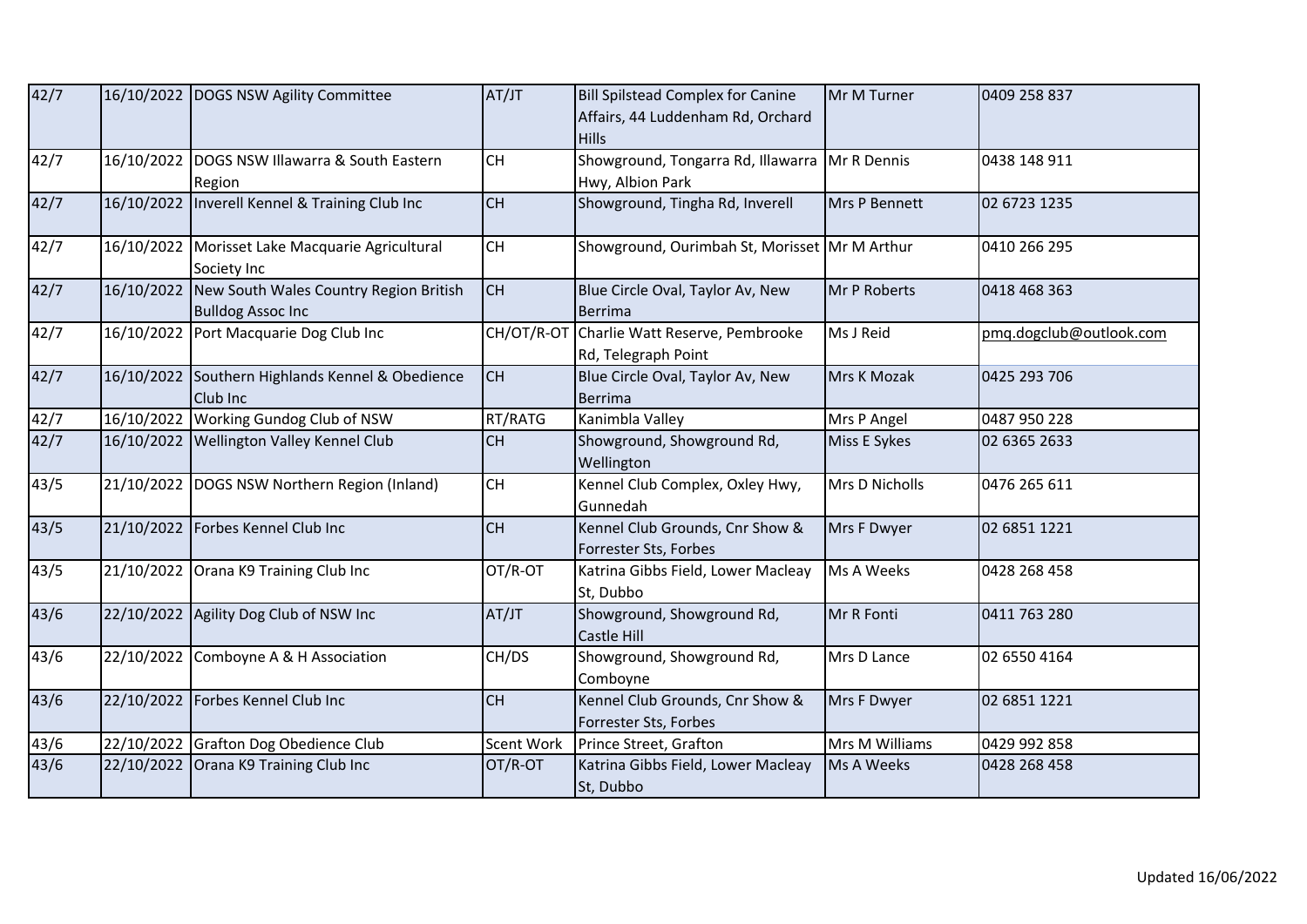| 43/6          |            | 22/10/2022 Walcha Kennel Club                                 | CH/DS                           | Kennel Club Complex, Oxley Hwy,<br>Gunnedah                                            | Mr T Couchman   | 0428 119 391 |
|---------------|------------|---------------------------------------------------------------|---------------------------------|----------------------------------------------------------------------------------------|-----------------|--------------|
| 43/7          |            | 23/10/2022 Agility Dog Club of NSW Inc                        | AT/JT                           | Showground, Showground Rd,<br>Castle Hill                                              | Mr R Fonti      | 0411 763 280 |
| 43/7          |            | 23/10/2022 Brush Farm Dog Training Club Inc                   | R-OT                            | Brush Farm Park, Cnr Marsden Rd & Mrs L Allen<br>Lawson Rd, Eastwood                   |                 | 0410 123 619 |
| 43/7          | 23/10/2022 | Forbes Kennel Club Inc                                        | CH                              | Kennel Club Grounds, Cnr Show &<br>Forrester Sts, Forbes                               | Mrs F Dwyer     | 02 6851 1221 |
| 43/7          |            | 23/10/2022 Grafton Dog Obedience Club                         | Scent Work                      | Prince Street, Grafton                                                                 | Mrs M Williams  | 0429 992 858 |
| 43/7          |            | 23/10/2022 Manly & District Kennel & Dog Training<br>Club Inc | CH & CH/EV                      | Bill Spilstead Complex for Canine<br>Affairs, 44 Luddenham Rd, Orchard<br><b>Hills</b> | Ms W Jones      | 0416 053 590 |
| $\sqrt{43}/7$ | 23/10/2022 | Orana K9 Training Club Inc                                    | OT/R-OT                         | Katrina Gibbs Field, Lower Macleay<br>St, Dubbo                                        | Ms A Weeks      | 0428 268 458 |
| 43/7          |            | 23/10/2022 Walcha Kennel Club                                 | <b>CH</b>                       | Kennel Club Complex, Oxley Hwy,<br>Gunnedah                                            | Mr T Couchman   | 0428 119 391 |
| 44/5          | 28/10/2022 | Newcastle Toy & All Breeds Kennel Club<br>Inc                 | CH/DS                           | CNCC Showgrounds, Hillsborough<br>Rd, Hillsborough                                     | Mr D McMillan   | 02 4920 8568 |
| 44/6          |            | 29/10/2022 Goulburn Dog Training & Kennel Club                | CH/DS                           | Jock Forsyth Dog Grounds,<br>Recreation Area, Bungonia Rd,<br>Goulburn                 | Mr B Pengelly   | 02 4821 1181 |
| 44/6          | 29/10/2022 | Hills Dog Club Inc                                            | <b>TRICK</b><br>DOG/R-<br>OT/EV | Showground, Showground Rd,<br>Castle Hill                                              | Mrs J McCartney | 02 4506 1000 |
| 44/6          |            | 29/10/2022 Northern All Breeds Kennel Club Inc                | CH/DS                           | CNCC Showgrounds, Hillsborough<br>Rd, Hillsborough                                     | Mr T Couchman   | 0428 119 391 |
| 44/6          | 29/10/2022 | <b>NSW Samoyed Club</b>                                       | CH/NAT                          | Hawkesbury Showgrounds,<br>Racecourse Rd, Clarendon                                    | Mrs J Baker     | 0421 631 742 |
| 44/7          |            | 30/10/2022 Albury & Border Kennel Club Inc                    | CH/OT                           | Showground, North St, Albury                                                           | Ms A Parry      | 0403 365 123 |
| 44/7          |            | 30/10/2022 Goulburn Dog Training & Kennel Club                | CH                              | Jock Forsyth Dog Grounds,<br>Recreation Area, Bungonia Rd,<br>Goulburn                 | Mr B Pengelly   | 02 4821 1181 |
| 44/7          | 30/10/2022 | Northern All Breeds Kennel Club Inc                           | <b>CH</b>                       | CNCC Showgrounds, Hillsborough<br>Rd, Hillsborough                                     | Mr T Couchman   | 0428 119 391 |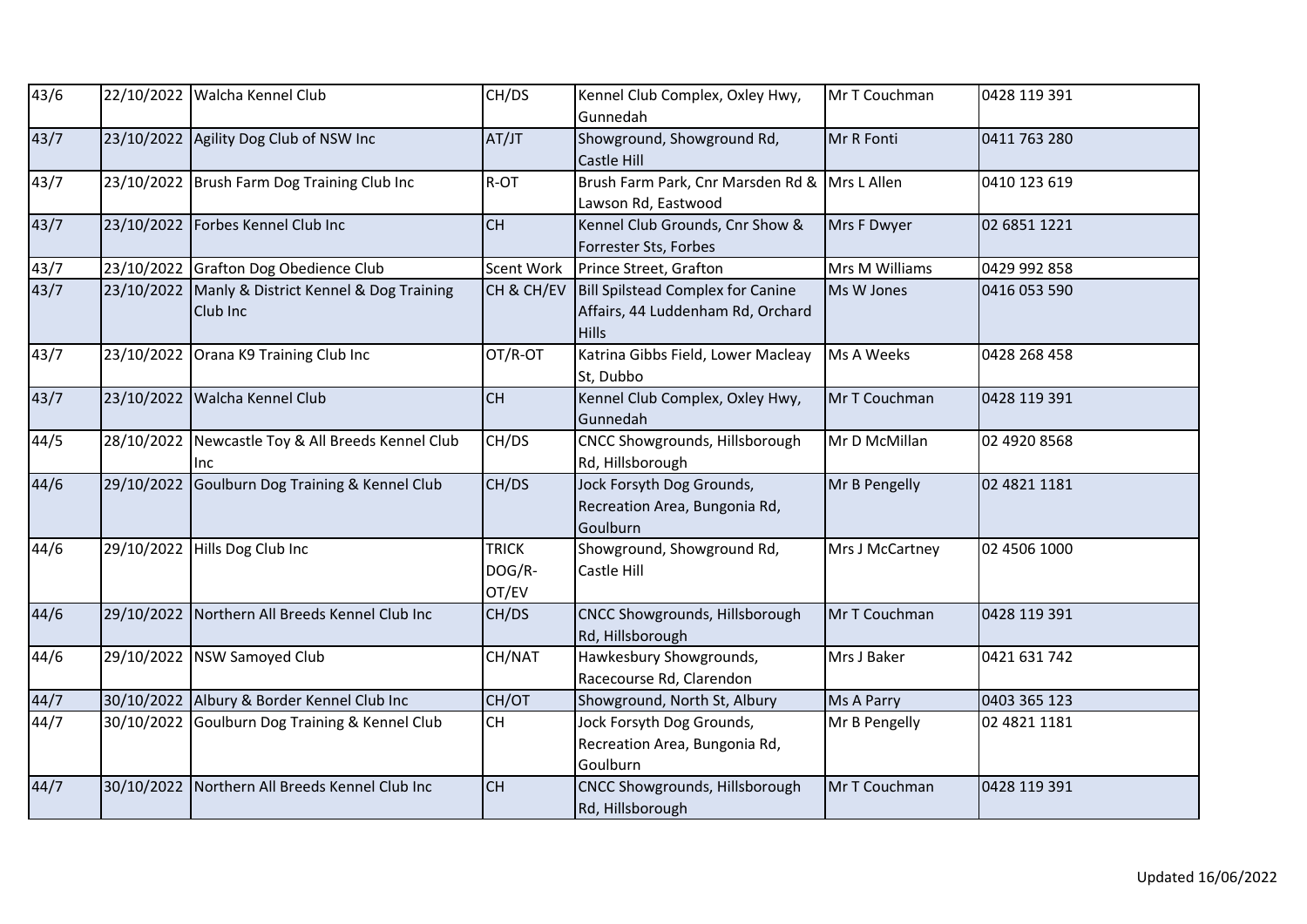| 44/7 |           | 30/10/2022   NSW Samoyed Club                        | CH/NAT    | Hawkesbury Showgrounds,<br>Racecourse Rd, Clarendon                                           | Mrs J Baker    | 0421 631 742 |
|------|-----------|------------------------------------------------------|-----------|-----------------------------------------------------------------------------------------------|----------------|--------------|
|      |           | November                                             |           |                                                                                               |                |              |
| 45/5 | 4/11/2022 | Far South East Kennel Club                           | <b>CH</b> | Bungendore                                                                                    | Mr G Dryden    | 0411 798 920 |
| 45/5 | 4/11/2022 | Lake George & Wamboin District Kennel<br>Club        | lсн       | Showground, Matthews Lane,<br>Bungendore                                                      | Ms D Howell    | 0414 621 181 |
| 45/5 | 4/11/2022 | Maitland & Kurri District Kennel Club                | <b>CH</b> | CNCC Showgrounds, Hillsborough<br>Rd, Hillsborough                                            | Mrs P Harman   | 02 4932 5633 |
| 45/6 | 5/11/2022 | DOGS NSW Dances With DOGS Committee DWD              |           | <b>Bill Spilstead Complex for Canine</b><br>Affairs, 44 Luddenham Rd, Orchard<br><b>Hills</b> | Miss J Stewart | 02 9634 4753 |
| 45/6 | 5/11/2022 | Far South East Kennel Club                           | <b>CH</b> | Bungendore                                                                                    | Mr G Dryden    | 0411 798 920 |
| 45/6 | 5/11/2022 | Lake George & Wamboin District Kennel<br><b>Club</b> | <b>CH</b> | Showground, Matthews Lane,<br>Bungendore                                                      | Ms D Howell    | 0414 621 181 |
| 45/6 | 5/11/2022 | Maitland & Kurri District Kennel Club                | CH/DS     | CNCC Showgrounds, Hillsborough<br>Rd, Hillsborough                                            | Mrs P Harman   | 02 4932 5633 |
| 45/6 | 5/11/2022 | Orange & District Kennel & Obedience<br>Club Inc     | <b>CH</b> | Wade Park, Lords Pl, Orange                                                                   | Mrs H Wood     | 02 6362 3932 |
| 45/6 | 5/11/2022 | Tweed River Agricultural Society Ltd                 | <b>CH</b> | Murwillumbah Showground,<br>Queensland Road, Murwillumbah                                     | Ms C Collin    | 0434 055 066 |
| 45/7 | 6/11/2022 | Far South East Kennel Club                           | <b>CH</b> | Bungendore                                                                                    | Mr G Dryden    | 0411 798 920 |
| 45/7 | 6/11/2022 | Orange & District Kennel & Obedience<br>Club Inc     | <b>CH</b> | Wade Park, Lords Pl, Orange                                                                   | Mrs H Wood     | 02 6362 3932 |
| 46/2 | 8/11/2022 | Agility Dog Club of NSW Inc                          | AT/EV     | Showground, Showground Rd,<br>Castle Hill                                                     | Mr R Fonti     | 0411 763 280 |
| 46/5 |           | 11/11/2022 Agility Dog Club of NSW Inc               | AT/JT     | Showground, Showground Rd,<br>Castle Hill                                                     | Mr R Fonti     | 0411 763 280 |
| 46/5 |           | 11/11/2022 Combined Northern Rivers Kennel Club      | <b>CH</b> | Showground, Queensland Rd,<br>Murwillumbah                                                    | Mrs J Toyer    | 0434 932 760 |
| 46/6 |           | 12/11/2022 Combined Northern Rivers Kennel Club      | <b>CH</b> | Showground, Queensland Rd,<br>Murwillumbah                                                    | Mrs J Toyer    | 0434 932 760 |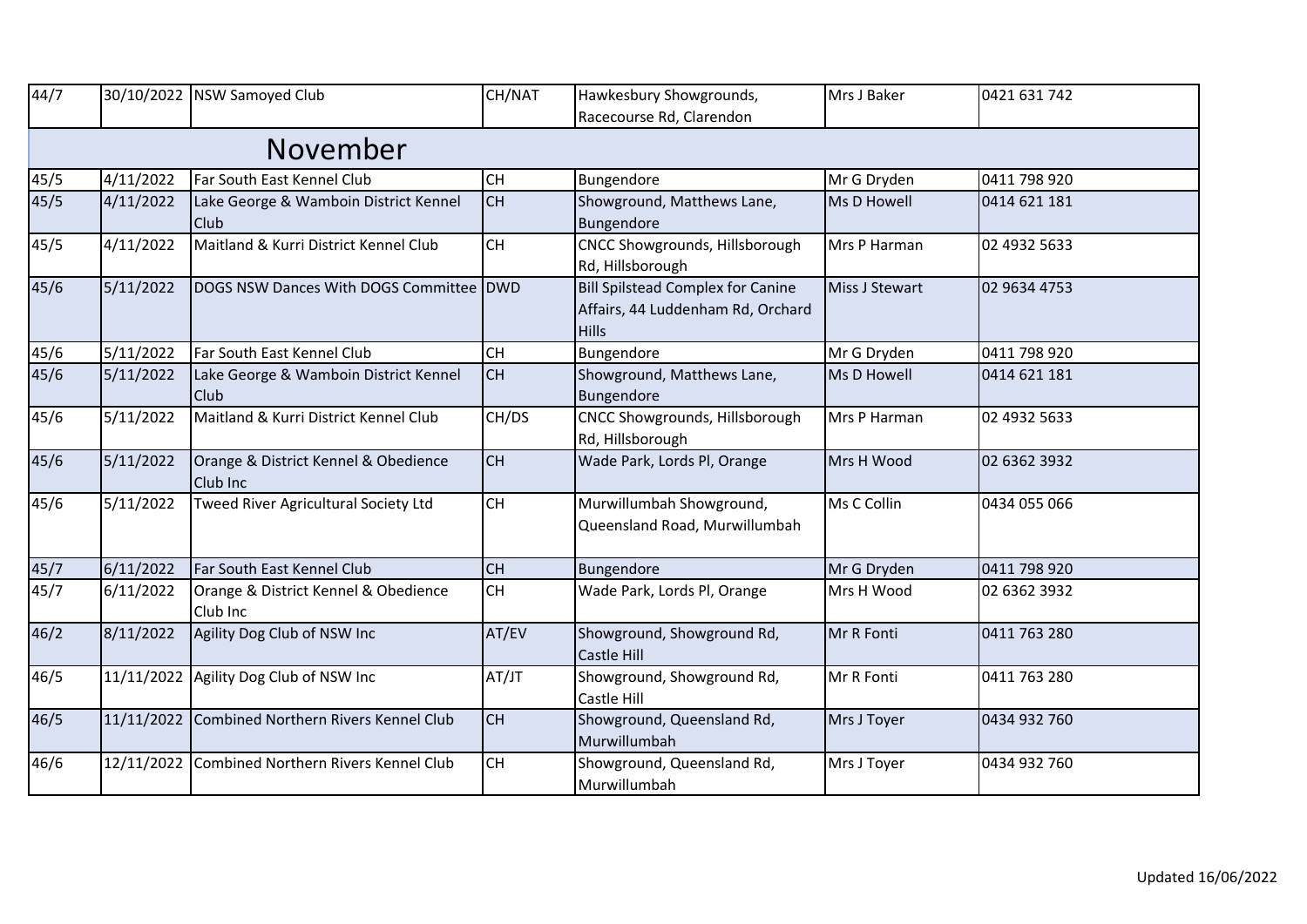| 46/6 |            | 12/11/2022 Ladies Kennel Association of NSW                      | <b>CH</b> | <b>Bill Spilstead Complex for Canine</b><br>Affairs, 44 Luddenham Rd, Orchard<br><b>Hills</b> | Mrs D Wright   | 0408 274 883 |
|------|------------|------------------------------------------------------------------|-----------|-----------------------------------------------------------------------------------------------|----------------|--------------|
| 46/6 | 12/11/2022 | Young & District All Breeds Kennel Club Inc CH/DS                |           | Showground, Murringo Rd, Young                                                                | Mrs T Taylor   | 0413 722 137 |
| 46/7 | 13/11/2022 | Combined Northern Rivers Kennel Club                             | <b>CH</b> | Showground, Queensland Rd,<br>Murwillumbah                                                    | Mrs J Toyer    | 0434 932 760 |
| 46/7 |            | 13/11/2022 County of Cumberland Kennel Association CH            |           | <b>Bill Spilstead Complex for Canine</b><br>Affairs, 44 Luddenham Rd, Orchard<br>Hills        | Mrs P Scales   | 02 9773 9767 |
| 46/7 | 13/11/2022 | Young & District All Breeds Kennel Club Inc CH                   |           | Showground, Murringo Rd, Young                                                                | Mrs T Taylor   | 0413 722 137 |
| 47/5 |            | 18/11/2022 Newcastle All Breeds Dog Training Club Inc OT/EV      |           | CNCC Showgrounds, Hillsborough<br>Rd, Hillsborough                                            | Mr G Williams  | 0408 493 462 |
| 47/6 |            | 19/11/2022 Bulahdelah Show Society Inc                           | CH/DS     | Showground, Prince St, Bulahdelah                                                             | Mrs K Clawford | 0412 317 302 |
| 47/6 |            | 19/11/2022 Dalwood Dog Show Committee                            | <b>CH</b> | <b>Bill Spilstead Complex for Canine</b><br>Affairs, 44 Luddenham Rd, Orchard<br><b>Hills</b> | Mrs C E Mann   | 02 9652 2716 |
| 47/6 |            | 19/11/2022 Newcastle All Breeds Dog Training Club Inc R-OT/OT/EV |           | CNCC Showgrounds, Hillsborough<br>Rd, Hillsborough                                            | Mr G Williams  | 0408 493 462 |
| 47/7 |            | 20/11/2022 Dalwood Dog Show Committee                            | CH        | <b>Bill Spilstead Complex for Canine</b><br>Affairs, 44 Luddenham Rd, Orchard<br>Hills        | Mrs C E Mann   | 02 9652 2716 |
| 47/7 | 20/11/2022 | Illawarra Collie & Shetland Sheepdog Dog<br>Club of NSW          | <b>CH</b> | <b>Bill Spilstead Complex for Canine</b><br>Affairs, 44 Luddenham Rd, Orchard<br><b>Hills</b> | Mrs L Brandt   | 0408 414 361 |
| 48/5 |            | 25/11/2022 Brisbane Water Legacy Dog Club                        | CH/DS     | CNCC Showgrounds, Hillsborough<br>Rd, Hillsborough                                            | Mr J Sheppard  | 0420 352 698 |
| 48/5 |            | 25/11/2022 Cooma & District Kennel & Obedience Club CH/OT/R-OT   |           | Showground, Cromwell St, Cooma                                                                | Ms N Yates     | 0429 632 766 |
| 48/6 |            | 26/11/2022 Cooma & District Kennel & Obedience Club CH/OT/R-OT   |           | Showground, Cromwell St, Cooma                                                                | Ms N Yates     | 0429 632 766 |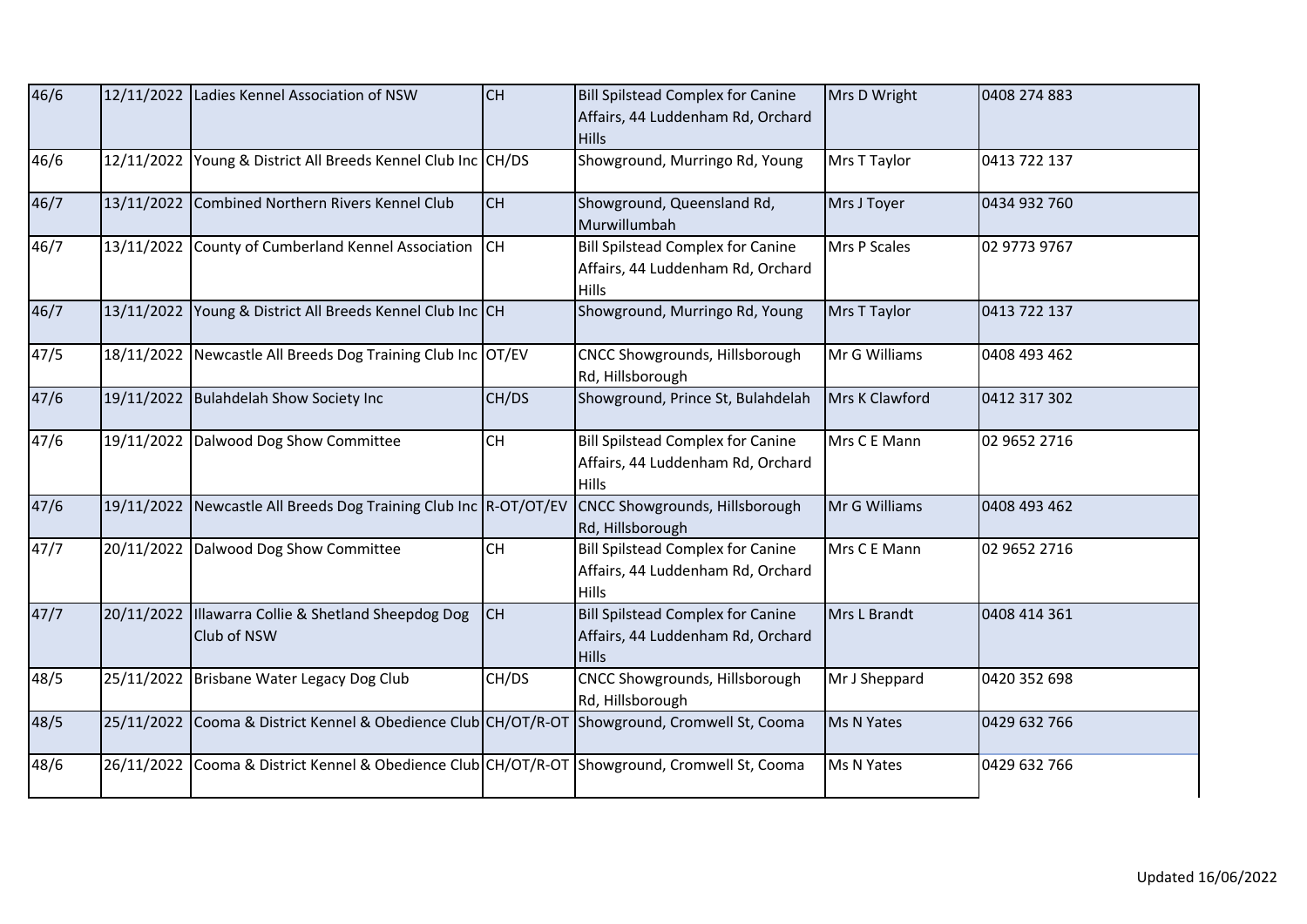| 48/6   |           | 26/11/2022 Wyong Shire Canine Club                             | CH/DS                                    | <b>CNCC Showgrounds, Hillsborough</b><br>Rd, Hillsborough                                     | Mr J Sheppard    | 0420 352 698 |
|--------|-----------|----------------------------------------------------------------|------------------------------------------|-----------------------------------------------------------------------------------------------|------------------|--------------|
| 48/7   |           | 27/11/2022 Cooma & District Kennel & Obedience Club CH/OT/R-   | OT/Tricks<br>Trial                       | Showground, Cromwell St, Cooma                                                                | Ms N Yates       | 0429 632 766 |
| 48/7   |           | 27/11/2022 Gosford City Canine Club                            | CH                                       | CNCC Showgrounds, Hillsborough<br>Rd, Hillsborough                                            | Mr J Sheppard    | 0420 352 698 |
|        |           | December                                                       |                                          |                                                                                               |                  |              |
| 49/6   | 3/12/2022 | Hawkesbury Dog Agility Club Inc                                | AT/JT/EV                                 | Hawkesbury Showgrounds,<br>Racecourse Rd, Clarendon                                           | Ms M Pryce       | 0407 460 993 |
| 49/6   | 3/12/2022 | St George District Kennel Club                                 | CH/DS                                    | <b>Bill Spilstead Complex for Canine</b><br>Affairs, 44 Luddenham Rd, Orchard<br><b>Hills</b> | Mrs C Doherty    | 0407 282 425 |
| 49/6   | 3/12/2022 | Wollondilly All Breeds Kennel Club Inc                         | <b>OT</b>                                | Sportsground, Thirlmere Way,<br>Tahmoor                                                       | Ms K Wyers       | 0409 036 984 |
| 49/7   | 4/12/2022 | Ladies Kennel Association of NSW                               | <b>CH</b>                                | <b>Bill Spilstead Complex for Canine</b><br>Affairs, 44 Luddenham Rd, Orchard<br><b>Hills</b> | Mrs D Wright     | 0408 274 883 |
| $50/5$ | 9/12/2022 | Armidale All Breeds Kennel Club                                | <b>CH</b>                                | Showground, Cnr Kennedy &<br>Dumaresq Sts, Armidale                                           | Ms S Jones       | 0456 781 977 |
| 50/5   | 9/12/2022 | Uralla & District Kennel Club                                  | <b>CH</b>                                | Showground, Cnr Kennedy &<br>Dumaresq Sts, Armidale                                           | Ms S Jones       | 0456 781 977 |
| $50/6$ |           | 10/12/2022 Armidale All Breeds Kennel Club                     | <b>CH</b>                                | Showground, Cnr Kennedy &<br>Dumaresq Sts, Armidale                                           | Ms S Jones       | 0456 781 977 |
| 50/6   |           | 10/12/2022 German Shepherd Dog League NSW Inc                  | <b>OPEN</b>                              | <b>Bill Spilstead Complex for Canine</b><br>Affairs, 44 Luddenham Rd, Orchard<br><b>Hills</b> | Mr K Morton      | 0410 691 873 |
| $50/6$ |           | 10/12/2022 NSW Womens Dog Club Inc                             | CH/EV                                    | Showground, Showground Rd,<br><b>Castle Hill</b>                                              | Miss R Millner   | 0425 807 519 |
| 50/7   |           | 11/12/2022 Armidale All Breeds Kennel Club                     | $\mathsf{CH}% \left( \mathcal{M}\right)$ | Showground, Cnr Kennedy &<br>Dumaresq Sts, Armidale                                           | Ms S Jones       | 0456 781 977 |
| $50/7$ |           | 11/12/2022 Parramatta & District All Breeds Kennel<br>Club Inc | <b>CH</b>                                | <b>Bill Spilstead Complex for Canine</b><br>Affairs, 44 Luddenham Rd, Orchard<br><b>Hills</b> | Ms Julie O'Flynn | 0409 924 309 |